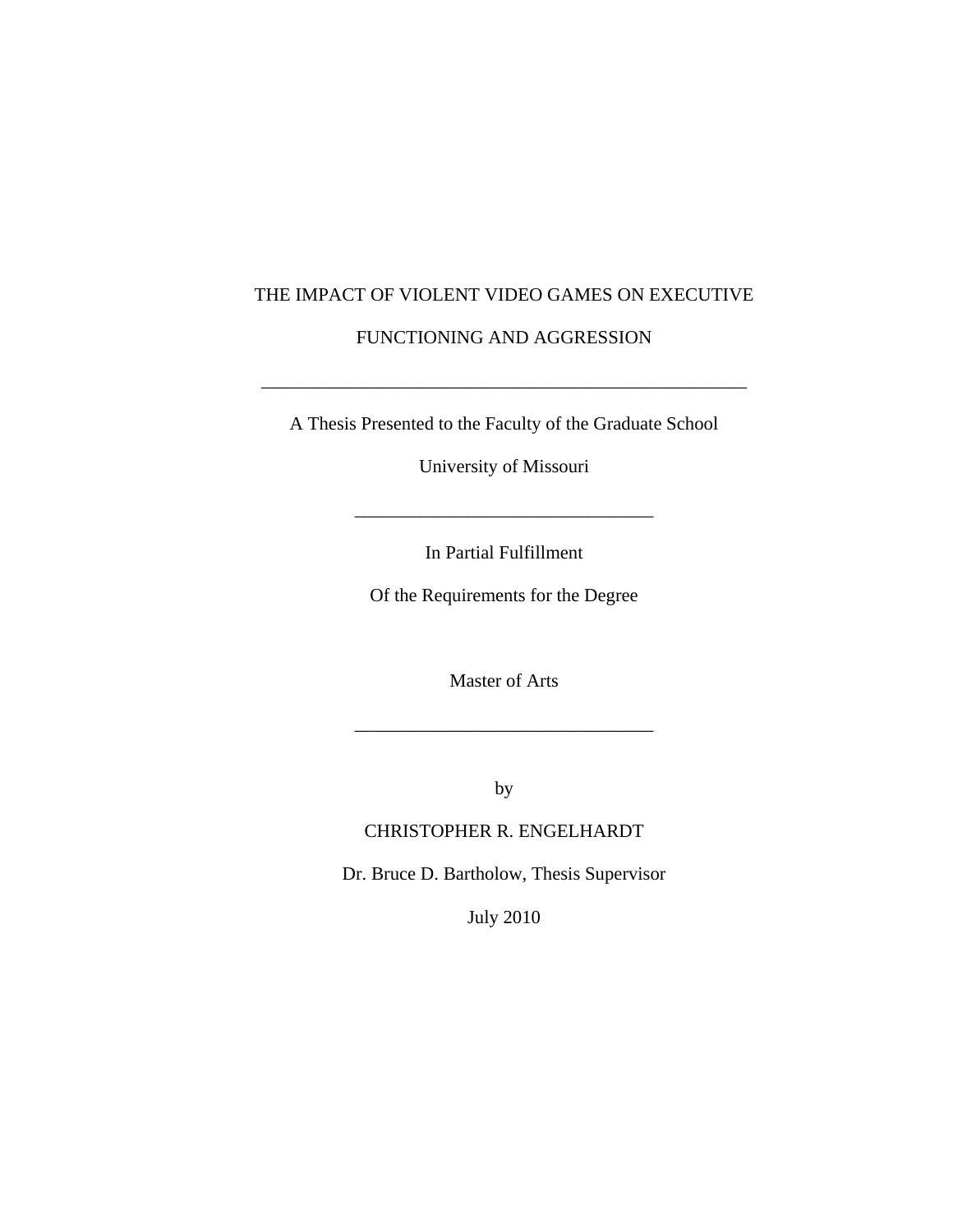The undersigned, appointed by the Dean of the Graduate School, have examined the thesis entitled

> THE IMPACT OF VIOLENT VIDEO GAMES ON EXECUTIVE FUNCTIONING AND AGGRESSION

Presented by Christopher R. Engelhardt

A candidate for the degree of Master of Arts

And hereby certify that in their opinion it is worthy of acceptance.

Professor Bruce D. Bartholow

\_\_\_\_\_\_\_\_\_\_\_\_\_\_\_\_\_\_\_\_\_\_\_\_\_\_\_\_\_\_\_\_\_\_\_\_\_\_\_\_\_\_\_\_

Professor John G. Kerns

\_\_\_\_\_\_\_\_\_\_\_\_\_\_\_\_\_\_\_\_\_\_\_\_\_\_\_\_\_\_\_\_\_\_\_\_\_\_\_\_\_\_\_\_

Professor Paul D. Bolls

\_\_\_\_\_\_\_\_\_\_\_\_\_\_\_\_\_\_\_\_\_\_\_\_\_\_\_\_\_\_\_\_\_\_\_\_\_\_\_\_\_\_\_\_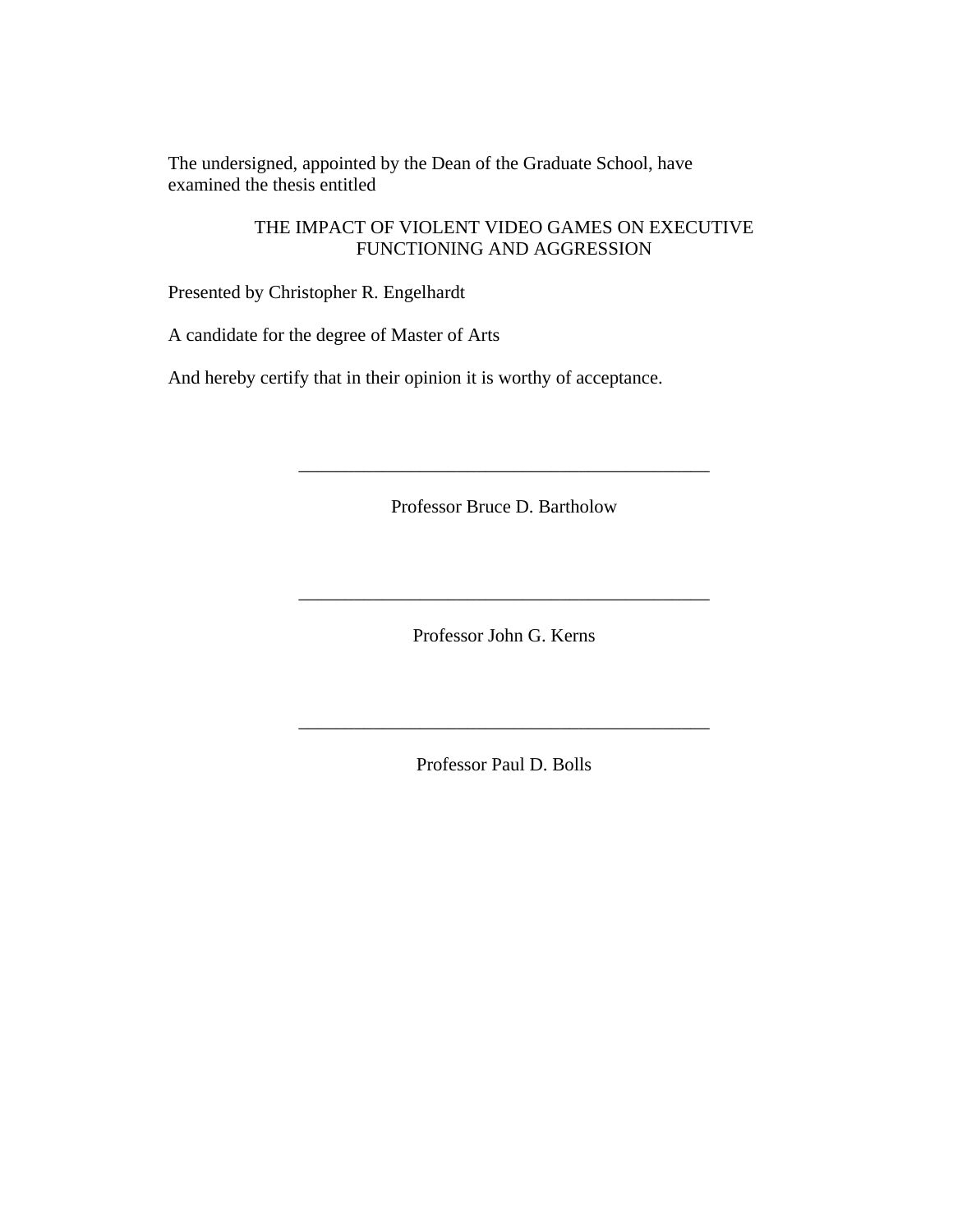I would like to dedicate this master's thesis to my family. I would like to thank my mom for her support, guidance, love and showing me how to be a good person. I would like to thank my dad for his positive attitude, confidence and willingness to help me improve not only at sports, but also academics. I also want to specifically thank my brother, Jonathan, who has always been - and always will be - my best friend, serving as my inspiration to develop a more nuanced understanding of how individuals are affected by violent video games. Without each of you, the opportunities I have experienced in graduate school would not have been possible.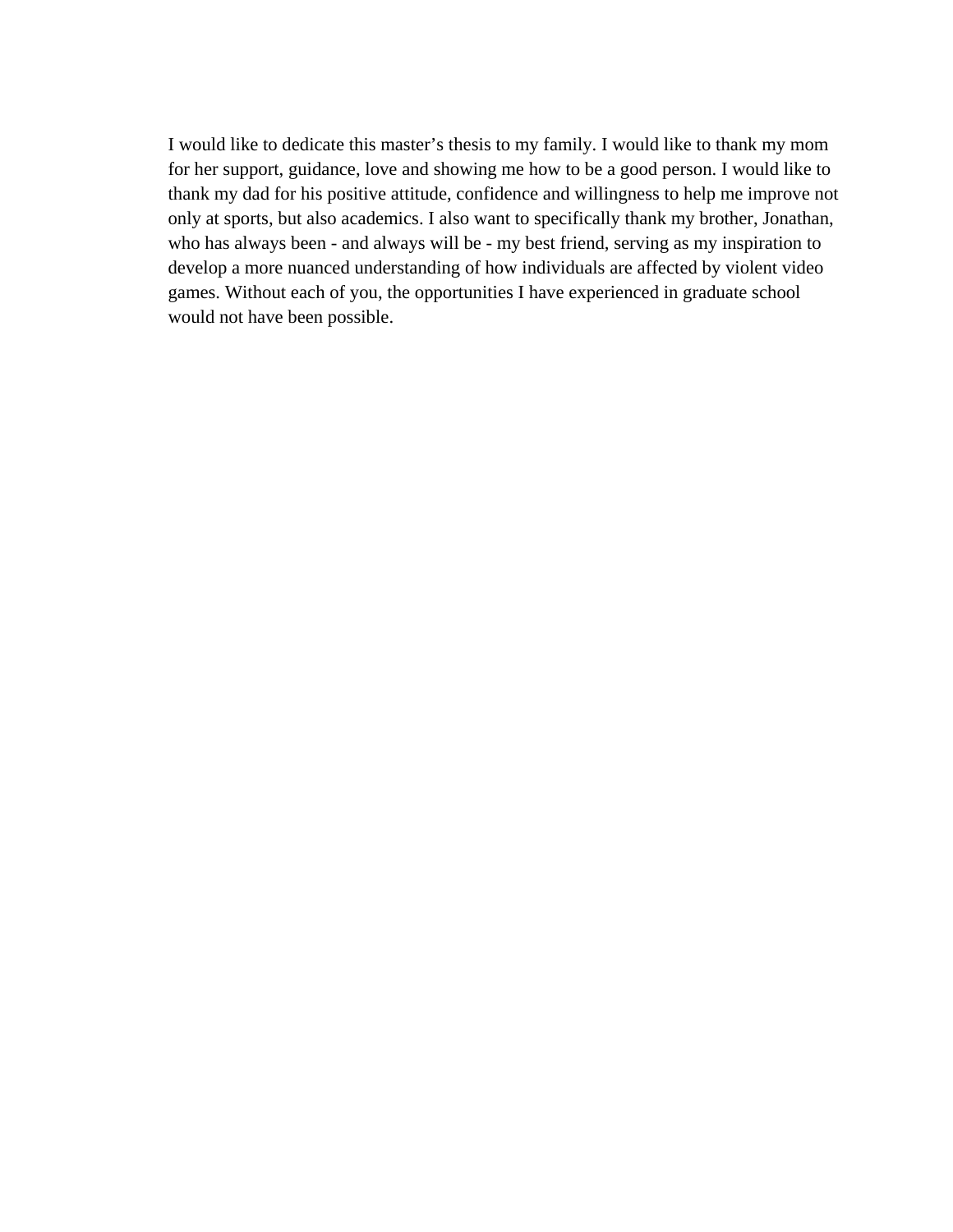#### ACKOWLEDGEMENTS

I first want to thank my advisor, Dr. Bruce Bartholow, for his guidance and support during the preparation of this manuscript. I also want to thank my committee members, Dr. John Kerns and Dr. Paul Bolls, for their insightful comments and questions during both the proposal and defense. Of course, a special thank you also is extended to all the research assistants who contributed to and helped with this project, for without their timely interactions, hard work and attention to detail during the experiment, the current project does not run. I also would like to thank Scott Saults for his exceptional knowledge of programming. Additionally, Jason Trent and Jennifer Walker were invaluable in their assistance with the creation of the 'other' participant video.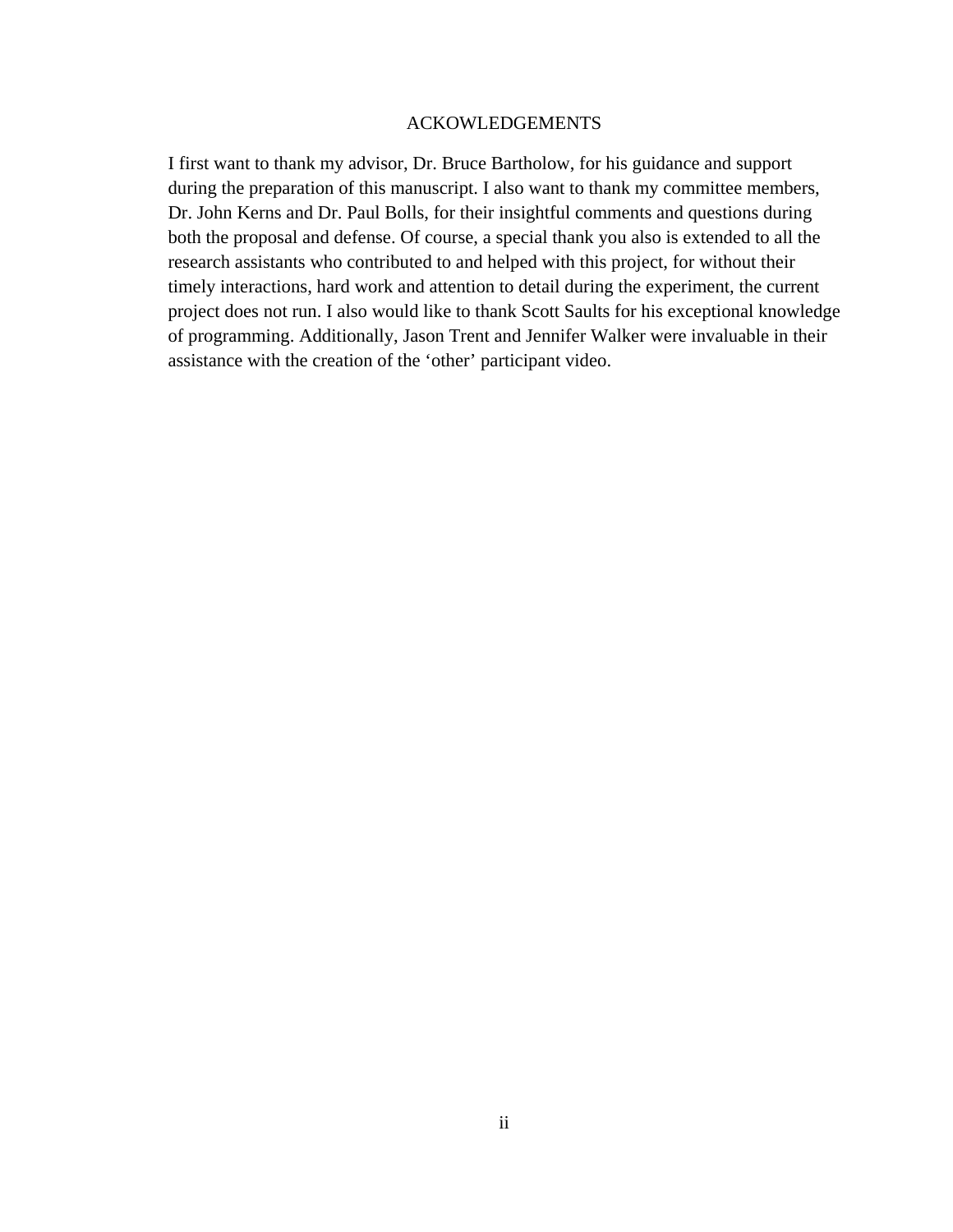# TABLE OF CONTENTS

| Chapter          |                      |  |  |  |
|------------------|----------------------|--|--|--|
| 1.               |                      |  |  |  |
| 2.               |                      |  |  |  |
| 3.               |                      |  |  |  |
| $\overline{4}$ . |                      |  |  |  |
|                  |                      |  |  |  |
|                  | $\text{FOOTNOT}$     |  |  |  |
|                  | <b>ILLUSTRATIONS</b> |  |  |  |
| 1.               |                      |  |  |  |
| 2.               |                      |  |  |  |
| 3.               |                      |  |  |  |
| $\overline{4}$   | 60                   |  |  |  |
| 5.               |                      |  |  |  |
| 6.               |                      |  |  |  |
| 7.               |                      |  |  |  |
| 8.               |                      |  |  |  |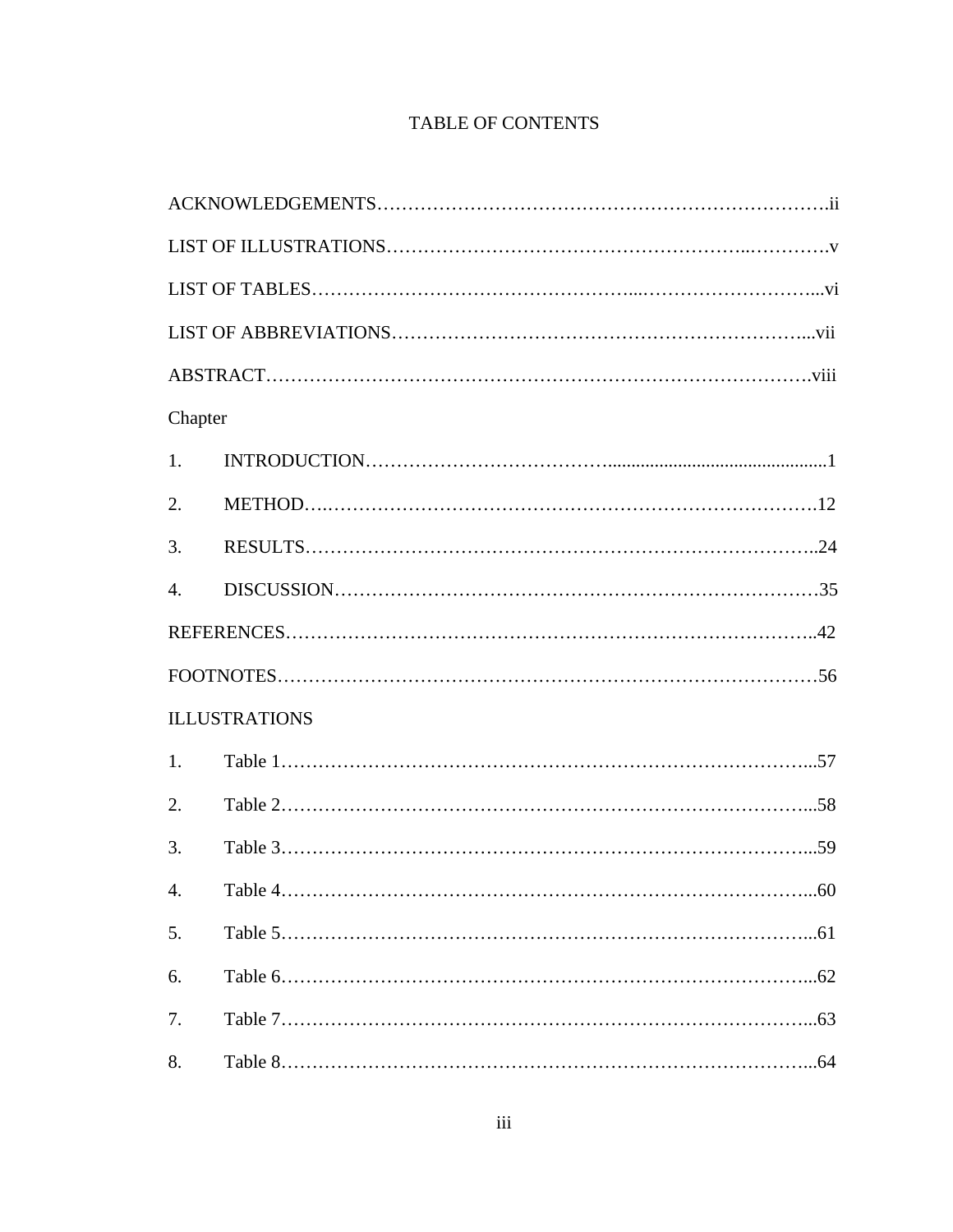| 9.  |  |
|-----|--|
| 10. |  |
|     |  |
| 12. |  |
| 13. |  |
| 14. |  |
| 15. |  |
| 16. |  |
| 17. |  |
| 18. |  |
| 19. |  |
| 20. |  |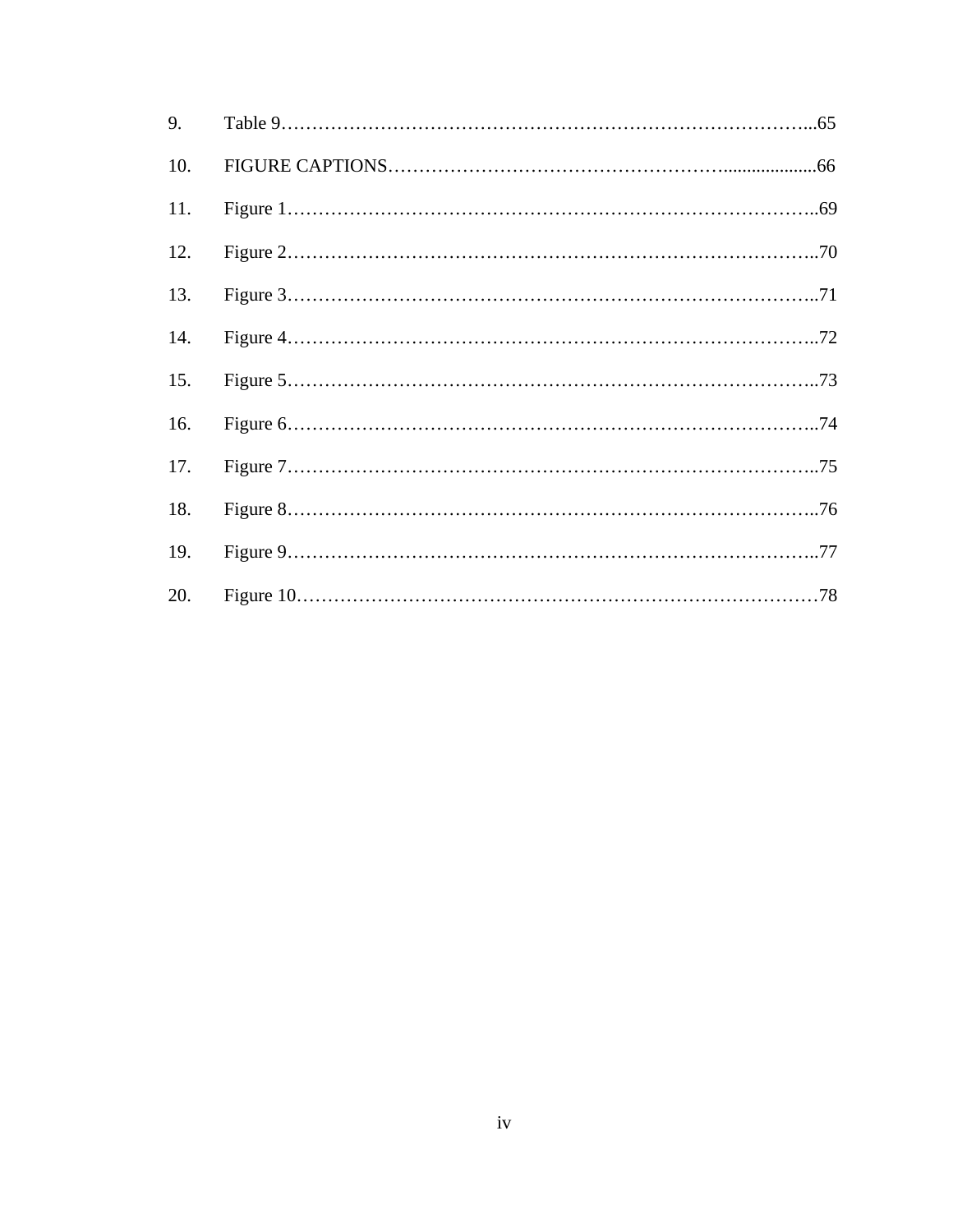# LIST OF ILLUSTRATIONS

| Table            | Page                                                                                                                                                   |
|------------------|--------------------------------------------------------------------------------------------------------------------------------------------------------|
| 1.               | Hierarchical regression model predicting noise intensity with trait<br>aggressiveness, task order, video game condition and their                      |
| 2.               | Hierarchical regression model predicting noise intensity with anger,                                                                                   |
| 3.               | Hierarchical regression model predicting noise intensity with<br>behavior regulation, task order, video game condition and their interactions59        |
| $\overline{4}$ . | Hierarchical regression model predicting proportion of inhibition errors<br>with the global executive composite, task order, video game condition      |
| 5.               | Hierarchical regression model predicting N2 amplitudes on incompatible<br>'go' trials with trait aggressiveness, task order, video game condition      |
| 6.               | Hierarchical regression model predicting N2 amplitudes on inhibition<br>'no-go' trials with the global executive composite, task order,                |
| 7.               | Hierarchical regression model predicting negative slow wave amplitudes<br>on incompatible 'go' trials with the trait aggressiveness, task order, video |
| 8.               | Hierarchical regression model predicting negative slow wave amplitudes<br>on incompatible 'go' trials with trait anger, task order, video game         |
| 9.               | Hierarchical regression model predicting negative slow wave amplitudes<br>on inhibition 'no-go' trials with trait aggressiveness, task order, video    |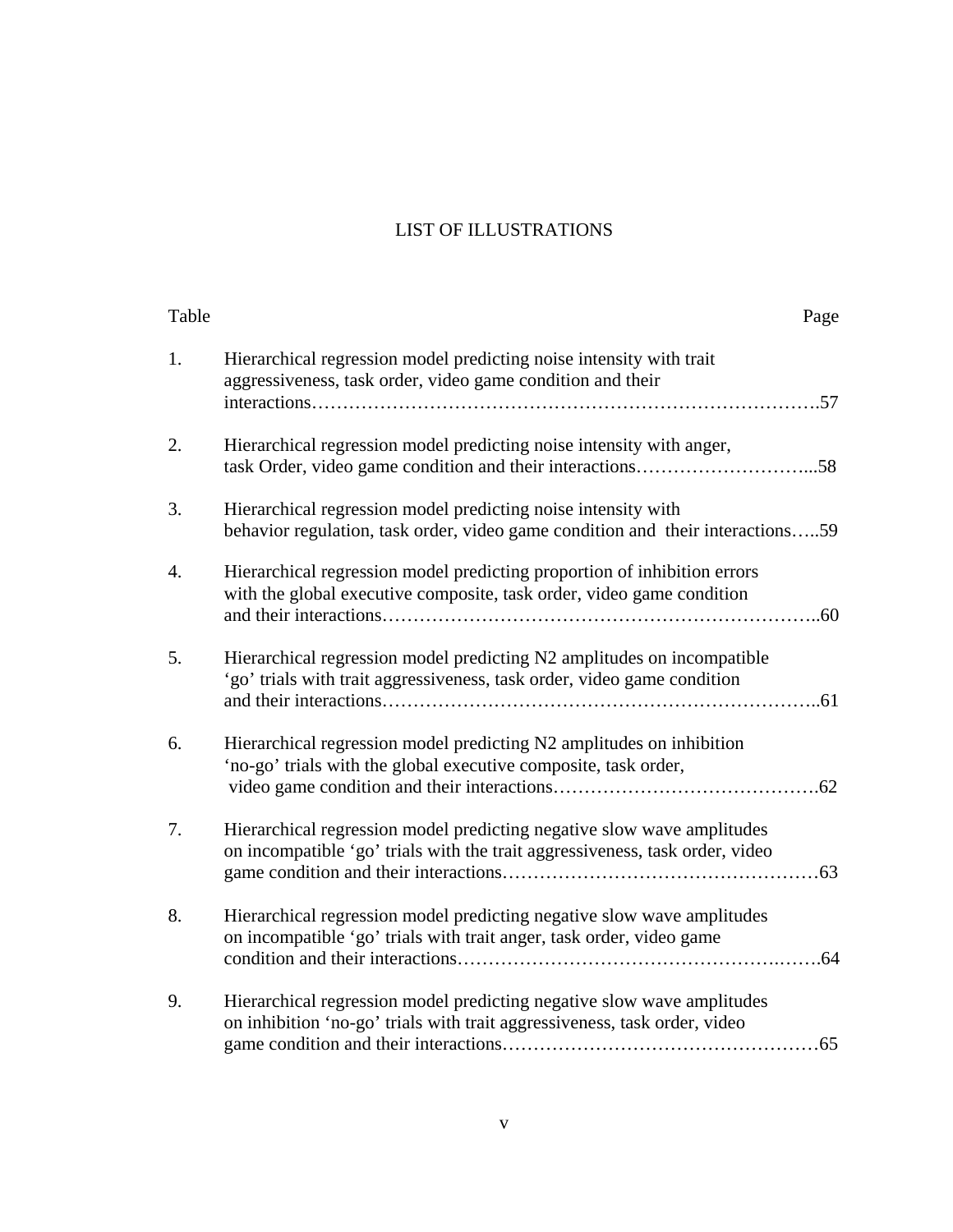| Figure | Page                                                                                                                                     |
|--------|------------------------------------------------------------------------------------------------------------------------------------------|
| 1.     |                                                                                                                                          |
| 2.     | Noise blast intensity as a function of game condition and problems                                                                       |
| 3.     | Total proportion of inhibition errors as a function of problems                                                                          |
| 4.     | Mean reaction times as a function of trial type, game condition and                                                                      |
| 5.     | Mean proportion of incompatible 'go' trial errors as a function of                                                                       |
| 6.     | Peak N2 amplitudes at FZ on incompatible 'go' trials as a                                                                                |
| 7.     | Peak N2 amplitudes at FZ on 'no-go' trials as a function of<br>task order and problems with self-reported global executive functioning75 |
| 8.     | Mean negative slow wave (NSW) amplitudes at FZ on incompatible<br>'go' trials as a function of game condition, task order and            |
| 9.     | Mean negative slow wave (NSW) amplitudes at FZ on incompatible                                                                           |
| 10.    | Mean negative slow wave (NSW) amplitudes at FZ on 'no-go' trials                                                                         |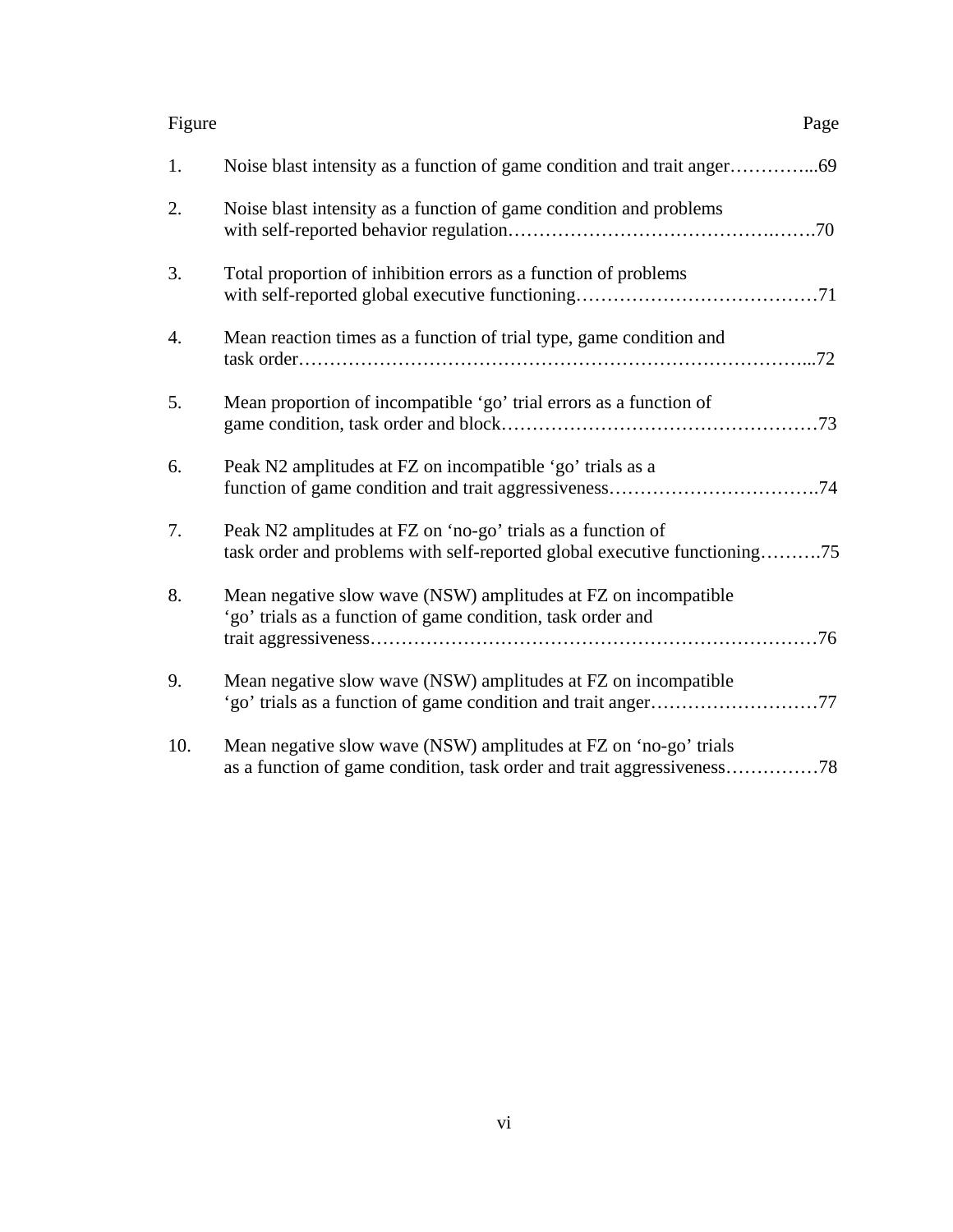### LIST OF ABBREVIATIONS

| <b>Event-related Brain Potentials</b>                            | <b>ERPs</b>    |  |
|------------------------------------------------------------------|----------------|--|
| <b>Violent Video Games</b>                                       |                |  |
| Violent Video Game Experience                                    | <b>VVE</b>     |  |
| <b>Executive Functioning</b>                                     | EF             |  |
| <b>General Aggression Model</b>                                  | <b>GAM</b>     |  |
| <b>Wisconsin Card Sorting Task</b>                               | <b>WCST</b>    |  |
| Tower of Hanoi                                                   | <b>TOH</b>     |  |
| <b>Anterior Cingulate Cortex</b>                                 | <b>ACC</b>     |  |
| <b>Positron Emission Tomography</b>                              | <b>PET</b>     |  |
| <b>Functional Magnetic Resonance Imaging</b>                     | fMRI           |  |
| <b>Dorsolateral Prefrontal Cortex</b>                            | <b>DLPFC</b>   |  |
| <b>Negative Slow Wave</b>                                        | <b>NSW</b>     |  |
| <b>Competitive Reaction Time Task</b>                            | <b>CRT</b>     |  |
| Behavior Rating Inventory of Executive Functioning-Adult Version | <b>BRIEF-A</b> |  |
| <b>Behavior Regulation Index</b>                                 | <b>BRI</b>     |  |
| <b>Metacognition Index</b>                                       | MI             |  |
| Global Executive Composite                                       | <b>GEC</b>     |  |
| <b>Aggression Questionnaire</b>                                  | <b>AQ</b>      |  |
| Caprara Irritability Scale                                       | <b>CIS</b>     |  |
| Electroencephalogram                                             | <b>EEG</b>     |  |
| Microvolts                                                       | $\mu$ V        |  |
| <b>Research Assistant</b>                                        | <b>RA</b>      |  |
| Analysis of Variance                                             | <b>ANOVA</b>   |  |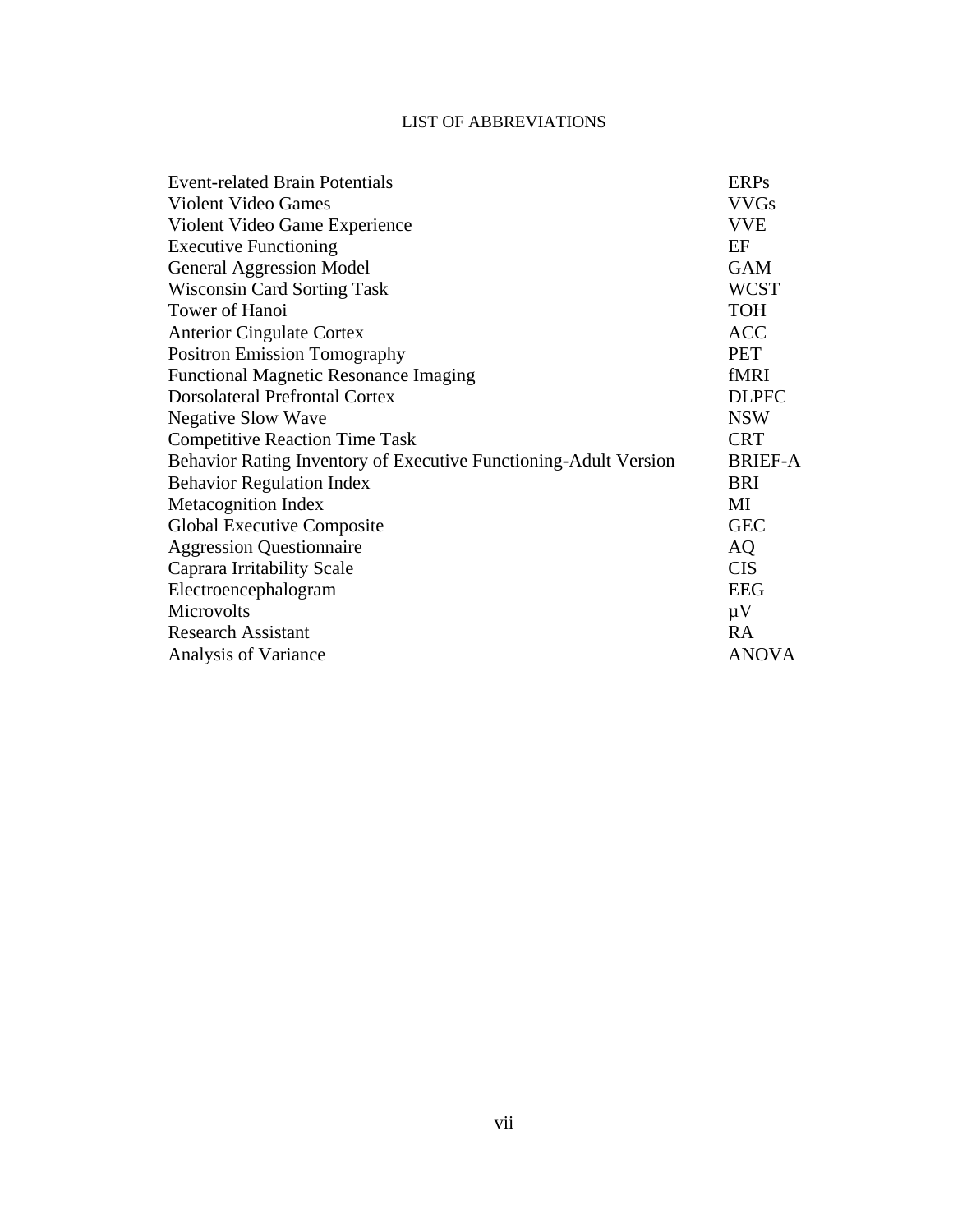#### ABSTRACT

Previous research suggests a causal link between violent video games and aggression (Anderson; 2004; Anderson & Bushman, 2001), but the underlying mechanisms remain unclear. Here, even-related brain potentials (ERPs) were recorded from 83 undergraduates who were randomly assigned to play a nonviolent or violent video game for 20 min prior to completing a go/no-go spatial Stroop task and an impulsive aggression task. Task order was manipulated between subjects. Results showed that, relative to nonviolent video game participants, violent video game participants had difficulty with cognitive control, but only after an intervening aggression task. Violent video games also caused increases in post-game aggressive behaviors, but only for dispositionally angry and low executive functioning (EF) participants. Trait aggressiveness also was found to moderate the relationship between violent video game exposure and both evaluative and regulatory control. These findings underscore the importance of individual differences in understanding violent media effects on both aggression and neurocognitive function.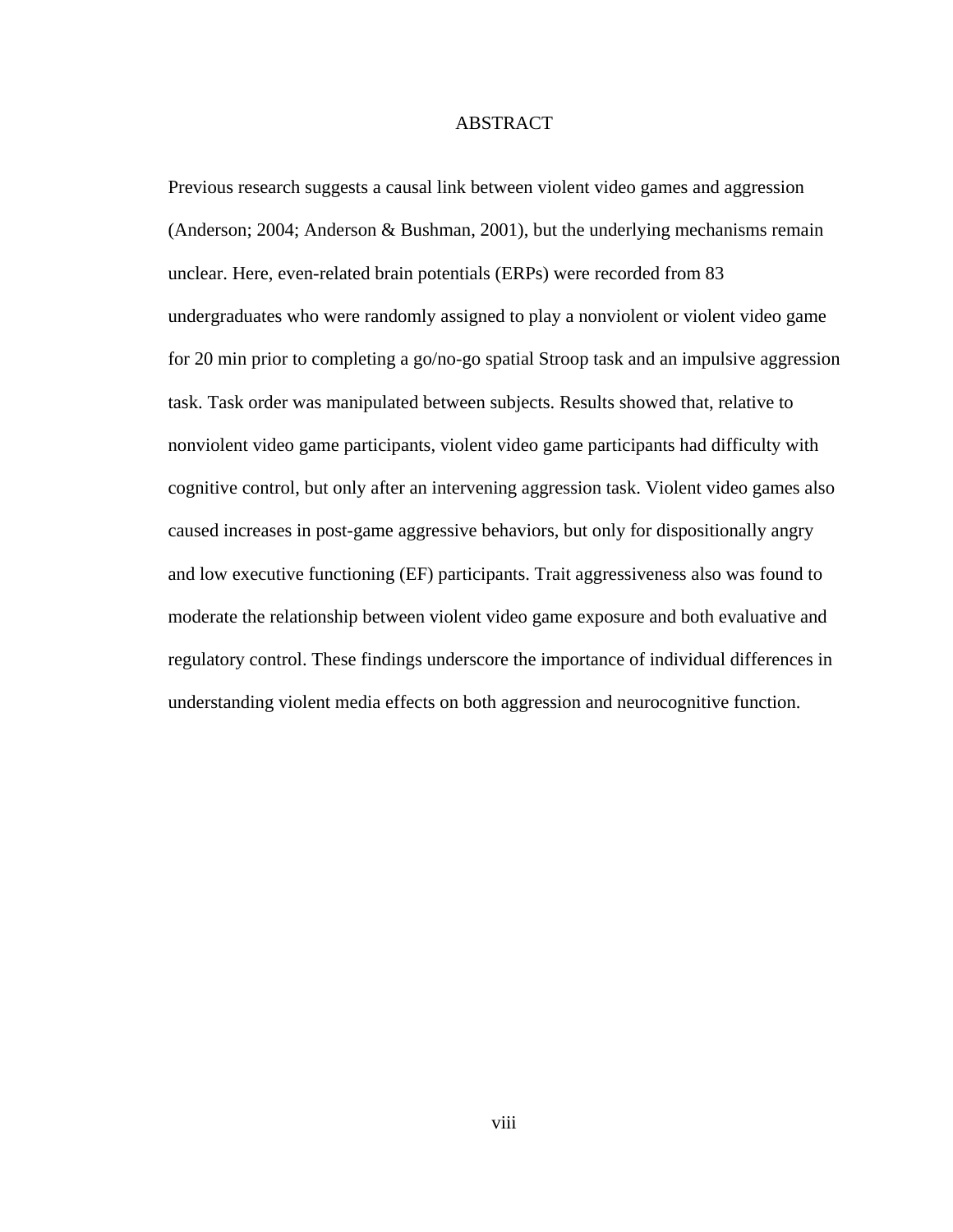#### **INTRODUCTION**

 Since 1972, when scientific evidence had accumulated to the point where government officials expressed concern about the effects of viewing violent media (see Surgeon General's Scientific Advisory Committee on Television and Social Behavior, 1972), evidence of a causal link between media violence and aggression has only grown stronger (e.g., Bushman & Anderson, 2001; Hearold, 1986; Hogben, 1998; Huston et al., 1992; National Institute of Mental Health, 1982; Paik & Comstock, 1994; Wood, Wong, & Chachere, 1991). Although the general effects of violent media on aggression have been well documented, there are theoretical reasons to think that exposure to violent video games may foster more aggression than other forms of violent media (e.g., violent television). For example, violent video games are thought to promote identification with violent characters, provide the opportunity to actively participate and solidify aggressive scripts (Anderson & Dill, 2000).

Given their immense popularity (Elmer-Dewitt, 1993), video games increasingly have become the focus of researchers' attention, especially because many of the most popular games have violent themes (Dietz, 1998). The general consensus among media researchers is that exposure to violent video games, either acutely or after long-term exposure, increases aggressive thoughts, feelings and behavior and decreases prosocial behaviors. The average effect size of violent video games on aggressive behaviors ranges from .15 to .24 (Anderson, 2004; Anderson & Bushman, 2001; Anderson et al., 2010; Sherry, 2001).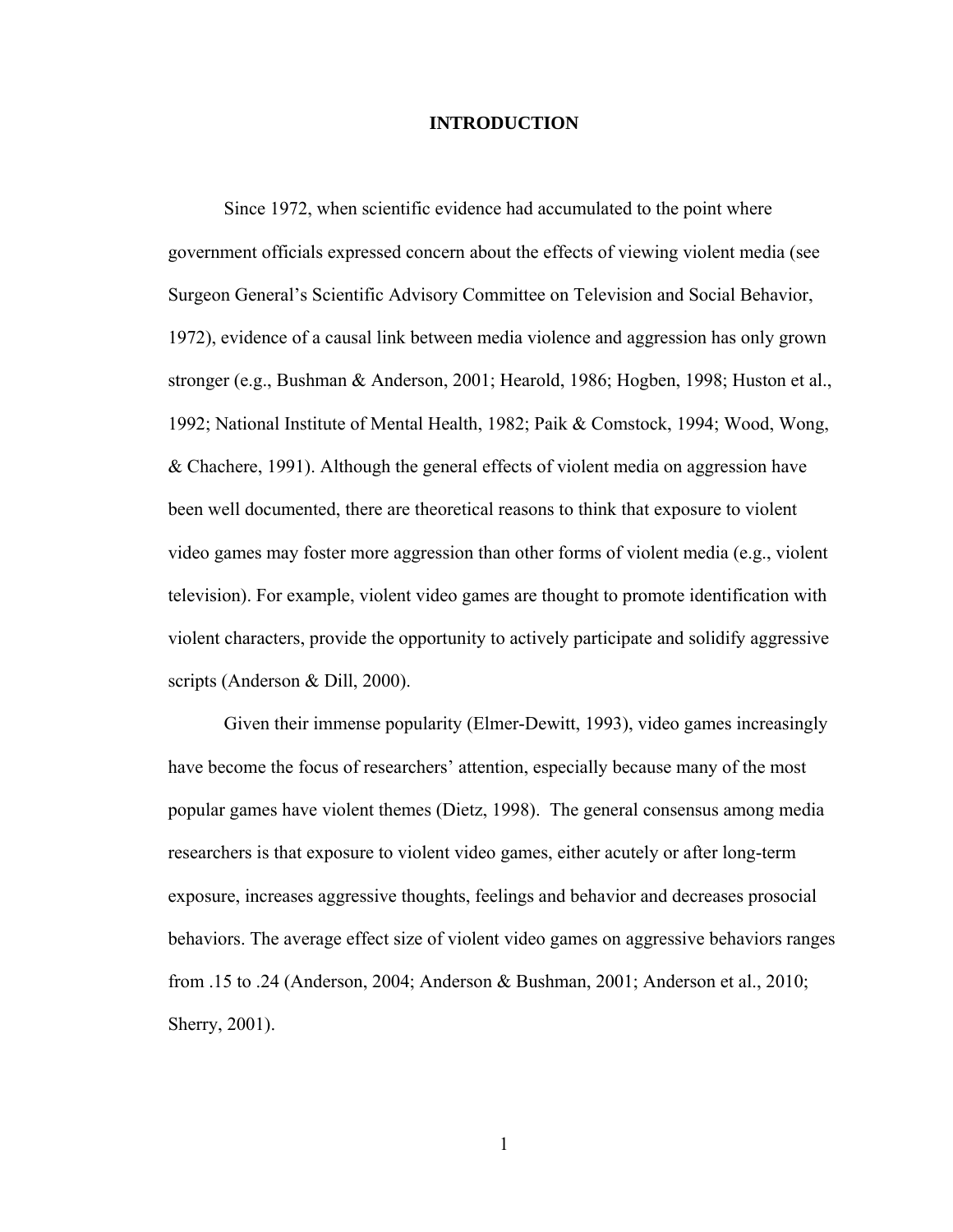#### *Theoretical Explanations of the Violent Video Games and Aggression Link*

Anderson & Bushman (2002) proposed the General Aggression Model (GAM) in an effort to consolidate a number of domain-specific models of aggression. The GAM suggests that inputs (person and situation variables) interact to jointly influence present internal states (affect, cognition, and arousal). Present internal states then serve as the basis for appraisal and decision processes, which can be impulsive or thoughtful. Briefly, as applied to the literature on violent video games and aggression (see Carnagey & Anderson, 2003), the GAM suggests that violent video games increase aggressive behavior and decrease helping behavior by temporarily (after a single exposure) or chronically (after repeated exposures) altering levels of aggressive cognition, aggressive affect and/or physiological arousal (Anderson, 2004; Anderson & Bushman, 2001). According to the GAM, aggressive behavior may best be predicted by focusing on the person within a situation (Anderson & Bushman, 2002). In other words, analogous to how not all individuals exposed to lead-based paint experience intelligence deficits, not all individuals exposed to violent video games show increases in aggression (Huesmann, 2010). More specifically, individuals who possess particular personality characteristics (e.g., anger) may be more susceptible to situational cues (i.e., violent video games) than individuals who do not possess those characteristics.

Two recent studies tested the GAM, the results of which suggest that trait anger and aggressive personality moderate the relationship between violent video games and aggression. In one study, participants played either a nonviolent or violent video game and were then asked to complete ambiguous story stems assessing aggression. Participants who played a violent video game completed hypothetical stories more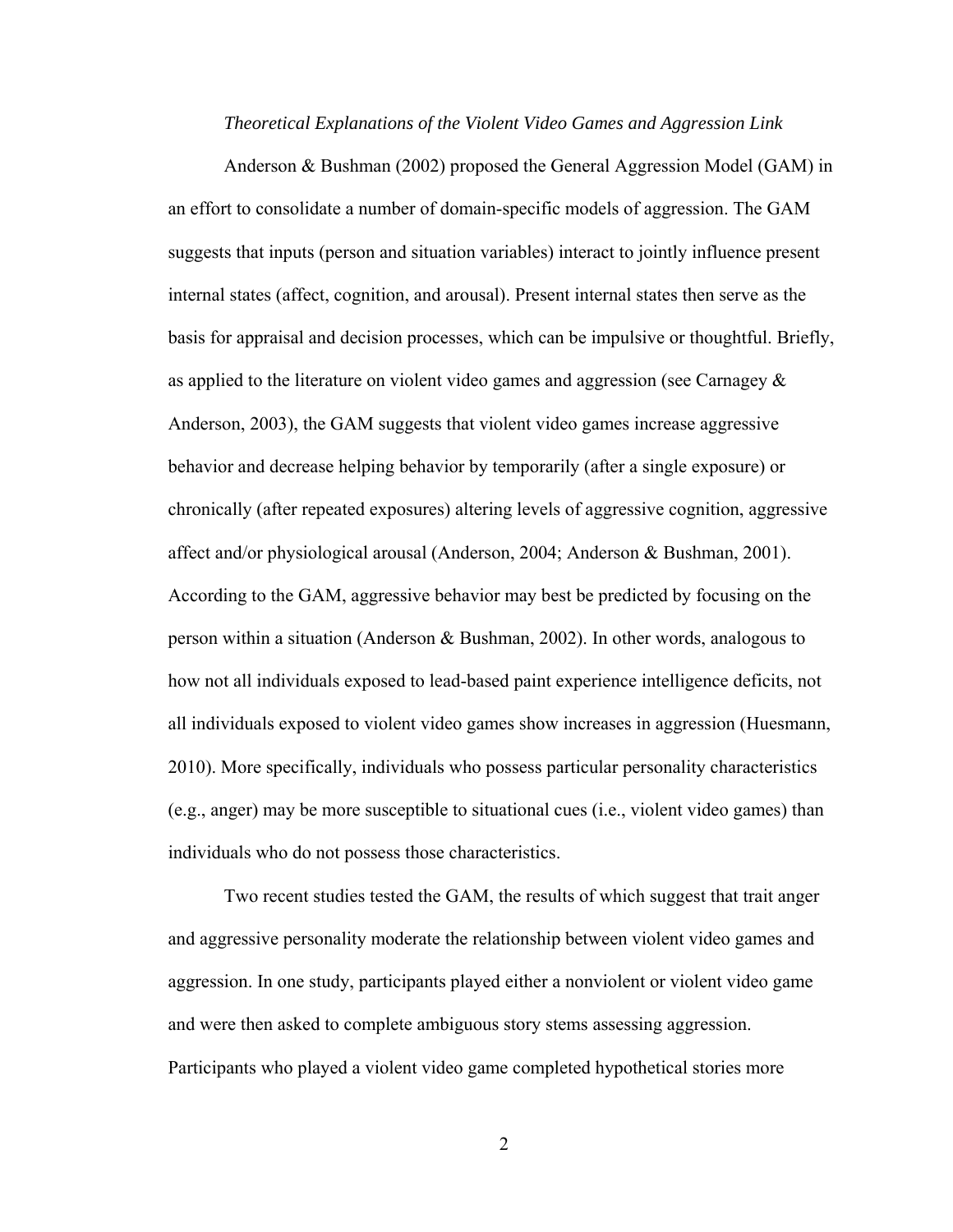aggressively, but only if the participants were high in dispositional anger (Giumetti  $\&$ Markey, 2007). In another study, self-reported aggressive delinquent behavior predicted an aggressive personality style, but only for individuals with greater exposure to violent video games (Anderson & Dill, 2000). Taken together, these two studies suggest that violent video games affect different people differently. We also believe that, in addition to trait anger and aggressive personality, individual differences in executive functioning (EF) ability will moderate the relationship between violent video games and aggression.

#### *Executive Functioning, Frontal Lobe Functioning, and Aggression*

One of the most intriguing faculties of human beings is their ability to selfregulate behavior. EF, most broadly, can be defined as the "processes that control and regulate thought and action" (Friedman et al., 2006, p. 172). Although the structure of EF is debated, an emerging perspective from cognitive science (Miyake, Friedman, Emerson, Witzki, & Howerter, 2000) holds that EF is made up of a small number of related but theoretically and empirically distinct cognitive abilities, the most relevant of which in the current context is inhibition control. Inhibiting a prepotent response is one's ability to stop dominant or automatic responses when necessary. In the lab, inhibition often is measured using a "go-no go" task (see, e.g., Weafer & Fillmore, 2008), in which participants are asked to respond to a stimulus on the majority of trials (e.g., a rectangle filled with green) but to withhold that response on a proportion of trials whenever a different stimulus is presented (e.g., a rectangle filled with red). Thus, participants develop a prepotent tendency to respond but must also inhibit or overcome that behavioral tendency when required. The notion being advanced here - that the effects of violent video games on aggression and inhibition control will be greater for individuals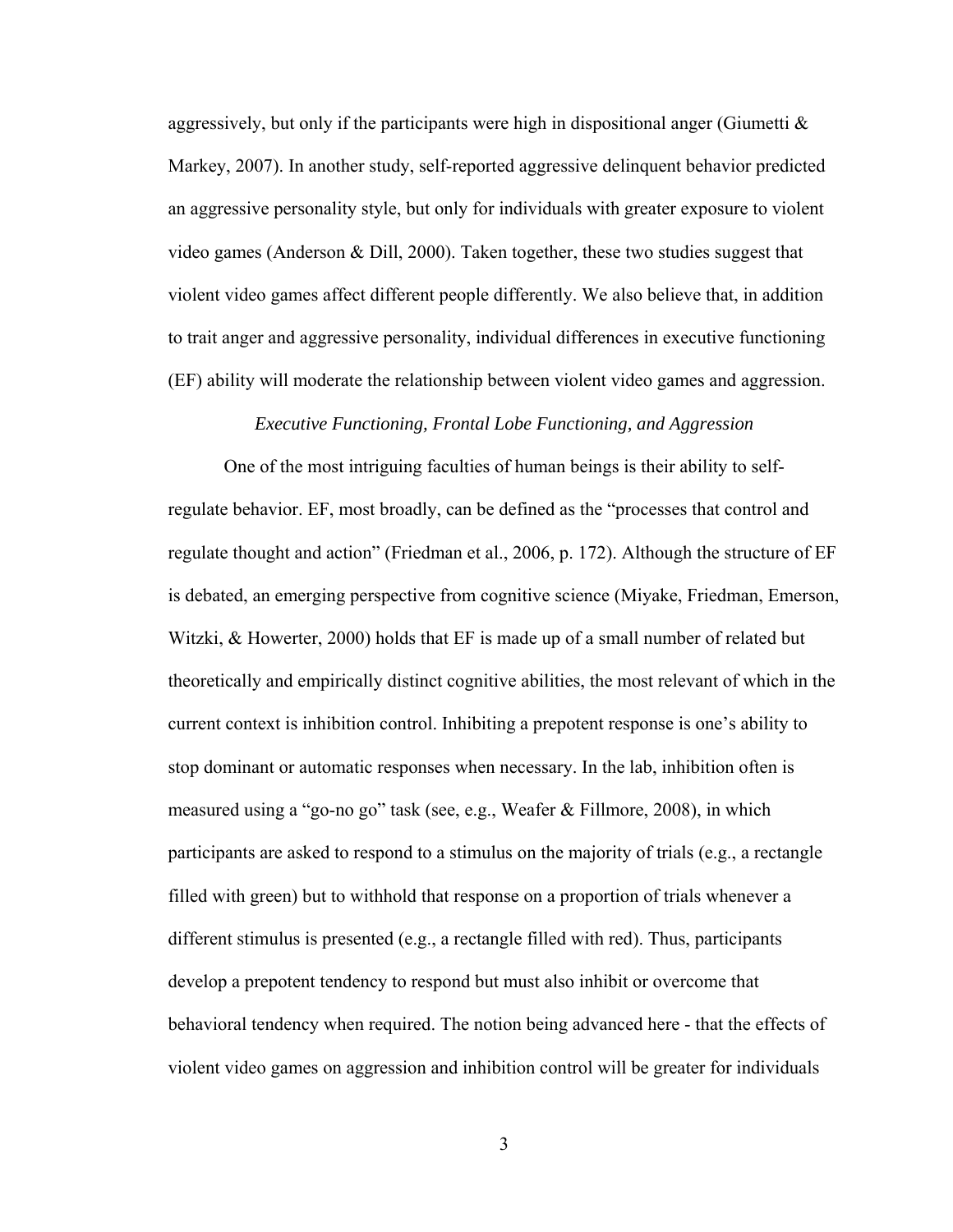low in EF - derives from substantial evidence linking impaired EF and increased aggression. For example, Giancola (2000) proposed a conceptual framework linking executive functioning capacity and aggression. Giancola asserted that people with low executive functioning capacity will find it difficult to disengage from aggressive impulses. In support of this view, neuropsychological (e.g., Malloy, Noel, Longabaugh, & Beattie, 1990), neurophysiological (e.g., Barrat, Stanford, Thomas, & Felthous, 1997), behavioral neurological (e.g., Blake, Pincus, & Buckner, 1995) and neuroimaging (e.g., Goyer et al., 1994) studies corroborate the link between executive functioning and aggression by documenting a relationship between low executive functioning and aggressive behavior. Although Giancola's model primarily is meant to explain effects of alcohol on aggression, the basic tenets of the model also might apply to understanding effects of other environmental stimuli, such as exposure to violent video games, on increased aggression. That is, impaired executive functioning capacity may be both a mediator (i.e., facilitates aggression by disrupting inhibitory control) and moderator (i.e., higher likelihood of aggression among persons with low executive control) of aggression. According to the model, these relationships should hold only for impulsive (not instrumental) aggression. Other researchers also link factors that limit executive control to increased aggression. For example, Baumeister and Boden (1998) suggest that the proximate cause of aggression may be the failure of self-regulation. That is, prior to observing a behavior, some agent of executive control must "sign off" on the decision. However, if executive control resources are depleted or otherwise out of balance following violent video game exposure (e.g., if response activation is stronger than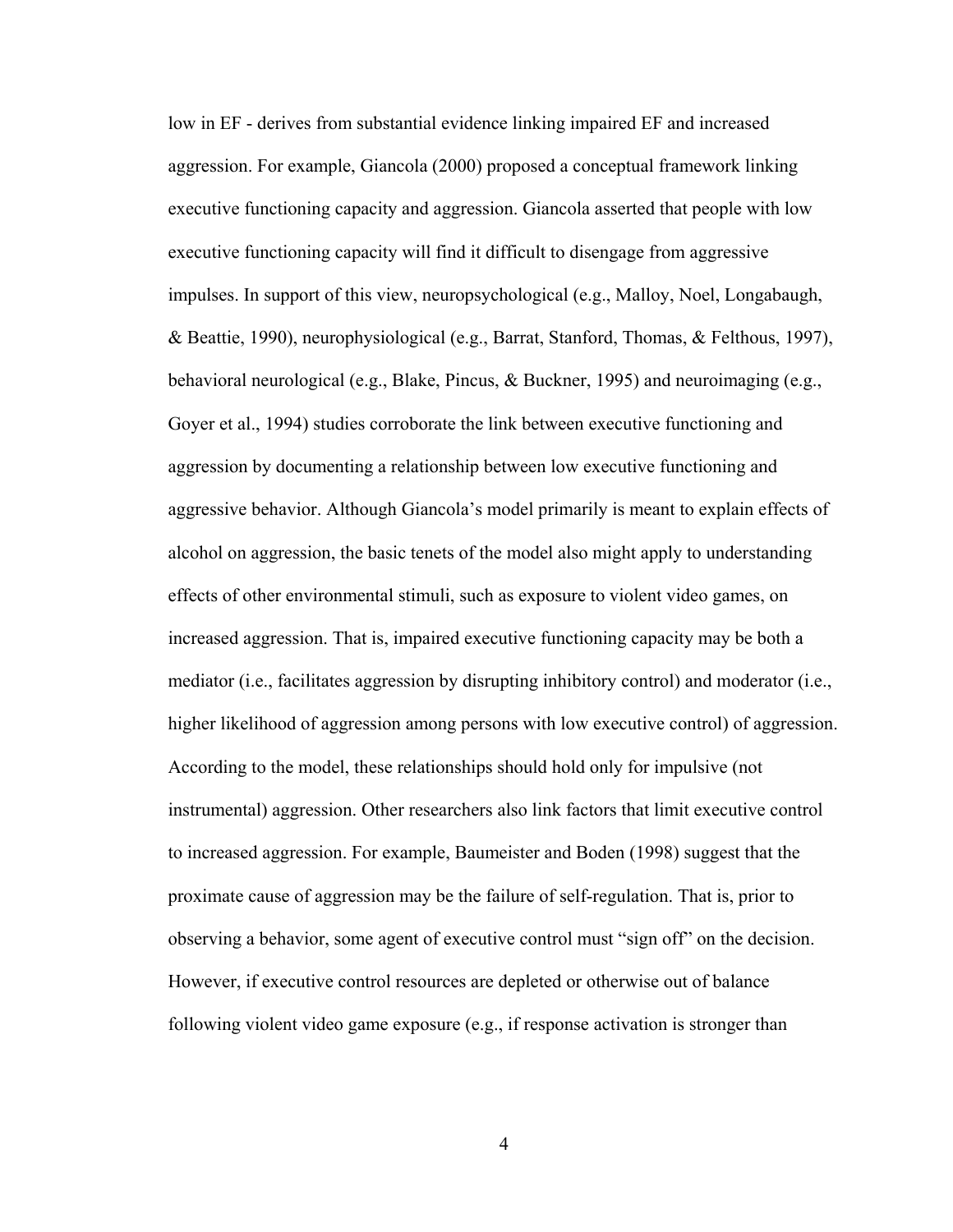response inhibition), behaviors necessitating cognitive or behavioral control (e.g., aggressive behaviors) should be more likely to surface and be expressed.

Executive functioning processes are thought to be regulated and controlled by the frontal lobes in the brain (Friedman et al., 2006). People with frontal lobe damage typically perform well on neurophysiological tests and IQ tests, but generally perform poorly on tasks of executive functioning ability such as the Wisconsin Card sorting task (WCST) or the Tower of Hanoi (TOH) task (Miyake et al., 2000). If executive functioning abilities are associated with the regulation of behavior, and are also thought to associated with the frontal lobes in the brain (Friedman et al., 2006), it stands to reason that there should be a link between the brain's frontal lobes (i.e., executive functioning) and problems with self-regulation (e.g., inhibition control or aggression). Indeed, for over 50 years, a relationship between frontal lobe functioning and aggression has been thought to exist (Hawkins & Trobst, 2000). Hawkins and Trobst also discussed how frontal lobe damage contributes to violence. More specifically, the inability to inhibit inappropriate actions may propel someone toward violent actions. For example, Grafman et al., (1996) suggested that when "schema-like" knowledge (e.g., rules of social behavior) is activated, the frontal lobes regulate the inhibition of prepotent responses, such as primitive reactions such as aggression. In contrast, if the frontal lobes have difficulty accessing schema-like knowledge, inhibition of primitive reactions is less likely to transpire, which could facilitate aggression or problems with self-regulatory behavior. We believe that to the extent violent video games activate aggressive schema-like scripts (Anderson  $\&$ Bushman, 2002; Huesmann, 1986), these scripts should be more difficult to inhibit (i.e., lower self-regulatory or cognitive control) for people lower in EF.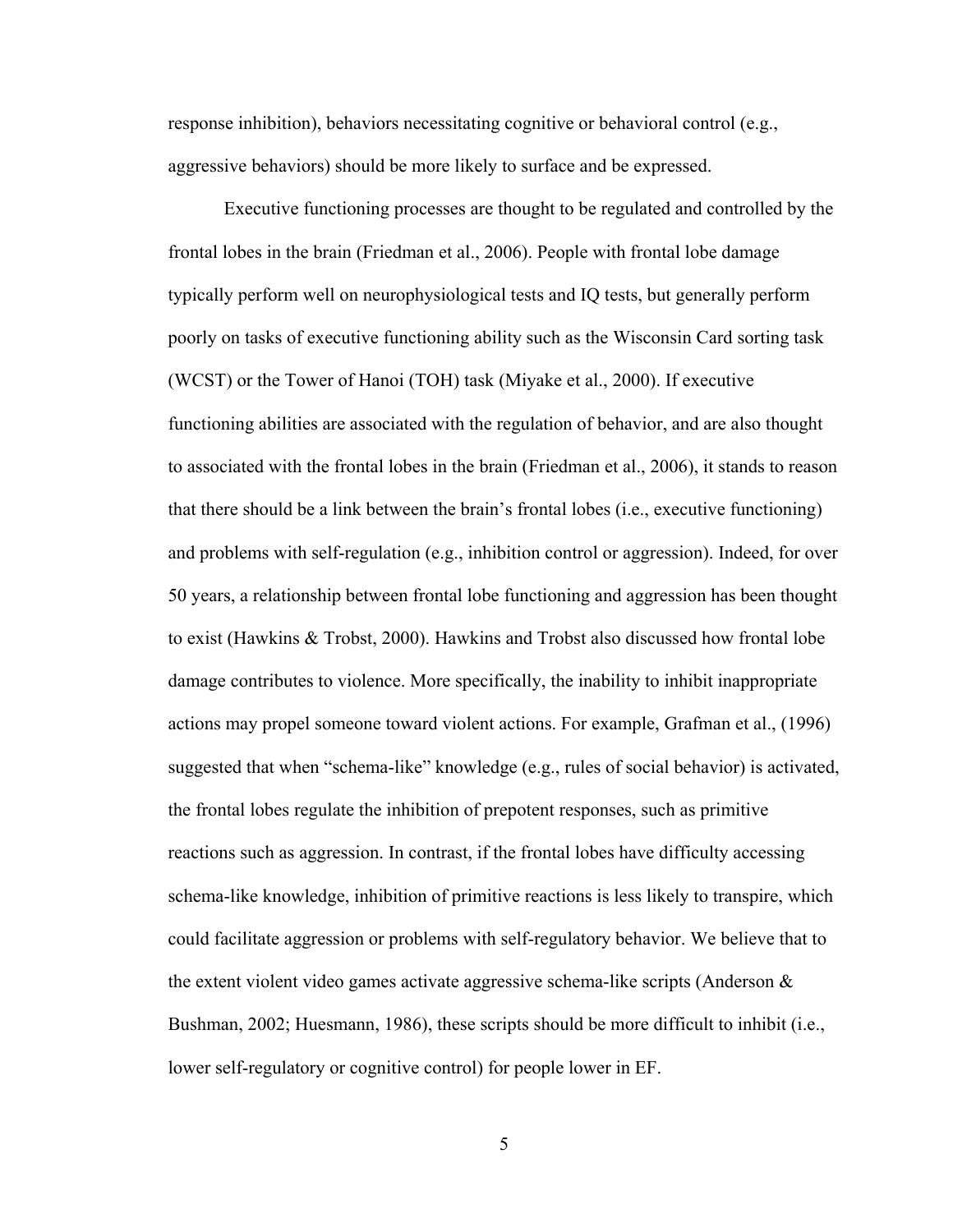#### *Neural Correlates of Cognitive Control*

 Recent models of executive control from cognitive neuroscience posit a twocomponent structure of control, mediated by distinct neural systems. Botvinick Braver, Barch, Carter and Cohen (2001) posited that control is mediated by two complimentary processes: an evaluative process responsible for continuously monitoring ongoing behavior and the environment for potential conflict, and a regulatory system that engages cognitive control to overcome such conflicts when they arise. When conflict is detected by the evaluative system, the level of conflict is first evaluated and then passed along to the regulative system, which is responsible for engaging control according to the extent of conflict detected by the evaluative system.

 Several lines of work have provided evidence that activation of the evaluative component of cognitive control is mediated by activity of the anterior cingulate cortex (ACC), located on the medial surface of the frontal lobe (e.g., LaBerge, 1990; Posner & DiGirolamo, 1998). For example, numerous studies point to heightened ACC activation in contexts where conflict is likely, such as when prepotent responses must be overridden. Using Positron Emission Tomography (PET), Pardo, Pardo, Janer, and Raichle (1990) noted greater ACC activation on incongruent trials relative to congruent trials in a typical color-naming version of the Stroop task (Stroop, 1935). Bush et al. (1998) noted similar findings when using a counting version of the Stroop. Overriding prepotent responses also is required in "go/no-go" tasks. Using functional magnetic resonance imaging (fMRI), Casey et al. (1997) had half of their participants respond ("go") to individually presented letters, such as  $X$ , and to not respond ("no-go") to other,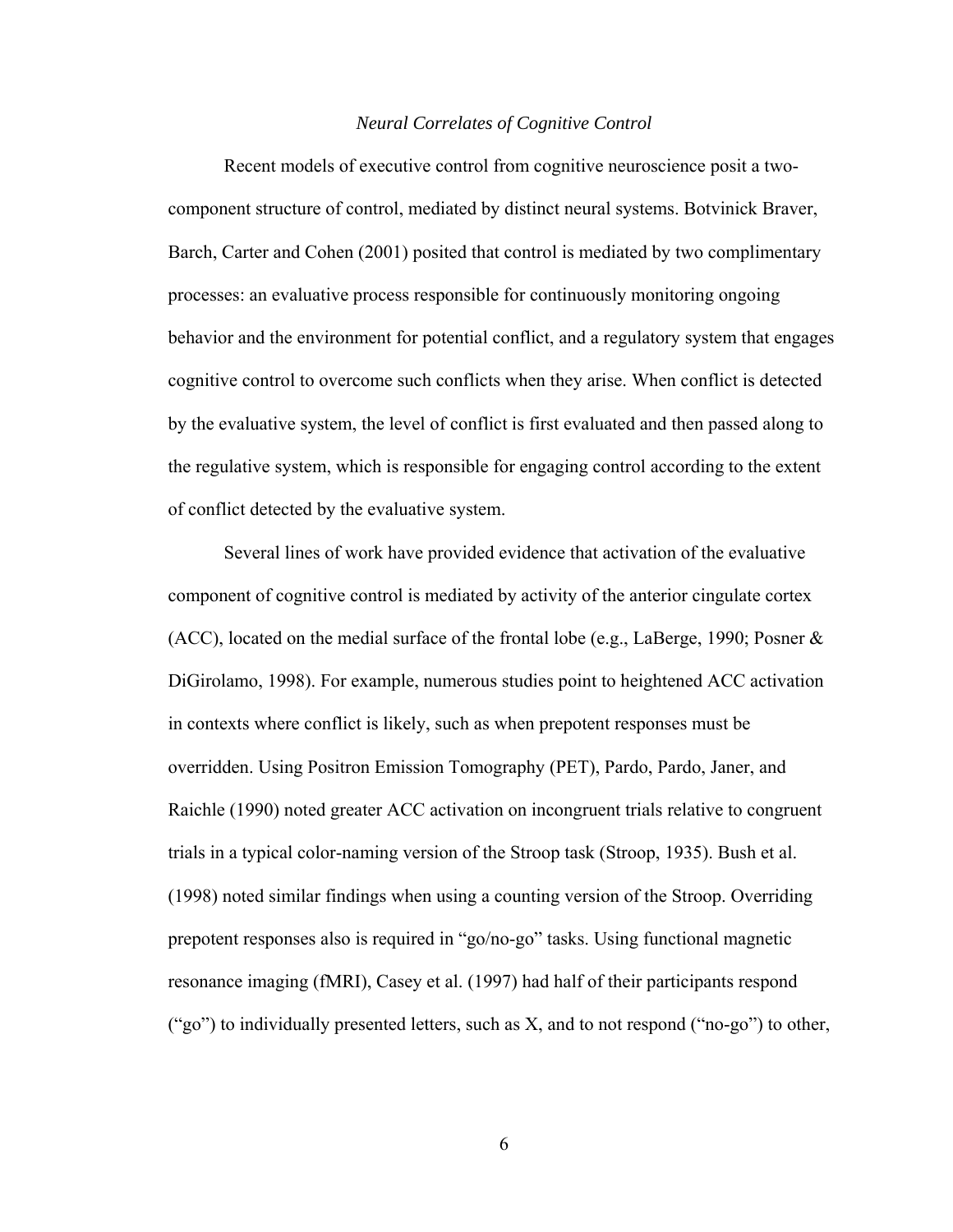less-frequently presented letters, such as O. The remaining participants experienced all "go" trials. Results indicated greater ACC activation for those in the go/no-go condition.

 Once conflict is evaluated by the evaluative system mediated by the ACC, other structures in the frontal cortex, such as the dorsolateral prefrontal cortex (DLPFC), are responsible for implementing cognitive control in order to overcome the conflict so that appropriate responses can be made. The interplay of the ACC and DLPFC in regulating behavior in conflict situations has been demonstrated by Kerns et al. (2004). These authors measured fMRI while participants completed a Stroop task. Their findings indicated enhanced ACC activation on incongruent trials, followed by enhanced DLPFC activation on trials in which participants were able to overcome the conflict and respond correctly.

 Similar studies conducted with event-related brain potentials (ERPs) have identified components associated with the evaluative and regulative aspects of control. In particular, the stimulus-locked N2 measured during conflict-related tasks (e.g., Stroop) is believed to reflect the evaluative control function of the ACC, occurring prior to emission of behavioral responses on correct-response trials (van Veen & Carter, 2002). The conflict-related N2 is largest at fronto-central scalp locations and also is hypothesized to emanate from the ACC in response to conflict. On correct response trials in which conflict is high (e.g., incompatible Stroop trials), the correct and incorrect response channels are simultaneously activated, with the correct response selection eventually presiding over the incorrect response (Bartholow et al., 2005**;** Nieuwenhuis, Yeung, van den Wildenberg, & Ridderinkhoff, 2003**;** van Veen & Carter, 2002). Other physiological evidence suggests that the N2 can also be observed on trials requiring inhibition, which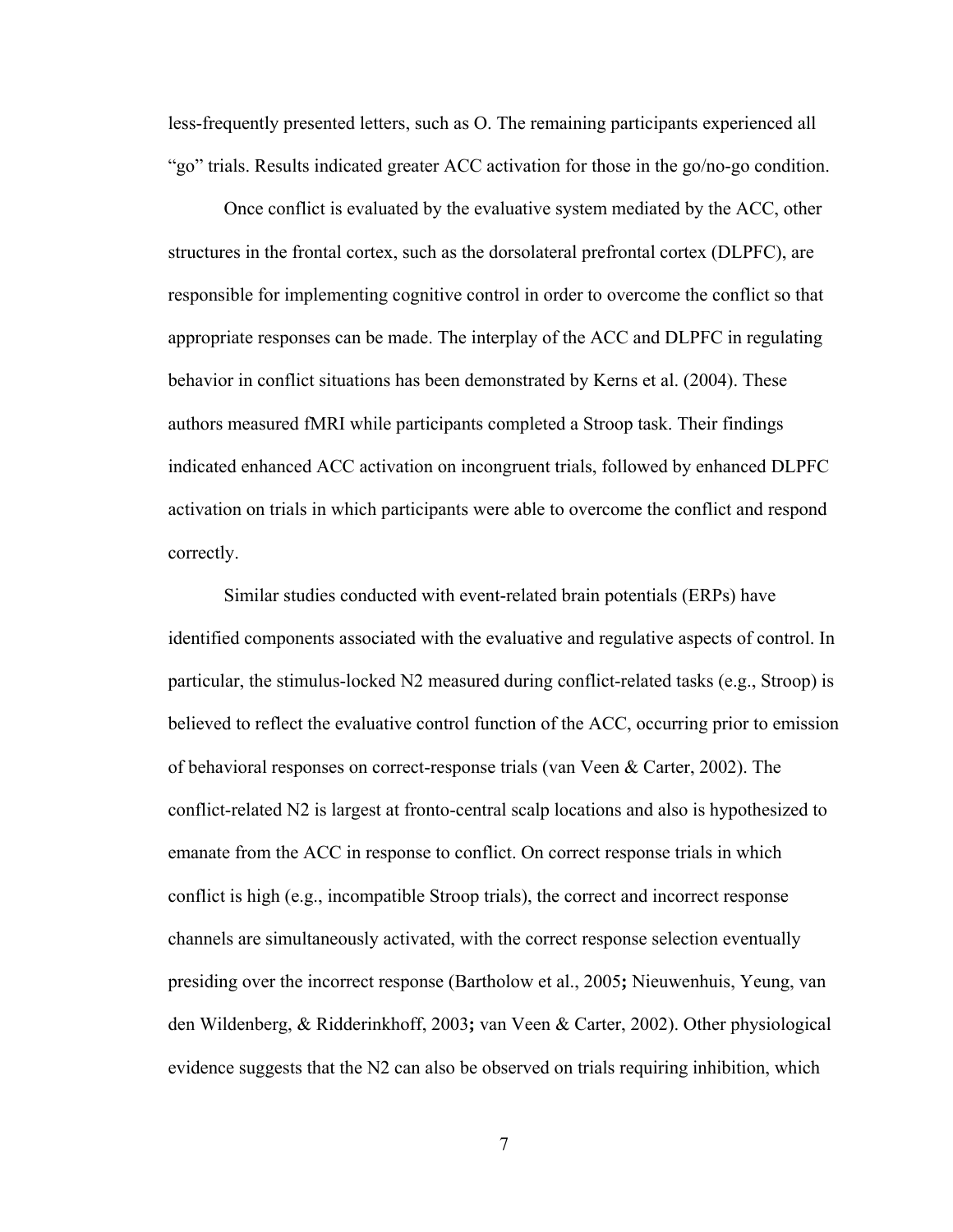has led to the hypothesis that the N2 is an index of inhibitory control (Bokura, Yamaguchi, & Kobayashi, 2001; but see Bruin, Wijers, & van Staveren, 2001).

 The negative slow wave (NSW) component, in contrast, has been implicated as a reflection of the regulative component of cognitive control (Bartholow, Dickter, & Sestir, 2006; Curtin & Fairchild, 2003; West & Alain, 1999, 2000). The NSW typically is enhanced on trials in which a high degree of conflict was successfully resolved and the correct response was made (e.g., incongruent Stroop trials; see West & Alain, 1999), leading to the hypothesis that this component reflects the engagement of cognitive control resources. The NSW is fairly widely distributed, but typically is prominent at frontal and fronto-central scalp cites relatively late in a trial epoch, after the more phasic ERP components (e.g., P300) have resolved (Curtin & Fairchild, 2003**;** West & Alain, 1999, 2000). Manipulations known to impair cognitive control have been shown to reduce the amplitude of the NSW on correct-response trials. For example, in a classic Stroop task, intoxicated participants exhibited smaller NSW amplitudes on incongruent trails than did sober participants (Curtin & Fairchild, 2003). Similarly, Bartholow et al. (2006) found that intoxicated participants showed dramatically smaller NSW amplitude than placebo participants on correctly inhibited 'stop' trials within a go-stop inhibition task. Such data suggest that regulatory control processes are reduced for those participants in which control is required.

#### *The Present Study*

The aim of the current study was to investigate the impact of brief exposure to violent video games on EF, self-regulatory abilities, and neural correlates of evaluative (N2) and regulatory (NSW) control. The notion that playing a violent (relative to a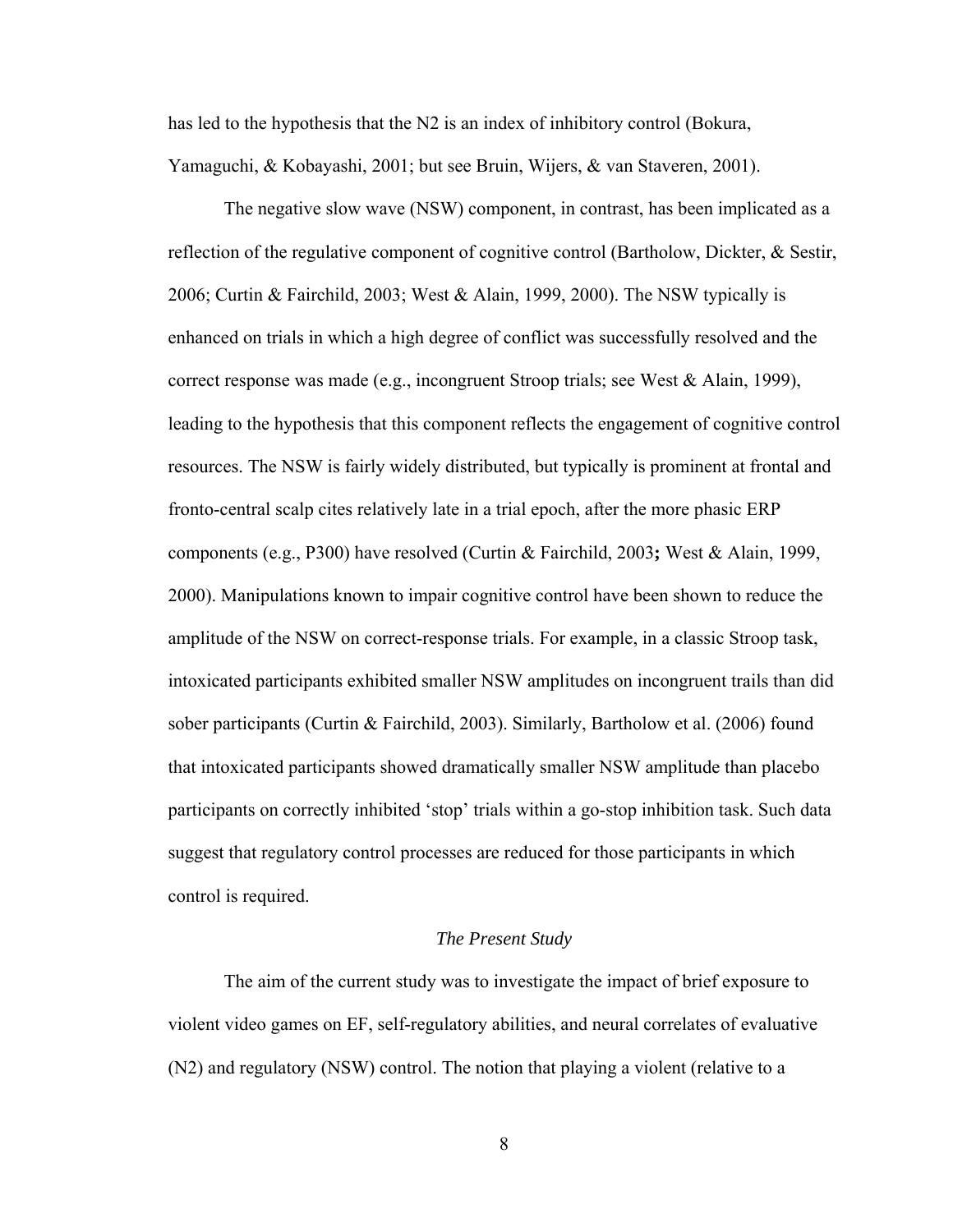nonviolent) video game might impair executive control (for certain individuals) is derived from at least two lines of reasoning. First, as discussed previously, considerable work supports a causal connection between playing violent video games and increases in aggression (e.g., Anderson, 2004; Anderson et al., 2010; Bushman & Huesmann, 2001; *Joint Statement,* 2001). Another substantial body of work indicates that impaired executive control often contributes to aggressive behavior (e.g., Barret et al., 1997; Blake et al., 1995; Giancola, 2000; Goyer et al., 1994; Malloy et al., 1990). Thus, at least one possibility is that these processes are related (i.e., that post-game aggression is related to impaired executive control), but perhaps only for certain individuals (Anderson  $\&$ Bushman, 2002). Second, many of the actions used in playing violent video games are impulsive, requiring quick activation of responses (e.g., to "shoot") in order to avoid being killed by the opposing game characters. To the extent that repeated activation of responses leads to a temporary relative "priming" of the behavioral activation system at the expense of the behavioral inhibition system, certain individuals who play violent game players could have difficulty overcoming prepotent response activation tendencies for a time following the game.

 In the current study, participants were randomly assigned to play either a violent or nonviolent video game for 20 minutes. Participants then engaged either in an executive control task (a go/no-go spatial Stroop task), in which congruent, incongruent, and response inhibition trails were shown while ERPs were recorded, or an aggression task, in which participants had the opportunity to blast another participant with noxious noise. Because more recent research suggests that the acute effects of violent video game exposure on aggressive behavior tend to be relatively short-lived, probably less than 9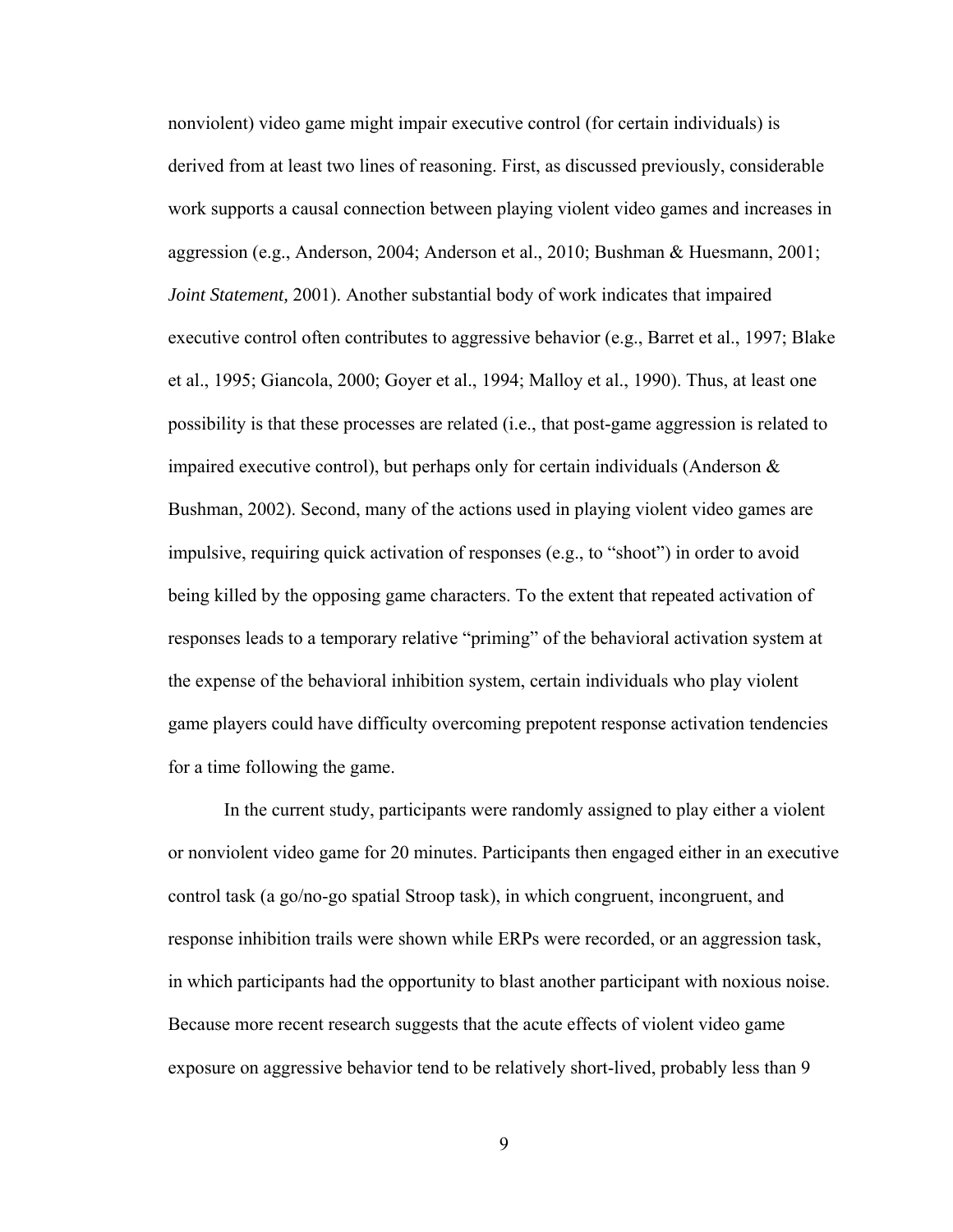minutes (Sestir & Bartholow, submitted; Barlett, Branch, Rodeheffer, & Harris, 2009), task order (i.e., Stroop task first or aggression task first) was included as a betweensubjects factor.

Primary hypotheses focus on the possibility that playing a violent video game for 20 minutes could lead to a temporary imbalance in executive control, either by generally depleting executive resources or by producing an imbalance between response activation and response inhibition tendencies. ERP measures of evaluative and regulative control during the spatial Stroop will serve as online indices of the implementation of evaluative and regulatory control. For instance, failure of inhibitory control on no-go trials could be due to an impairment of the evaluative system to detect the conflict between prepotent response activation and the need to inhibit responses. Alternatively, it could be that conflict detection is relatively intact, but that implementation of control (i.e., the regulative system) is ineffective. To the extent that either or both of these processes are less effective following violent game play, this could help to account for hypothesized increases in aggressive behavior following violent games for particular individuals.

### *Hypotheses*

*Aggression*. The primary hypothesis for the aggression measure is that participants high in trait physical aggressiveness, anger , or low in EF abilities who play a violent video game will express more aggression (i.e., select louder noise blasts for the ostensible other participant) than participants who play a nonviolent game. However, on the basis of previous research indicating that violent game effects on aggression measured in the laboratory can be short-lived (Sestir & Bartholow, 2008; Sestir & Bartholow, submitted), it is possible that this effect will emerge only (or most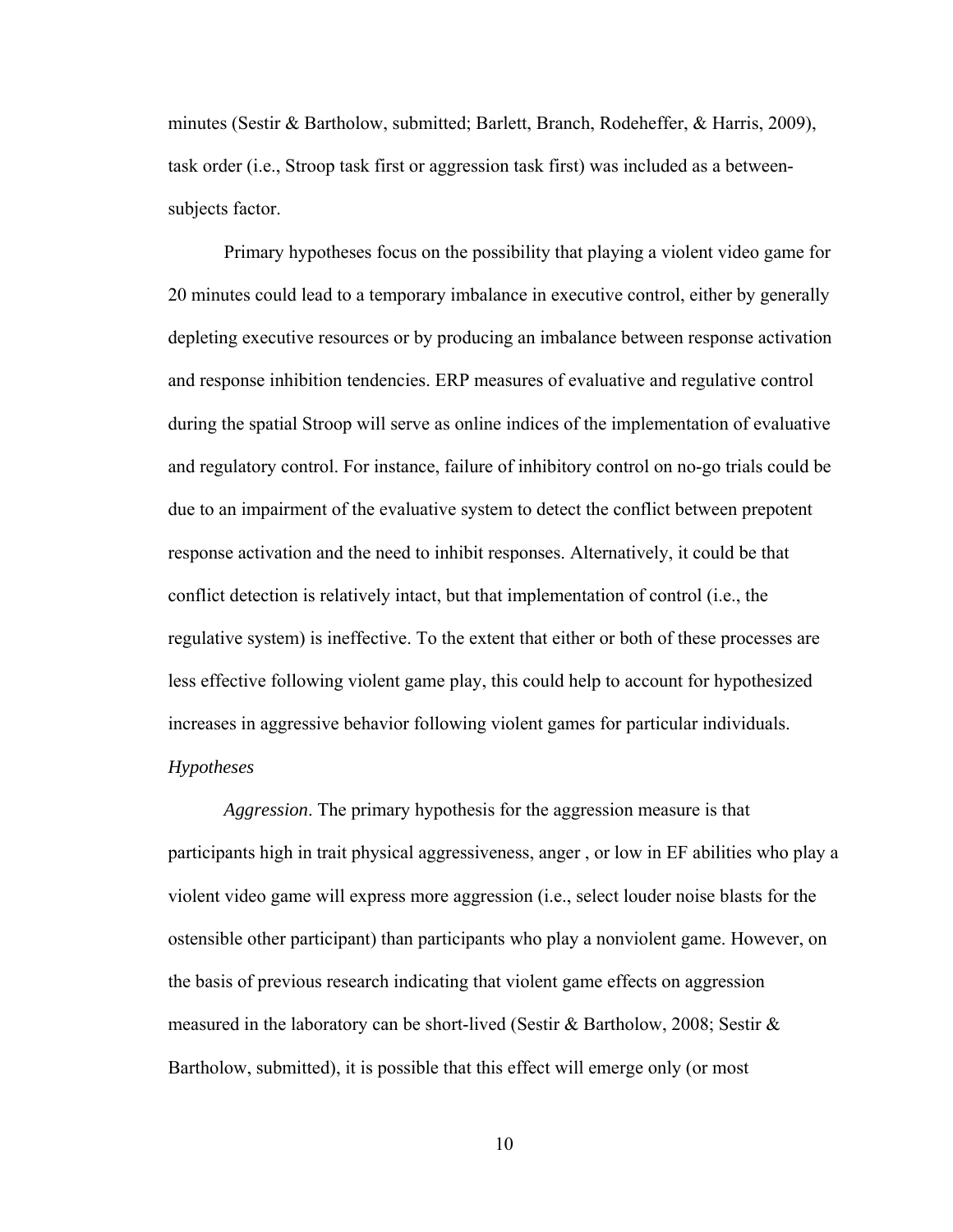dramatically) for participants who complete the aggression measure immediately following game play.

*Stroop performance*. The main hypothesis of this study is that, relative to playing a nonviolent video game, playing a violent video game will impair executive functioning abilities associated with the regulation of attention and action, resulting in impairment of performance on the spatial Stroop task to be used here, in two possible ways. First, if conflict regulation is impaired overall by playing a violent game, participants would be expected to have more difficulty with incompatible relative to compatible trials. This could be manifested in both increased error rates on incompatible trials in the violent game condition as well as exacerbation of the typical compatibility effect in reaction time (i.e., slower responses on incompatible compared to compatible trials). Second, to the extent that inhibitory control is impaired following a violent video game, low EF participants in that condition would be expected to make more inhibition errors (i.e., responding on "no-go" trials) than participants in the nonviolent game condition.

*ERP predictions*. To the extent that playing violent video games impairs control of attention and action, this effect is likely to emerge in the level of activity of the conflict monitoring system and its influence on behavioral control. Specifically, the conflict elicited by incompatible trials should be more difficult to overcome after playing violent relative to nonviolent video games. In other words, the conflict monitoring system is likely to be less effectively implemented on incompatible trials in the violent game condition. It is therefore predicted that those in the violent game condition will exhibit smaller N2 amplitude on incompatible "go" trials than will participants in the nonviolent game condition. Furthermore, the N2 typically is larger on "no-go" than on "go" trials.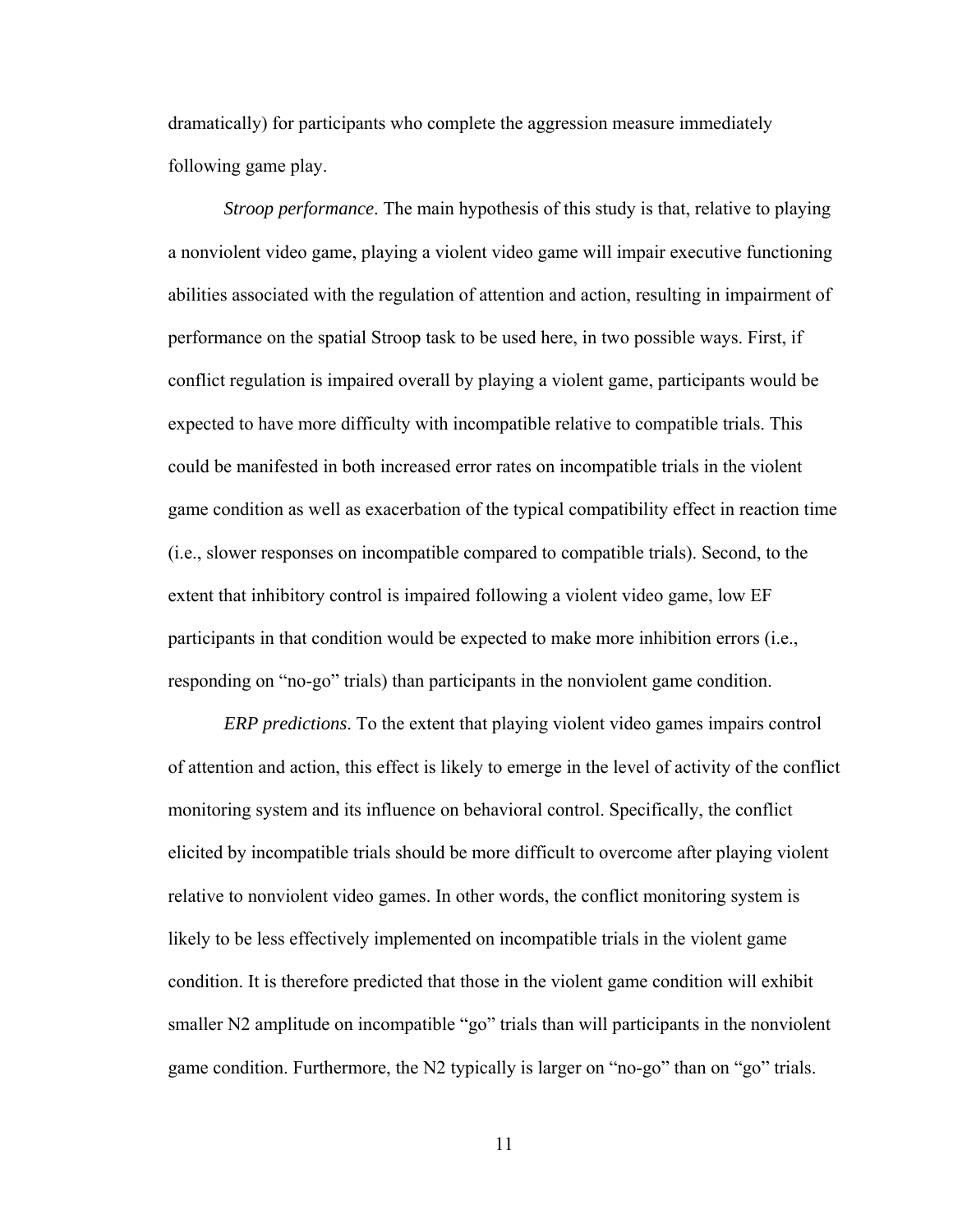Here, however, it is predicted that this difference will be attenuated among those in the violent compared to the nonviolent game condition. Furthermore, to the extent that violent game players are less able to implement cognitive control resources to overcome conflict on incompatible trials, it is also predicted that playing violent games will result in smaller NSW amplitudes on correct, incompatible trials compared to playing nonviolent games.

#### Method

#### *Participants*

 Eighty-three participants (21 women) ranging in age from 18 to 22 (*M* = 19.0; *SD =* 1.0) at the University of Missouri completed the experiment in exchange for partial course credit. Participants were predominantly right-handed (as determined by the Edinburgh handedness inventory; Oldfield, 1970) with normal to corrected vision. Participants were recruited through an internet sign-up system listing the current study under the title "Video games, media, and reaction times." Participants were randomly assigned to a specific game within game condition. Gender was balanced within all experimental conditions.

#### *Measures*

*Video games.* All video games were played on the Playstation 3 console system. The violent video games included *Mortal Kombat vs. DC Universe* (rated Teen for blood, suggestive themes and violence), *Resident Evil 5* (rated Mature for blood and gore, intense violence and strong language), *Killzone 2* (rated Mature for blood and gore, intense violence and strong language), *F.E.A.R. 2: Project Origin* (rated Mature for blood and gore, intense violence, partial nudity, sexual themes and strong language) and *Call of*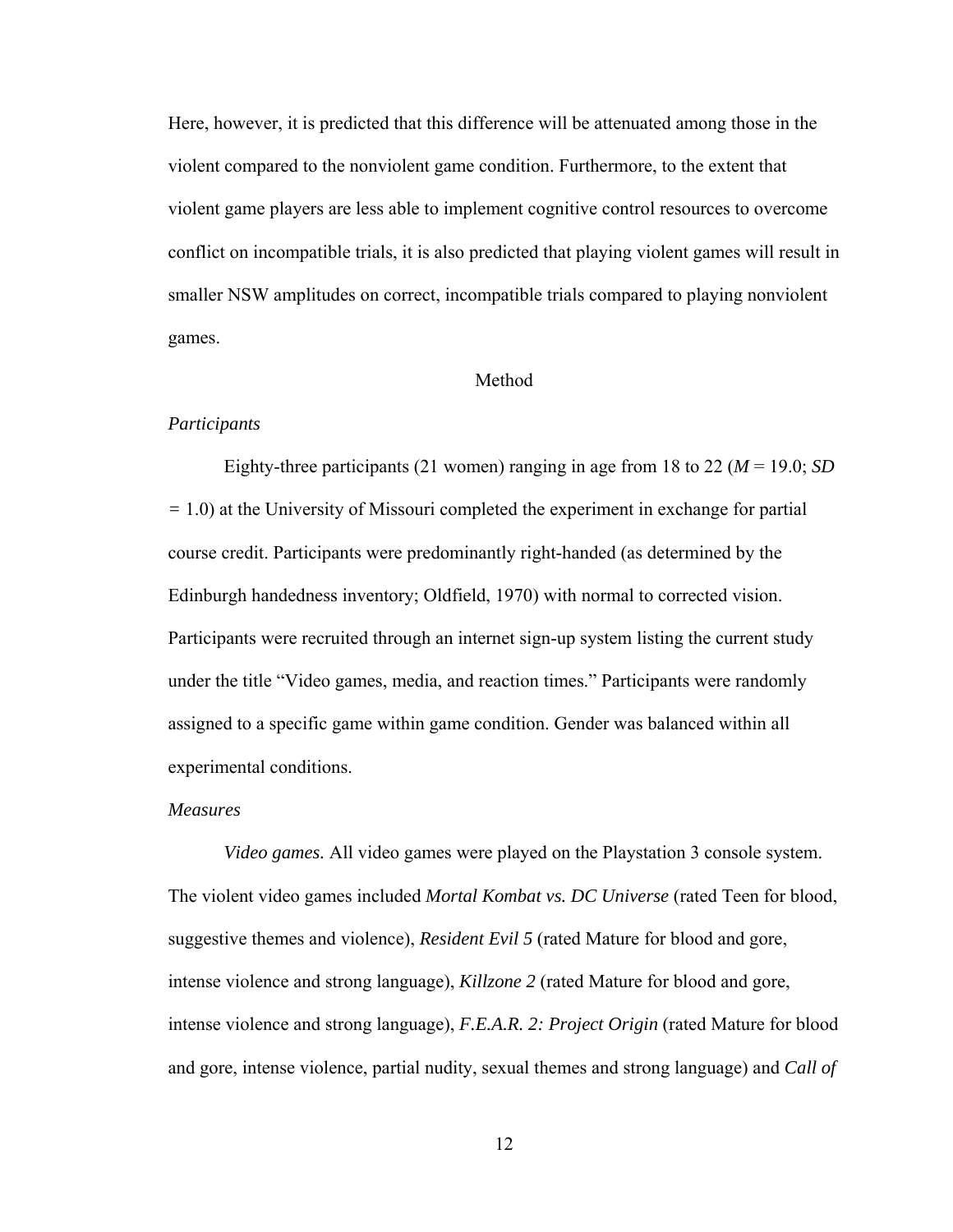*Duty: Modern Warfare 2* (rated Mature for blood, drug reference, intense violence and language). The nonviolent games included *MotorStorm* (rated Teen for language and violence), *NCAA Basketball 2009* (rated E for everyone), *Sid Meier's Civilization Revolution* (rated Everyone 10+ for alcohol and tobacco reference, mild suggestive themes and violence), *Little Big Planet* (rated Everyone for comic mischief and mild cartoon violence), and *Ferrari Challenge* (rated Everyone).

Although some violent video game research has utilized only one violent and nonviolent game per condition (e.g., Bartholow & Anderson, 2002; Kirsch, 1998), the current research utilized multiple games per condition so results are more readily generalizable to the population of violent and nonviolent games, respectively (see Bushman & Anderson, 2002; Wells & Windschitl, 1999).

*Aggression*. Aggression was measured using a version of the competitive reaction time task (CRT; Taylor, 1967). In a typical CRT, participants are led to believe they will compete with a confederate on a series of trials, ostensibly to determine which participant is able to respond more quickly to various stimuli. Following each trial, the "loser" (actually, wins and losses are pre-determined) receives some type of noxious stimuli (e.g., noise blast), the intensity of which is allegedly determined by the "winner" prior to a given trial.

In the current study, participants recommended both the duration and decibel level (intensity) an "ostensible other" would listen to a noxious noise blast prior to a one-trial CRT. A single trial was used to avoid tit-for-tat matching, one shortcoming often noted with paradigms similar to multiple-trial CRTs (Axelrod, 1984; Gouldner, 1960). The task of the participant was to indicate (via button press) the color of a square as quickly and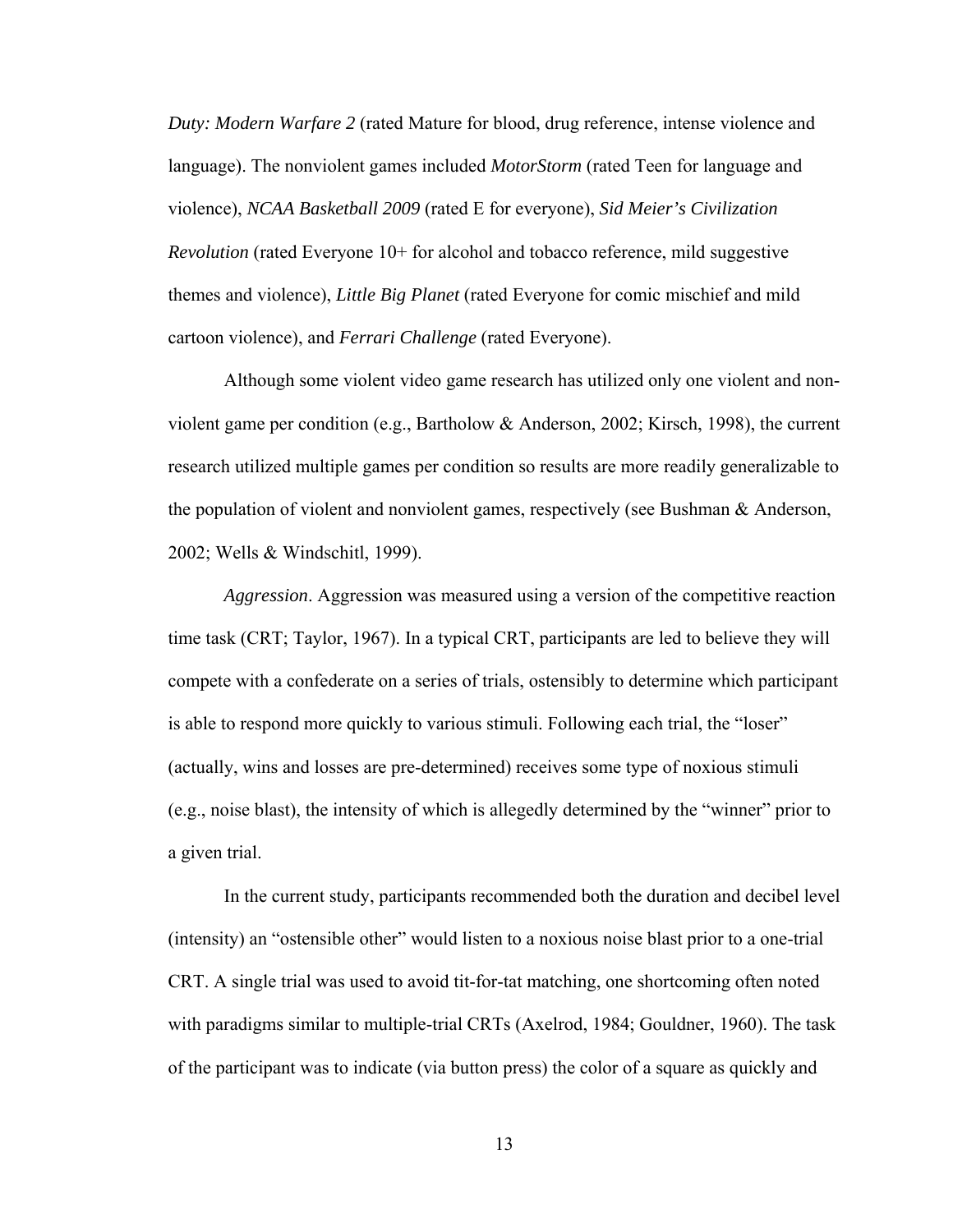accurately as possible. This method provided a relatively quick measure of aggression, important to the current study because the violent video game effect is believed to be of relatively short duration (see Sestir & Bartholow, 2010; Barlett et al., 2009). Variations of the CRT measure also have been used in previous research investigating violent video games (e.g., Bartholow & Anderson, 2002).

*Cognitive Control task. .* Participants completed a version of a spatial Stroop task similar to that used in previous research (Salthouse, Toth, Hancock, & Woodward, 1997). In a typical spatial Stroop task, participants are asked to respond to the direction of an arrow (i.e., right or left), regardless of where it appears on the screen (i.e., the right or left side) via button press. Usually, participants are much quicker (and more accurate) to make a response when the arrow direction and side of the screen match (compatible trials) than when the arrow direction and side of the screen mismatch (incompatible trials). The difference in reaction times between trial types has been labeled the "compatibility effect."

The version of the task used in the current study differs in two important respects. First, the probability of congruent versus incongruent ("go") trials was manipulated. That is, 50% of the total trials were congruent 'go' trials, and 25% of the remaining (total) trials were incongruent 'go' trials. Second, in order to directly model inhibition control, the remaining 25% of trials included "no-go" trials. To differentiate between trial types, participants were informed that "go" trials are trials in which the arrow heads are 'filledin', whereas "no-go" trials are trials that have 'open-headed' arrows. On 'go' trials, participants were instructed to press a button on a response box indicating the direction in which the arrow is pointing (left or right), regardless of the side of the screen on which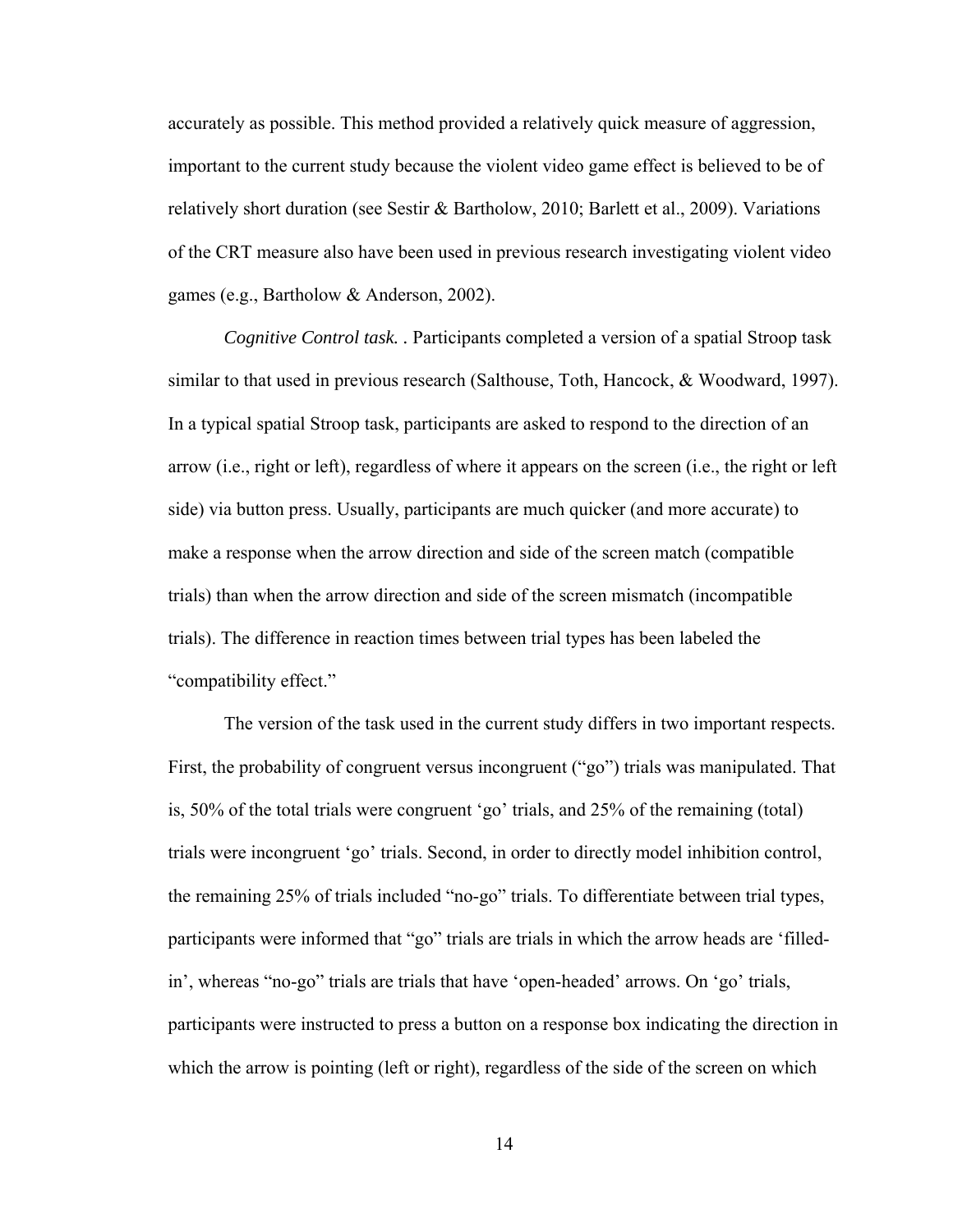the arrow appears. On "no-go" trials, participants were instructed to withhold a response and simply wait for the next trial to begin.

 Each trial began with a fixation cross presented in the center of the screen for 1 second, followed by a blank screen for 200 ms. Following the blank screen, the stimulus (i.e., arrow) was presented for 150 ms on either the left or ride side of the screen. Participants had a total of 600 ms from the onset of the stimulus to make a response. If the participant did not make a response within this response window, a "too slow" feedback screen appeared for 200 ms, indicating to the participant that a quicker response is required. Thus, on trials where the participant did not respond within the response window, these trials were 200 ms longer than trials where a response was made within the response window. Inter-trial intervals varied randomly between 200 and 400 ms. The entire task consisted of 512 trials (1 block of 32 practice trials; 5 blocks of 96 experimental trials). Experimental blocks were divided into 32-trial segments, which repeated 3 times during a given block. The number of trial types within a block follows from the trial type proportions. That is, on the majority of trials, participants encountered congruent "go" trials (50% of trials within a block; 24 compatible-left; 24 compatibleright). Less frequently, participants encountered incongruent "go" trials (25% of trials within a block; 12 incompatible-left, 12 incompatible-right). The remaining 25% of trials were "no-go" trials (6 compatible-left "no-go"; 6 compatible-right "no-go", 6 incompatible-left "no-go", and 6 incompatible-right "no-go"). The relative infrequency of incongruent "go" trials ensured that participants utilized cognitive control to a greater extent in order to respond correctly than if incongruent and congruent trials were equiprobable (Nieuwenhuis et al., 2003). Also, the relatively high frequency of "go"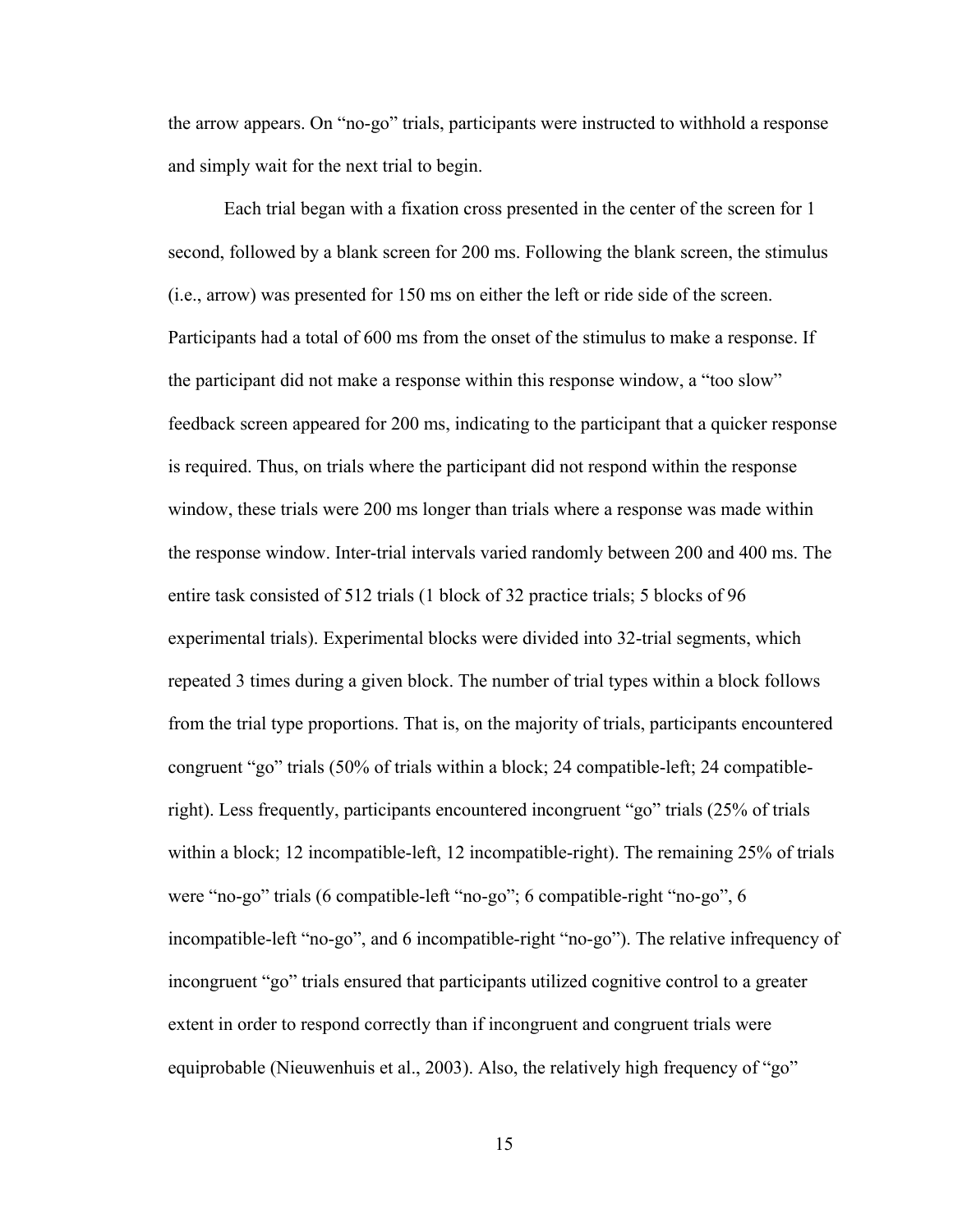compared to "no-go" trials ensured that participants' prepotent tendency was to activate a response on each trial, making inhibition more challenging on "no-go" trials (see Nieuwenhuis et al., 2003).

### *Materials*

 *Executive functioning*. Subjective ratings of executive functioning ability were measured with the Behavior Rating Inventory of Executive Functioning–Adult Version (BRIEF-A) (Roth, Isquith, & Gioia, 2005). This survey asked respondents to indicate whether they never, sometimes or often engage in a list of behaviors. The BRIEF-A is a 75-item scale, including 9 subscales referred to as inhibit (8-item;  $\alpha$  = .73; e.g., "I have trouble sitting still"), shift (6-item;  $\alpha = .78$ ; e.g., "I have trouble changing from one activity or task to another"), emotional control (10-item;  $\alpha$  = .90; e.g., "I have angry outbursts"), self-monitor (6-item;  $\alpha = .78$ ; e.g., "I talk at the wrong time"), initiate (8item;  $\alpha$  = .79; e.g., "I have trouble getting ready for the day"), working memory (8-item;  $\alpha$  = .80; e.g., "I forget what I am doing in the middle of things"), plan/organize (10-item;  $\alpha$  = .85; e.g., "I get overwhelmed by large tasks"), task monitor (6-item;  $\alpha$  = .74; e.g., "I make careless errors when completing tasks") and organization of materials (8-item;  $\alpha$  = .96; e.g., "I am disorganized"). A behavior regulation index (BRI) was derived by aggregating the inhibit, shift, emotional control and self-monitor scores ( $\alpha$  = .93), a metacognition index (MI) was derived by aggregating the initiate, working memory, plan/organize, task monitor and organization of materials scores ( $\alpha$  = .94) and a global executive composite (GEC) was derived by aggregating the BRI and MI scores ( $\alpha$  = .96). Higher composite scores reflect increased difficulty with the executive functioning ability.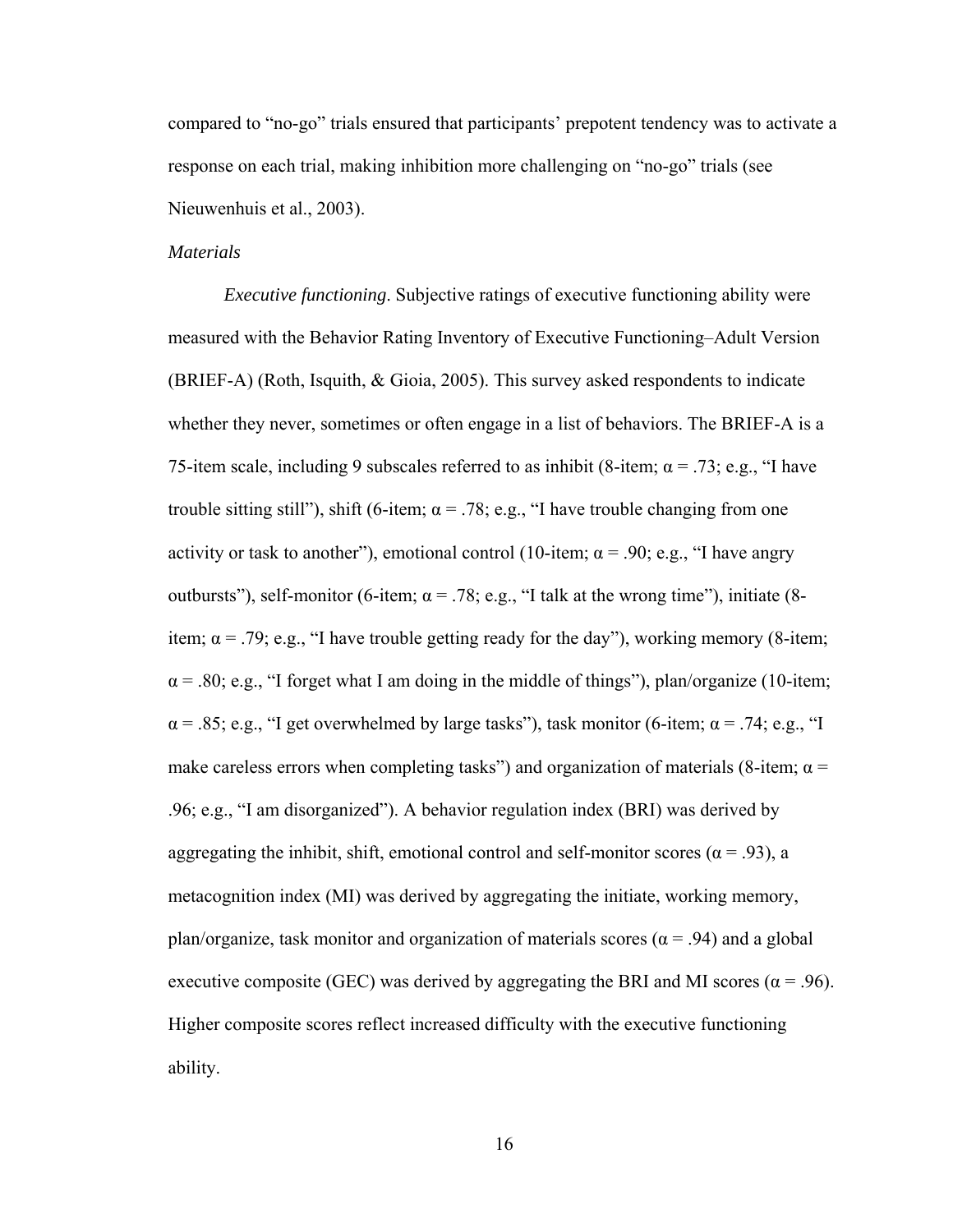*Trait aggressiveness.* Trait-level aggressiveness was measured with the 29-item Aggression Questionnaire (Buss & Perry, 1992). The Aggression Questionnaire (AQ) is composed of 4 subscales: 1) Physical Aggression (9-item;  $\alpha$  = .78; e.g., "If somebody hits me, I hit back"), 2) Verbal Aggression (5-item;  $\alpha$  = .85; e.g., "I can't help getting into arguments when people disagree with me"), 3) Anger (7-item;  $\alpha$  = .84; e.g., "Some of my friends think I'm a hot-head"), and 4) Hostility (8-item;  $\alpha = .77$ ; e.g., "At times I feel I have gotten a raw deal out of life"). Responses were made on a Likert scale ranging from 1 (*Extremely uncharacteristic of me*) to 7 (*extremely characteristic of me*). Higher scores on this measure index higher levels of trait aggressiveness (e.g., Bushman & Wells, 1998; Harris, 1996). The AQ has demonstrated good reliability in previous work ( $\alpha$  = .88).

*Trait Irritability.* Participants also completed the Caprara Irritability Scale (CIS; Caprara et al., 1985). This 30-item questionnaire measures the willingness to engage in quick or impulsive reactions toward a perceived provocation. Example items such as "I easily fly off the handle with those who don't listen or understand" will be rated from 1 (*this doesn't characterize me at all)* to 5 (*this characterizes me very well*). For the current study, 4 items tapping aggressive behaviors (e.g., "I seldom strike back even if someone hits me first) will be excluded to ensure CIS scores reflect hostility rather than aggression, similar to previous research (Bartholow et al., 2005). The irritability scale has had an alpha of .81 in previous research (Caprara et al., 1985).

*Violent video game experience (VVE)*. Similar to previous research (e.g., Anderson & Dill, 2000; Bartholow et al., 2006; Bartholow, Sestir, & Davis, 2005), participants completed a questionnaire assessing their previous exposure to violent video games. Participants listed their five favorite video games, which were then followed by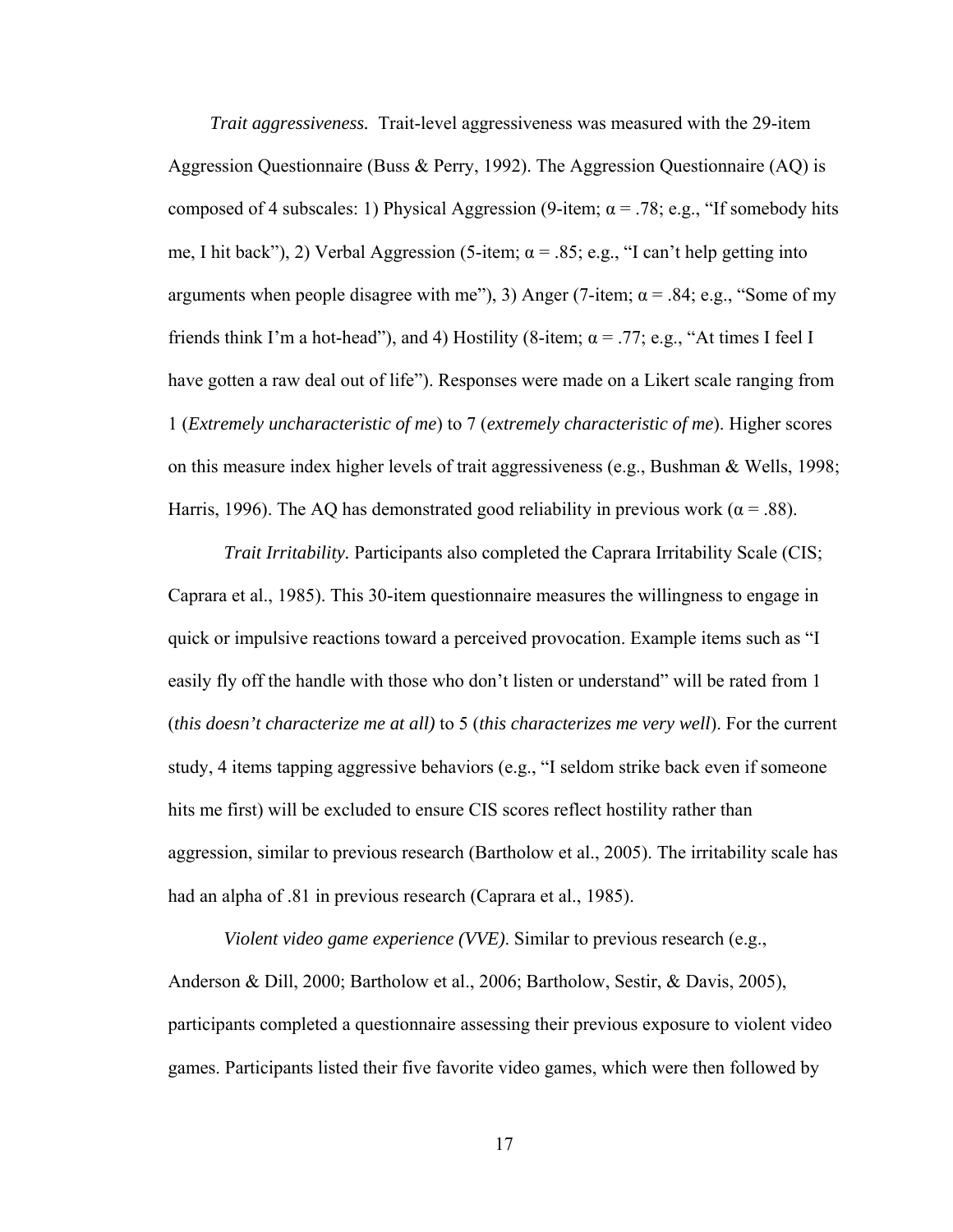three questions rating the listed games in terms of how often they play each game, the violence of each game's content and the violence of each game's graphics. For the "how often" question, participants listed the average amount of time they spent playing each game in terms of hours per week. The violent content question was anchored from 1 (*little or no violent content)* to 7 (*extremely violent content)*. Parallel anchor points were used for the violent graphic question. For each listed game, scores on the content and graphic scales were summed and then multiplied by the "how often" rating. Composite VVE scores were then created by aggregating across games. The VVE measure has demonstrated adequate reliability ( $\alpha$  >.80) in previous research (Anderson & Dill, 2000; Bartholow et al., 2006).

*Demographics.* Participants were asked to indicate their gender, age, race, religion, religiosity, political orientation, college standing (e.g., freshman), and college GPA.

#### *Electrophysiological Recording*

 The electroencephalogram (EEG) were recorded from 32 electrodes fixed in an electrode cap (Electro-cap International, Eaton, OH) at standard locations over the frontal, fronto-central, central, centro-parietal, and parietal scalp areas. All EEG electrodes were referenced online to the right mastoid (average mastoid references were derived offline). EEG was continuously recorded and stimulus-locked ERP epochs of 1400 ms were derived offline (referenced to 200 ms pre-stimulus baseline). EEG was amplified using Neuroscan Synamp amplifiers and filtered on-line at .05-40 Hz at a sampling rate of 1000 Hz. Impedance were kept below 10 kΩ. Ocular artifacts (i.e., blinks) were removed from the EEG using a regression-based procedure (Semlitsch,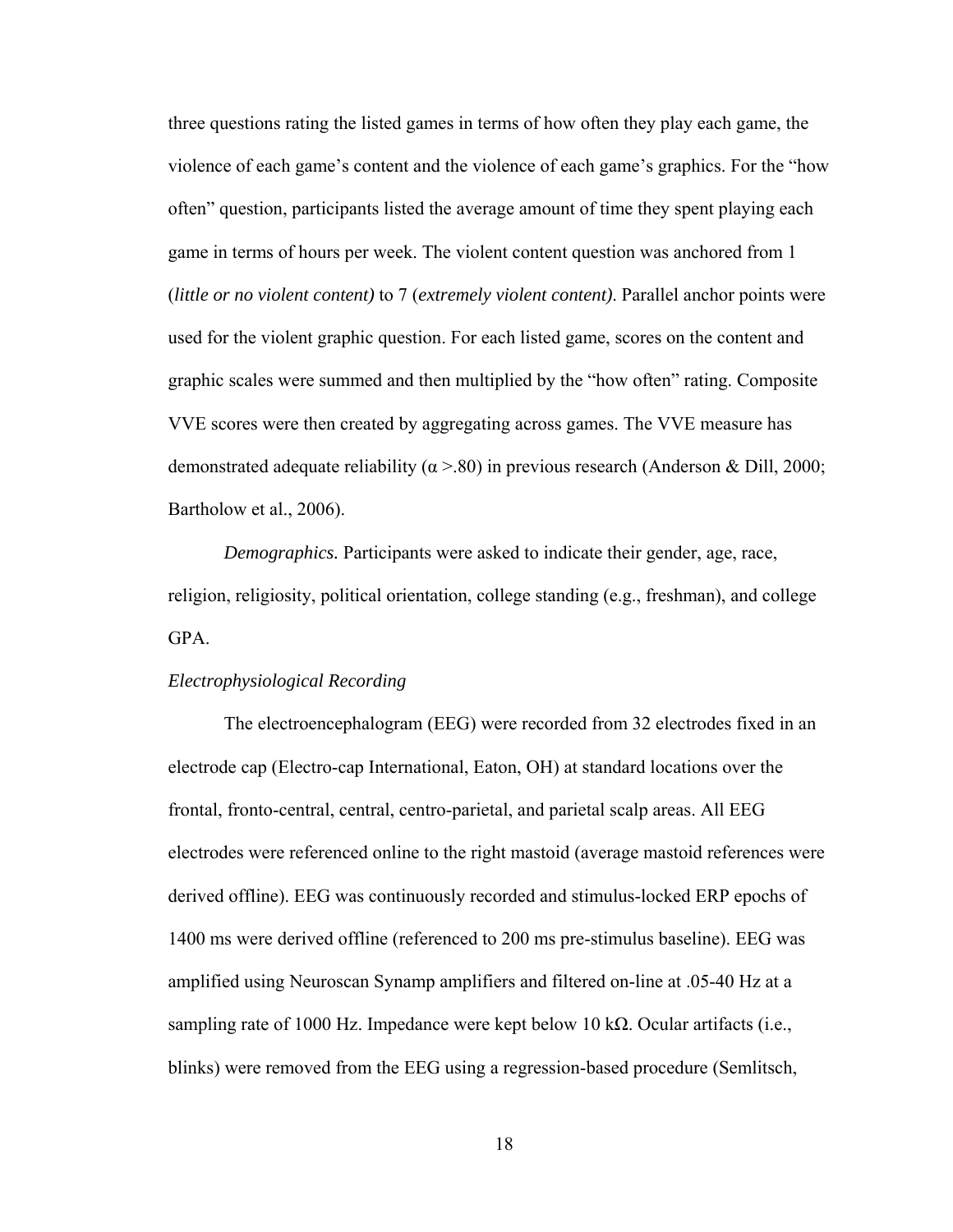Anderer, Schuster, & Presslich, 1986). Trials containing voltage deflections of  $\pm 75$ microvolts  $(\mu V)$  after ocular artifact rejection were rejected prior to averaging. Off-line averages were derived according to participant, electrode, and stimulus conditions, and low-pass filtered at 18 Hz (24 dB roll-off).

#### *ERP Component Measurement*

 As mentioned previously, three components were of primary interest in this research. The N2 typically emerges as a prominent negativity in the stimulus-locked ERP 200-400 ms post-stimulus (see Bartholow et al., 2008; Kopp et al., 1996; Nieuwenhuis et al., 2003), and tends to be larger on no-go trials than on go trials (e.g., Kopp et al., 1996). The NSW generally appears as a more tonic negative shift in the waveform that occurs later (e.g., 600-1000ms post-stimulus), after the more phasic ERP components have resolved (see Bartholow et al., 2006; Curtin & Fairchild, 2003; West & Alain, 1999, 2000). Each component was identified via visual inspection of the condition-averaged stimulus-locked and response-locked ERP waveforms, respectively. Based on this visual inspection, component-specific epochs were identified and the amplitude values within those epochs were determined using an automated procedure. For the N2, analyses will be based on the largest negative-going peak within the respective component-specific epoch. For the NSW, given its more tonic nature, the average (mean) amplitude value within the epoch of the component were used in analyses.

### *Procedure*

Before arrival, each participant (tested individually) was randomly assigned to both a game (violent or nonviolent) and task order (aggression first or Stroop first) condition. That is, participants were either randomly assigned to the violent, aggression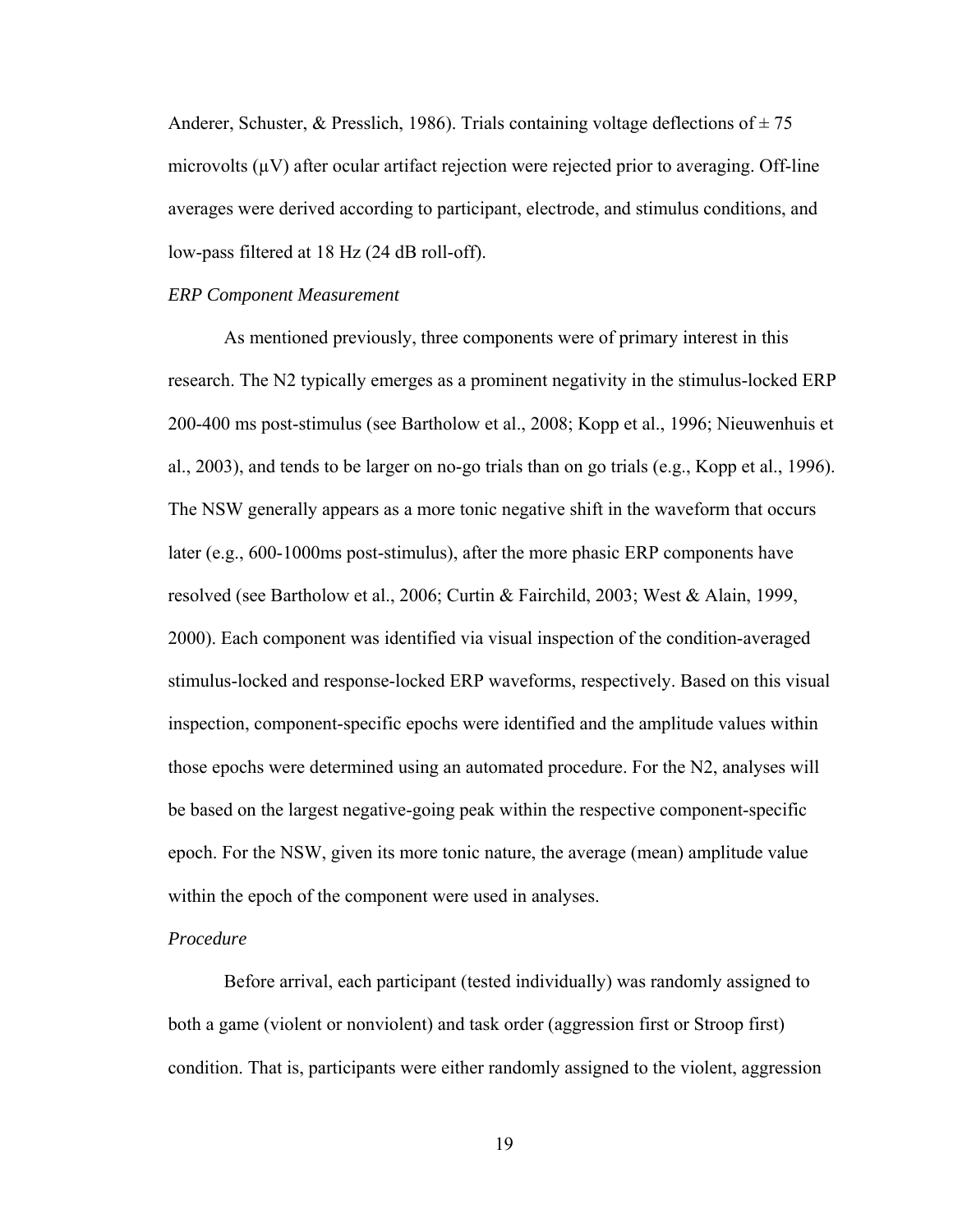first  $(n = 21)$ , violent, Stroop first  $(n = 21)$ , nonviolent, aggression first  $(n = 21)$  or nonviolent, Stroop first (*n* = 20) condition.

Upon arrival, participants were informed the study sought to investigate the relationship between types of media and reaction times to various stimuli. Participants were led to believe they would (at some point) engage in a brief competition against another participant, but that most of the experiment would be completed individually. Since participants were tested individually and the other participant was never present at the onset of the experiment, participants were informed that if the other participant does not arrive, the competition portion could not be completed. After giving consent, the experimenter explained that "because you are the first to arrive, you will have an opportunity to randomly assign yourself to one of two ERP labs by flipping a coin". Before allowing the participant to toss the coin, the experimenter explained that it was indeed a fair coin by showing the head side, followed by the tail side. After flipping the coin, participants were led to believe (with a bogus experiment sheet) they randomly assigned themselves to a particular lab. In actuality, all participants were assigned to the same lab.

Once seated in the ERP lab, participants first completed the executive functioning (Roth, Isquith, & Gioia, 2005), trait aggressiveness (Buss & Perry, 1992) and trait hostility (Caprara et al., 1985) measures on a computer. The experimenter then entered the lab, turned off the computer screen and asked participants to complete the VVE (Anderson & Dill, 2000) measure and exited the lab. While participants completed a paper-and-pencil version of the VVE measure, the experimenter, now in the control room, loaded the previously recorded 'other participant' video. After participants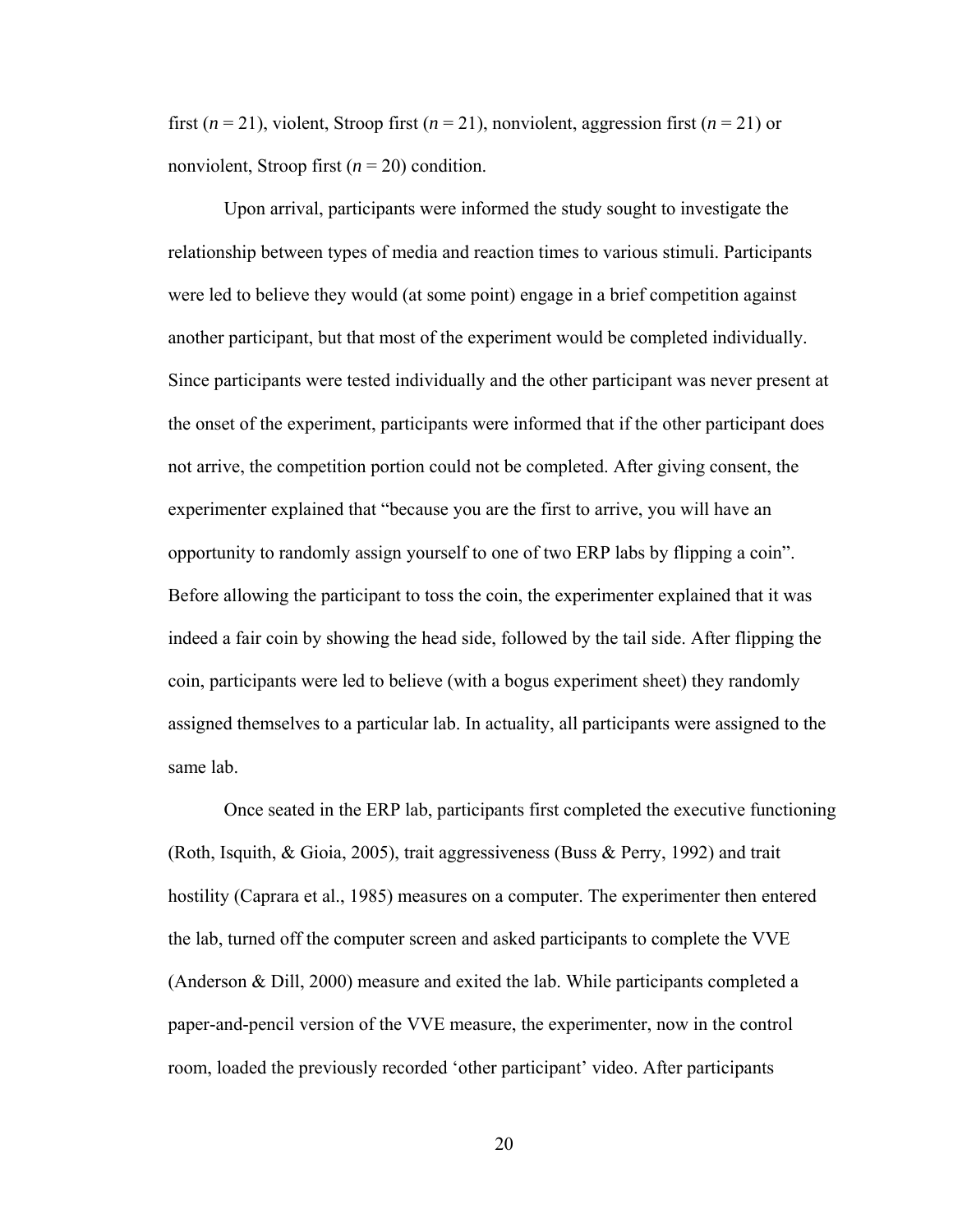verbalized to the experimenter they had completed the VVE measure, the experimenter returned to the lab. Upon entering, the experimenter chatted with the participants about the games they listed, giving the impression that the experimenter had not been in the control room for a brief period of time (generally 1-2 min.). Next, the experimenter said he wanted to check and see if the other participant had arrived, which was accomplished by communicating with a research assistant (RA) in the adjacent control room through an intercom system. Once the RA confirmed the other participant had arrived, the RA asked the experimenter if it would be okay to ask the 'other' participant to temporarily skip the surveys and start on the subsequent tasks. The experimenter agreed, citing that the experiment would progress more smoothly if both participants were on the same page for the competition portion. The experimenter then informed participants they would now have an opportunity to interact with the person in the other lab (via camera) because psychological studies often use deception, and because we suggested that according to previous research, seeing the other participant increases the likelihood you will take the competition seriously. Using a series of voice and timing cues, the RA started to play the video of the 'other' (always matched for gender). Quickly after the RA starting playing the video in the control room, the experimenter turned on the participant's computer, revealing what appeared to be the other participant (getting comfortable) in the other lab. When the video first loaded, the other participant appeared as if he (or she) was looking around the room, so the experimenter made a comment about how the other participant might not realize the camera is operating. After a few seconds elapsed, a cue (in the video) prompted the experimenter to ask (over the intercom), "can you guys see us now"? A man in the video, of which the participant could only see half, then replied "yea, we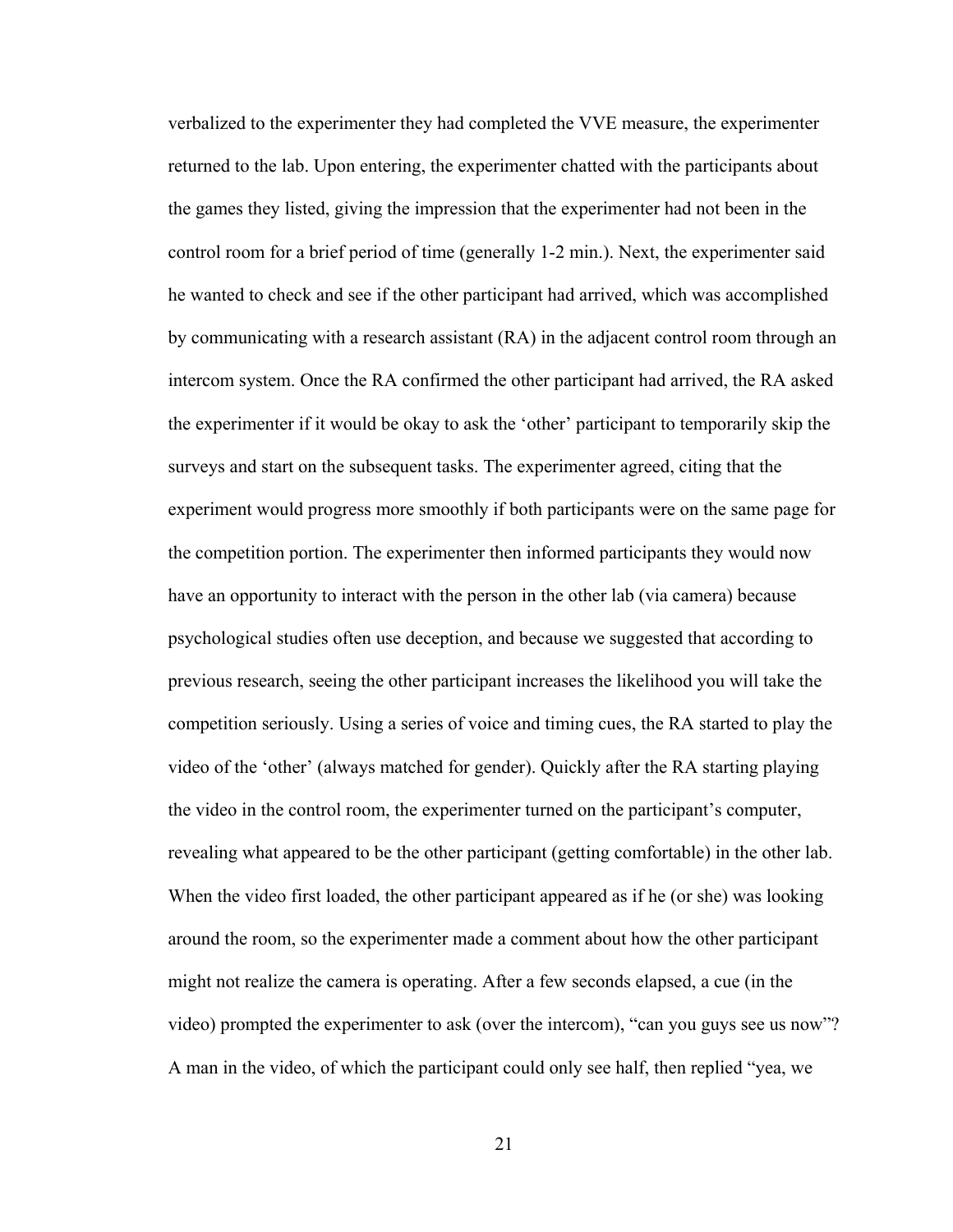can see you guys now". Next, the experimenter asked the participant to try and wave to the other participant. Once the participant waved, the experimenter returned to the intercom and asked if the other participant could "wave back to us". After the other participant appeared to return the wave, the experimenter turned off the monitor. Every attempt was made to ensure the video appeared in real time (i.e., make it believable).

 Following the video interaction, participants were fitted with an ERP cap. Next, participants were told that we would now like them to play their randomly assigned video game for a brief period of time. Before game play, participants received instructions on how the game pad interacted with the gaming environment (e.g., the left thumb stick moves your character, the right thumb stick makes your character look in different directions, etc.). Once participants felt comfortable with the controls (after about 2-3 min.), the experimenter allowed participants to play the assigned video game, without interruption, for a period of 20 minutes. After 20 minutes, the experimenter returned to the lab, asked for the controller and turned off the Playstation console. Immediately following the gaming session, participants transitioned to their randomly assigned task order condition (i.e., aggression first or cognitive control task first).

 If assigned to the aggression task first condition, it was explained that it was now time for the competition portion of the experiment. The experimenter instructed participants that we were interested in how the video game they just played may have affected their reaction time abilities. Participants were informed that their task would be to respond to the color of a square via button press, such that if the final square (in a series of three squares) turned blue, we would like them to respond with the number 2 on the keyboard, but if the final square turned green, we would like them to respond with the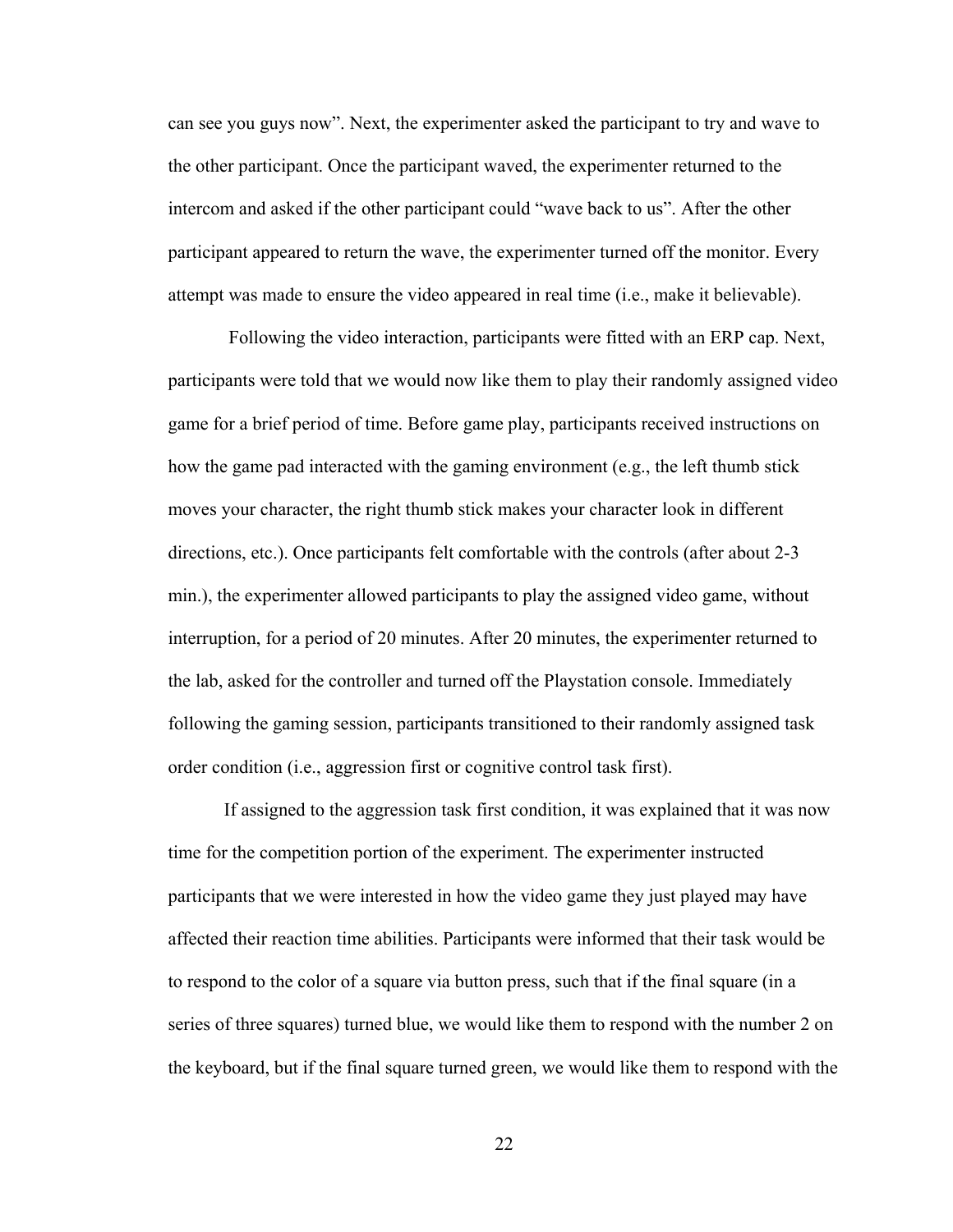number 8 on the keyboard. Square colors were counterbalanced across participants. All final squares (either blue of green) were preceded by a red square, yellow square sequence, where the interval between square presentations was 1 second. It was explained that in order to ensure both participants took the competition seriously, each participant would have an opportunity to set noise levels (intensity and duration ranging from 1 to 10, respectively) prior to the competition should the other participant lose. Participants also were informed that should *they* lose, *they* would receive the noise intensity and duration set by the other participant. The experimenter then demonstrated a low-level (level 1), medium-level (level 5), and high-level (level 10) noise blast for periods of 1 second to give the participants a sense of the intensity. Importantly, the experimenter instructed participants that the competition portion lasted only 1 trial, which meant they would have only one opportunity to beat their opponent (i.e., participants would not necessarily worry about retribution). It was explained that winning the competition, and thus having the noise blast sent to the 'other' participant, would be evaluated based on three criteria, the first two of which were speed and accuracy. The third grading criteria, as explained by the experimenter, would be given immediately before the start of the reaction time competition. The experimenter also requested that the participant refrain from setting any noise or duration levels until instructed to set them. Before exiting the room to ostensibly determine if the other participant was ready, the experimenter asked participants if they had any questions. If participants had no questions, the experimenter left the room for a period of 2 minutes and then returned to inform participants the other participant was ready to start the competition. Next, the experimenter returned to the control room, where he first asked (over the intercom) if the 'other' participant was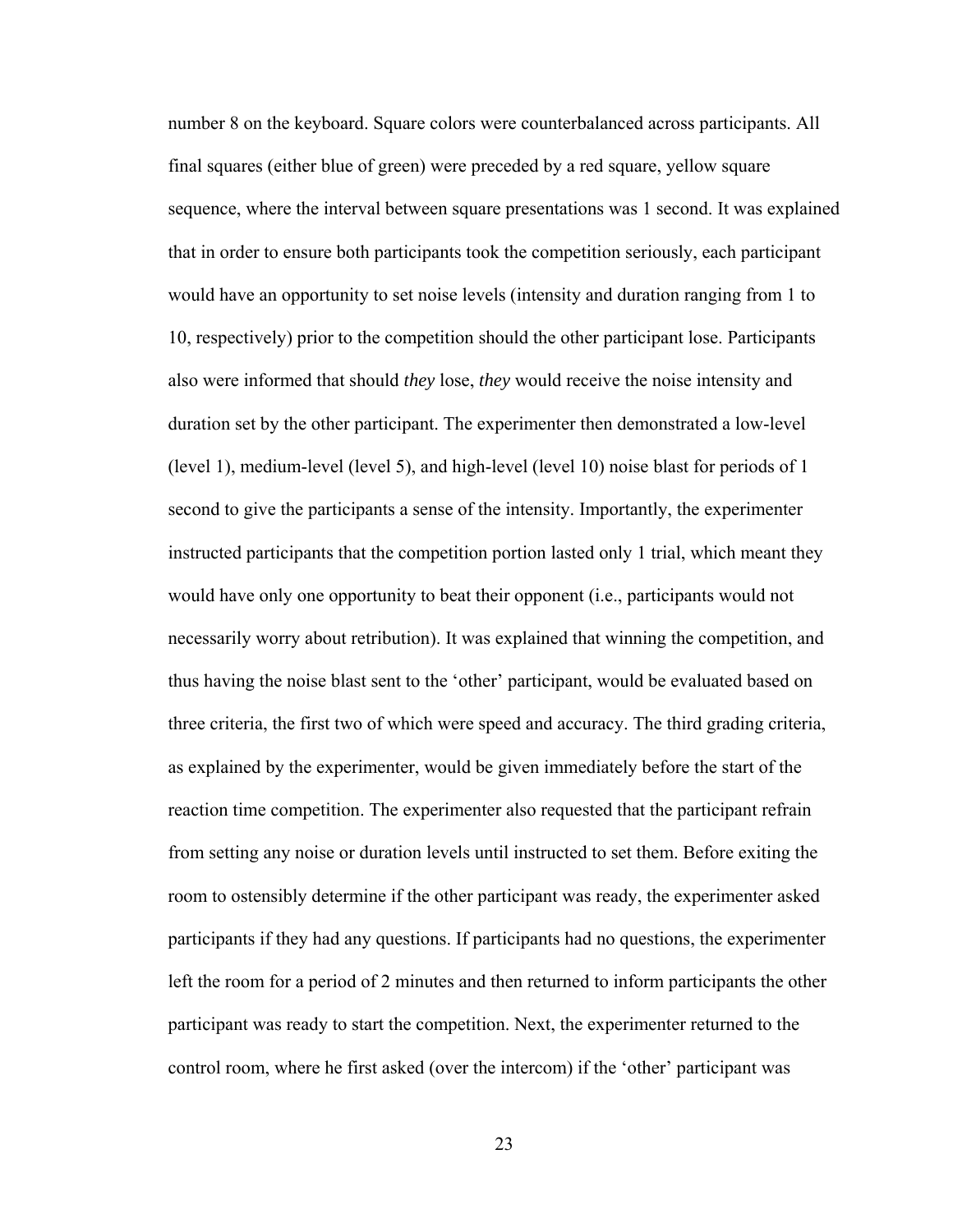ready. Once enough time elapsed for the 'other' to ostensibly respond (the real participant only heard the experimenter's voice), the experimenter asked the real participants if they were ready. If the participants indicated they were ready, the experimenter informed participants that the final criterion was how *quickly* they set the noise levels. Immediately after informing participants about the final criterion, the experimenter quickly said "3,2,1, go!". In doing so, we attempted to capture the gut-level, impulsive aggression we feel is largely featured in violent video games (i.e., shoot at everything). After participants set the noise intensity and duration levels, and engaged in the CRT, all participants saw a smiley face appear on the screen, which informed participants they won the trial and the noise blast was delivered to the 'other' participant.

 If assigned to the cognitive control task first condition, participants first completed the spatial Stroop task. During the practice block, the experimenter watched to ensure participants understood all task parameters (e.g., did not respond to 'open-headed' arrows, responded based on the direction of 'filled in' arrows). Following the practice session, the experimenter exited the lab, entered the control room and started the ERP recording, and then allowed participants to complete the remaining 5 blocks of the cognitive control task.

Once the second experimental task was completed (aggression measure or cognitive control task), participants completed the demographic survey. Participants were then probed for suspicion (particularly about the 'other' participant), debriefed, thanked and dismissed.

#### Results

#### *Behavioral Analyses*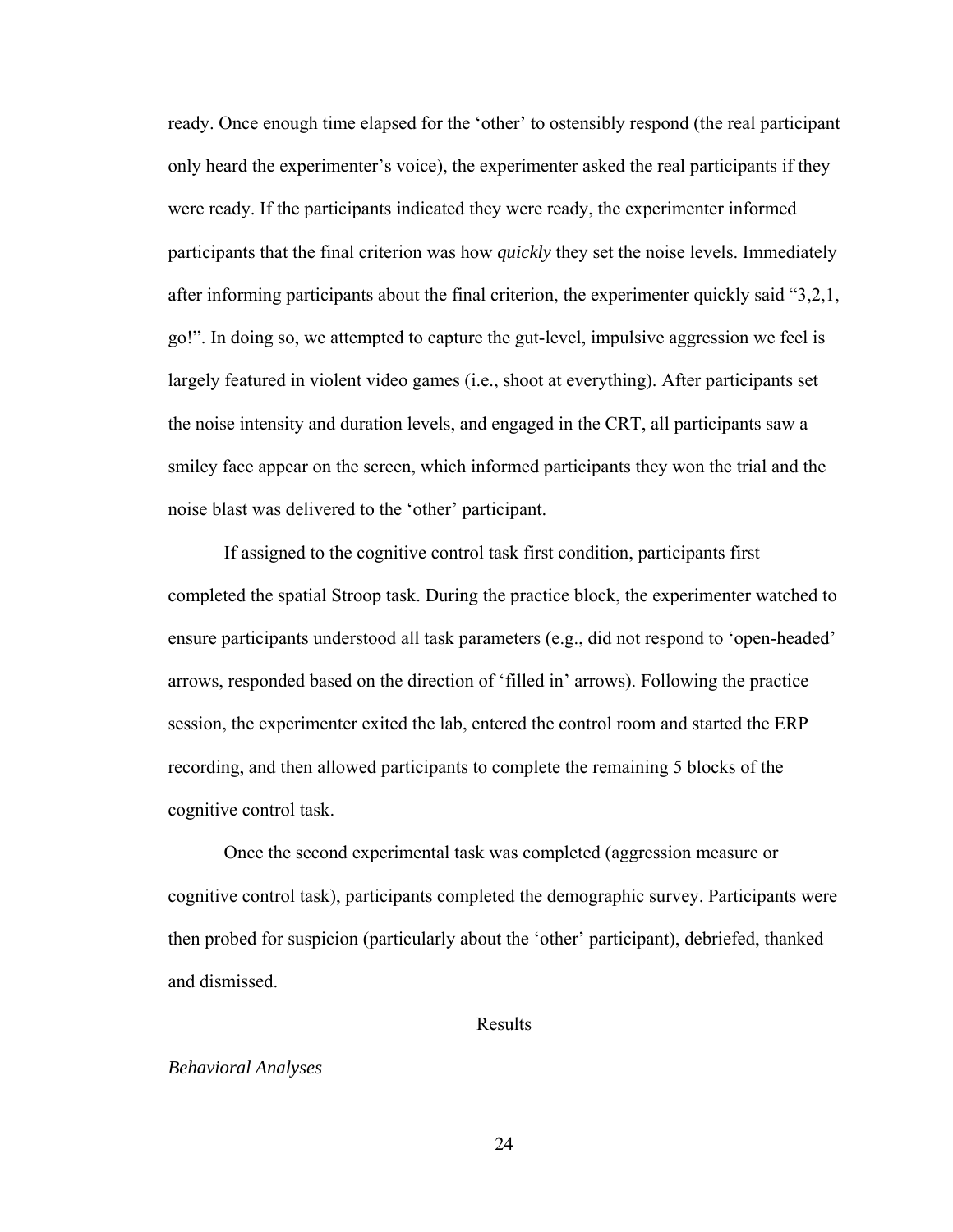*Analytic approach.* Because a response deadline was implemented during the cognitive control task the RT data were not significantly skewed, and therefore no transformation of RTs was necessary. For all within subject factors involving more than 2 levels, the Greenhouse-Geiser corrected *p* values are given. Participants who expressed at least 50% doubt that the other participant was not present were excluded from aggression analyses  $(n = 4)$ . Participants with ERP equipment failure  $(n = 3)$  were excluded from all ERP analyses. To investigate the possibility that individual differences moderate the relationship between Game type and behavior regulation (aggression or inhibition control), separate hierarchical regression models were computed. For all models, the main effect of game and task order (both effect coded) and continuous predictor (mean centered) were entered on step 1, all two-way interactions were entered on step 2, and the 3-way interaction was entered on step 3. Observations with a studentized deleted residual in absolute value greater than 2.5 were dropped from regression analyses (differing depending on the analysis in question; fewer than 2 in all models but one model dropped 6). Only results of theoretical interest are reported.

*Aggression (noise intensity)*. Previous research has indicated that an aggressive personality style (Anderson & Dill, 2000) and dispositional anger (Giumetti & Markey, 2007) moderate the relationship between violent video game exposure and aggression. Baumeister and Boden (1998) also suggested that problems with self-regulation contribute to aggression. Therefore, the acute effects of violent video game exposure on aggression were examined as a function of these three individual differences.

The first model investigated whether trait aggressiveness (from the trait aggression measure; Buss & Perry, 1992) interacted with Game condition and Task order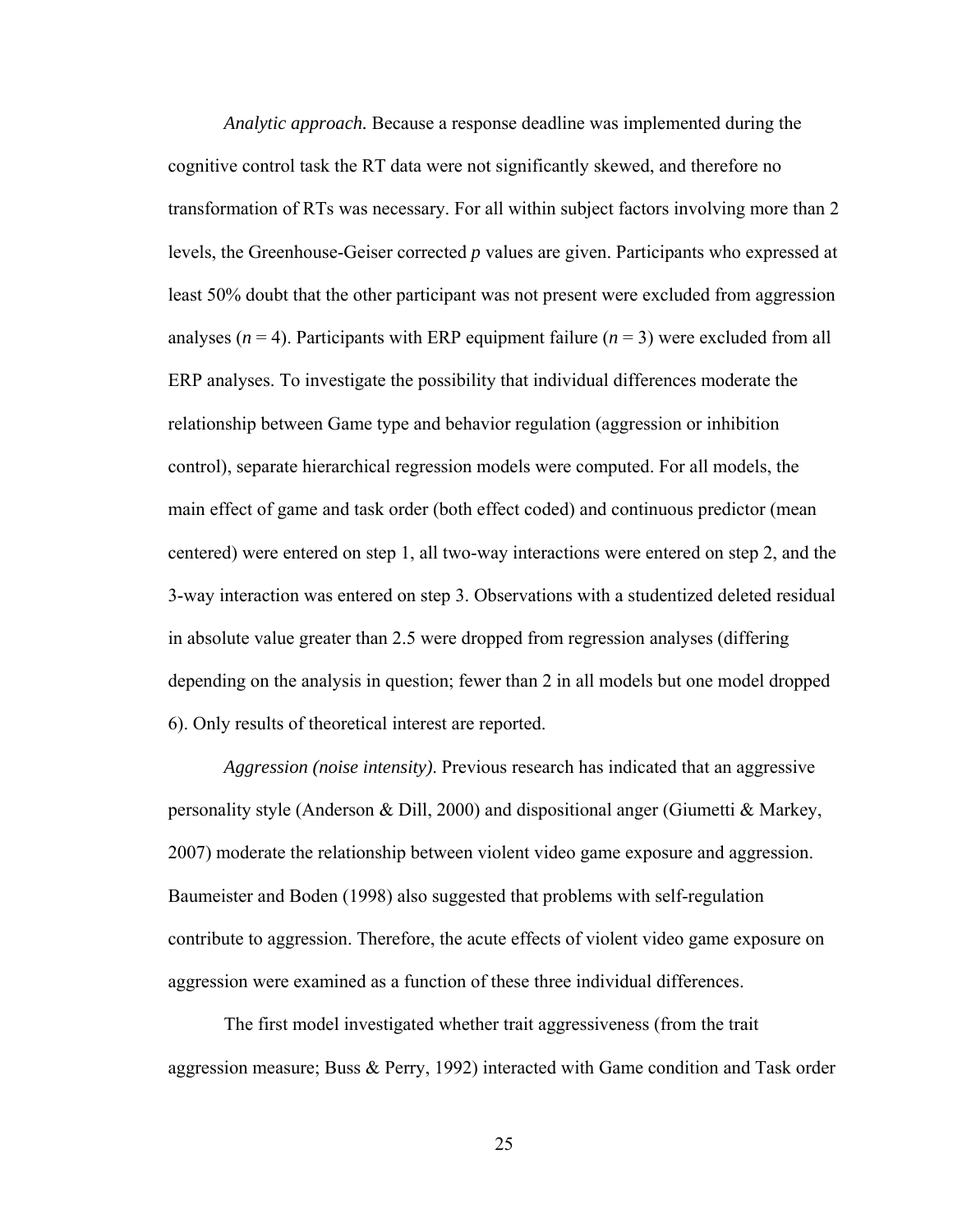to predict noise intensity. As shown in Table 1, only Trait aggressiveness was a strong predictor of noise intensity on Step 1, indicating that individuals higher in dispositional aggressiveness set higher noise intensity levels. All 2 and 3-way interactions were nonsignificant in this model (see Table 1).

The second model examined whether trait anger (from the trait aggression measure; Buss & Perry, 1992) interacted with Game condition and Task order to predict noise intensity. As seen in Table 2, no main effects were observed. On Step 2, only the Game condition x Anger interaction was significant. Simple slope analyses indicated that for the nonviolent players, the relationship between anger and noise intensity was marginally nonsignificant ( $\beta$  = -.31; *p* = .06), indicating that individuals higher in trait anger tended to set lower noise levels if they first play a nonviolent video game. In contrast, simple slope analyses for the violent video game players indicated that the relationship between anger and noise intensity was positively related ( $\beta$  = .49; *p* < .01), indicating that individuals higher in trait anger set higher noise levels if they first play a violent video game. Scatter plots by Game condition may be seen in Figure 1. The 3-way interaction was nonsignificant in this model.

The third model tested whether the problems with behavior regulation (BRI from the BRIEF-A; Roth et al., 2005) interacted with Game condition and Task order to predict noise intensity.<sup>1</sup> As seen in Table 3, this model showed no main effects on Step 1. On Step 2, only the Game condition x Behavior regulation interaction was significant. Simple slope analyses indicated that for nonviolent players, the BRI did not predict noise intensity ( $\beta$  = -.21; *p* = .22). For the violent players, however, BRI scores positively predicted noise intensity ( $\beta$  = .41;  $p$  < .01), suggesting that individuals with greater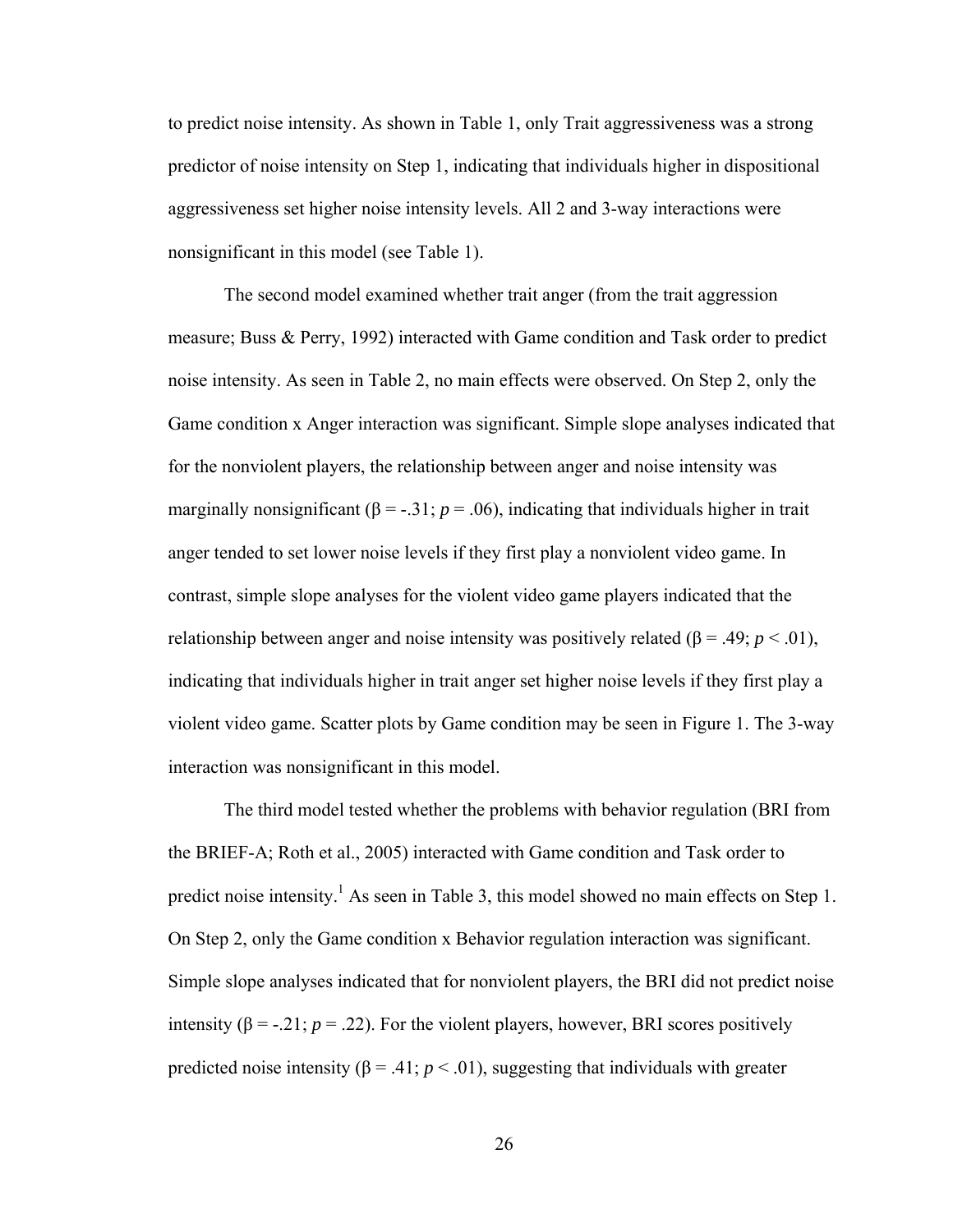behavior regulation problems set higher noise intensity, but only if they play a violent video game. Scatter plots by Game condition may be seen in Figure 2. The 3-way interaction was nonsignificant.

*Inhibition control*. One way violent video games could impair performance on the cognitive control task is by differences in inhibition control. Because we were interested in how EF abilities interact with Game condition and Task order to predict the proportion of errors on inhibition ('no-go') trials, a similar hierarchical model was constructed using the entire EF composite as the continuous predictor (GEC from the BIEF-A; Roth et al., 2005). Results of this analysis showed no main effects (see Table 4). On the second step, only the Game condition x GEC interaction was significant. Note, however, that when all 2-way interactions were included, Step 2 does not contribute to the adjusted  $R^2$  for the model. Simple slope analyses indicated that for the nonviolent video game players, inhibition errors and GEC scores were unrelated,  $(\beta = -0.23, p = 0.14)$ . For the violent video game players, errors of inhibition tended to be positively related to GEC scores,  $(\beta = .29, )$  $p = 0.06$ , such that lower EF individuals tend to make more errors of inhibition, but only if they play a violent video game. Because neither slope was significant within game conditions, this significant interaction suggests these two slopes are significantly different from each other. Scatter plots by Game condition may be seen in Figure 3. The three-way interaction was nonsignificant in the model.

*Reaction times.* A second way violent video games could impair performance on the cognitive control task is by differences in the compatibility effect. To test the hypothesis that the compatibility effect differed as a function of game condition, compatibility effects were analyzed with a 2 (Game condition: violent, nonviolent) x 2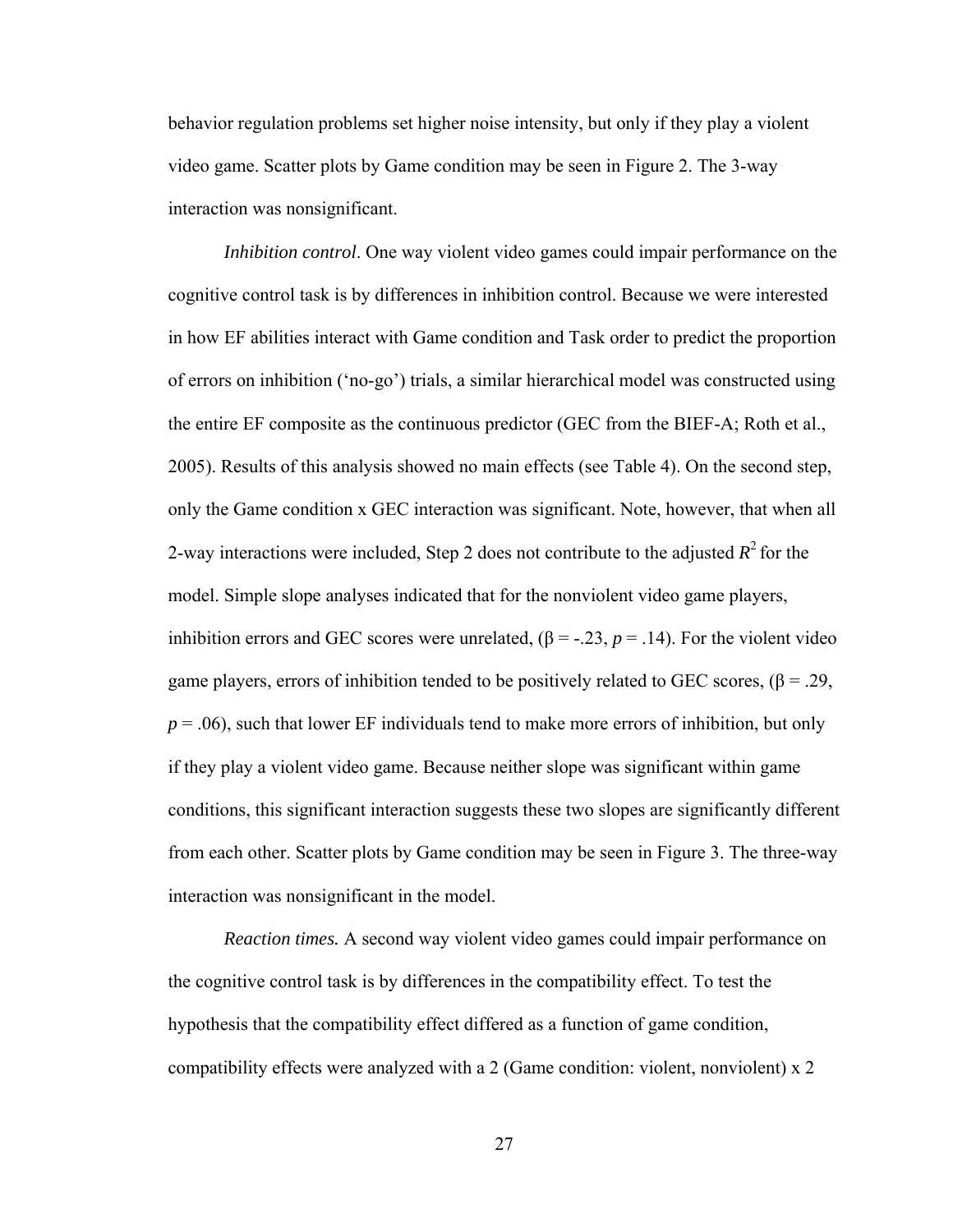(Task order: Stroop first, aggression first) x 2 (Trial type: compatible, incompatible) x 5 (Block) mixed factorial analysis of variance (ANOVA) with repeated measures on the final two factors. Results of this analysis indicated no main effect of Game condition,  $F(1, 79) = 1.46$ ,  $p = .23$ , or Task order,  $F(1, 79) = .19$ ,  $p = .67$ . The analysis showed a main effect of block,  $F(4, 336) = 46.17$ ,  $p < .05$ , where compatibility effects decreased from Block 1 ( $M = 48$  ms) to Block 5 ( $M = 43$  ms), and a main effect of Trial type,  $F(1)$ , 79) = 457.91,  $p = 0.65$ , with participants responding quicker to compatible ( $M = 352$  ms) than incompatible  $(M = 400 \text{ ms})$  trials, thus replicating the typical compatibility effect. In addition, a significant Game condition x Task order x Trial type interaction emerged, *F*(1,  $79$ ) = 5.39,  $p = 5.39$ ,  $\le 0.05$ . Means associated with this interaction are shown in Figure 4. Because we were specifically interested in investigating the impact of video games on cognitive control, we probed the interaction by analyzing only incompatible trial RTs. Interestingly, within the aggression task first condition only, follow-up contrasts suggested that violent video game participants responded more slowly than their nonviolent game counterparts,  $t(40) = 5.51$ ,  $p = .02$ . All other incompatible trial RT contrasts were nonsignificant ( $ts < 2.48$ ,  $ps > .11$ ). Thus, the compatibility effect appears to be larger for violent video game participants, but only after an intervening aggression task. No other effects in the overall model were significant  $(Fs < 1.84, ps > .12)$ .

*Error rates*. A third way violent video game play could impair performance on the spatial Stroop task is by increasing errors on incompatible 'go' trials. To test this hypothesis, the proportion of incompatible errors (i.e., incorrect behavior responses to incompatible trials) were analyzed using a 2 (Game condition) x 2 (Task order) x 5 (Trial block) mixed factorial ANOVA with repeated measures on the third factor. Results of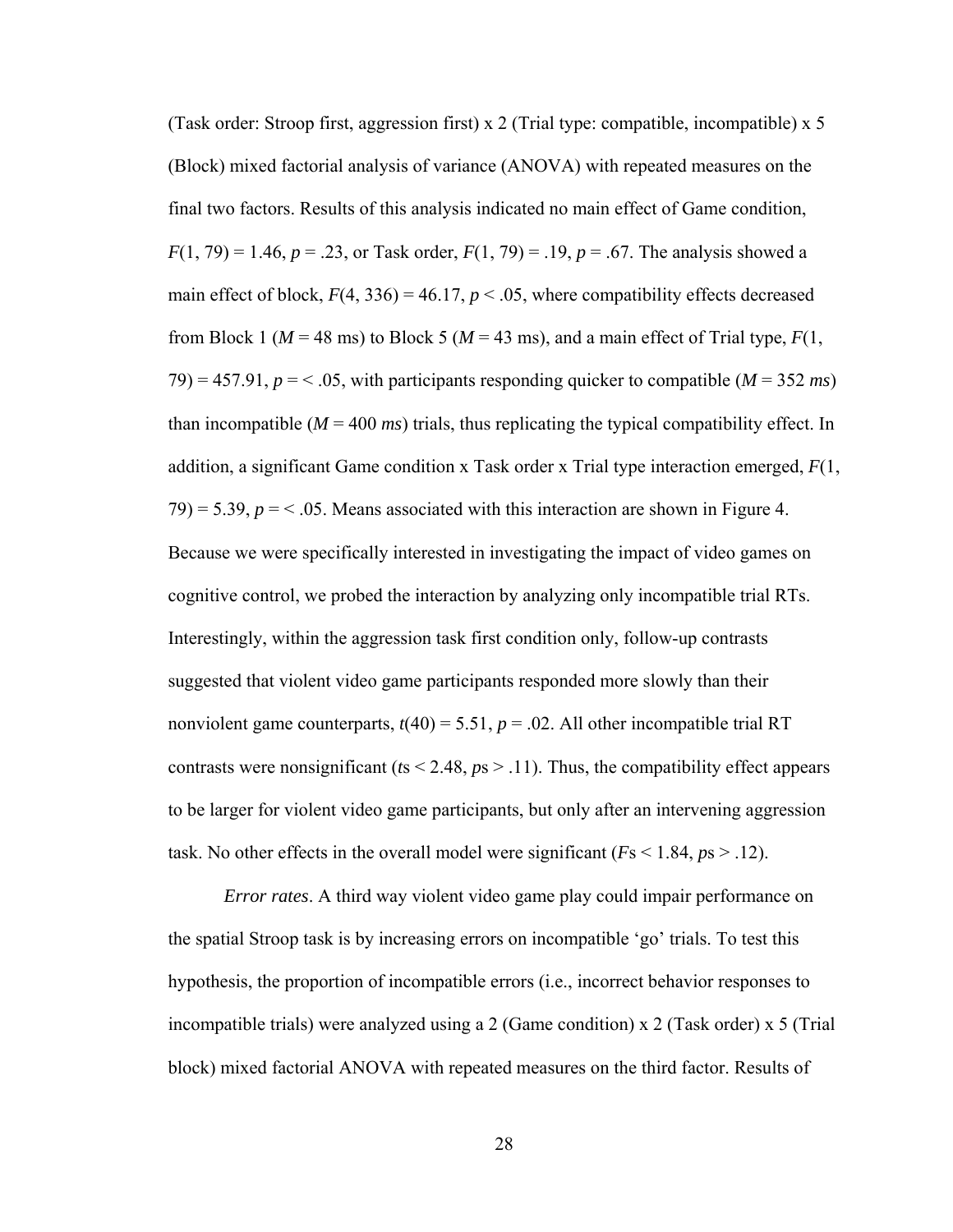this analysis indicated no main effect of Game condition,  $F(1, 79) = .09$ ,  $p = .76$ , or Task order,  $F(1, 79) = .04$ ,  $p = .84$ . The analysis showed a main effect of Block,  $F(4, 316) =$ 4.30, *p* < .01, indicating that participants committed a greater proportion of errors during the first block ( $M = .16$ ) than final block ( $M = .11$ ). All two-way interactions were nonsignificant (*F*s < 1.94, *p*s > .10). However, a significant Game condition x Task order x Block interaction was evident,  $F(4, 316) = 2.53$ ,  $p < .05$ . Means associated with this interaction are shown in Figure 5. Visual inspection of the means suggested that although errors for nonviolent game participants appeared to decrease across blocks, this decrease was only apparent when the Stroop was completed first. Therefore, to probe this interaction, the Block x Task order interaction was analyzed separately for violent and nonviolent video game participants. The Block x Task order interaction was significant for the nonviolent video game players,  $F(4, 156) = 3.30$ ,  $p = .01$ , but not for the violent game players,  $F(4, 160) = 0.76$ ,  $p = .55$ . To further characterize the pattern of means in this interaction, linear contrasts were computed for each of the 4 game x task order effects as a function of block. These analyses indicated that only participants in the nonviolent game condition who completed the Stroop task first showed a significant linear decrease in errors across blocks 1-5,  $F(1, 79) = 13.74$ ,  $p < .01$ . Linear trends in all other conditions were not significant  $(Fs < 2.23, ps > .14)$ .

#### *ERP Analyses*

 *N2 (evaluative control)*. Previous research has indicated that the N2 is an analogue of evaluative control (Botvinick et al., 2001) and tends to be most pronounced at fronto-central scalp locations (van Veen & Carter, 2002). Visual inspection of the waveforms on correct, incompatible trials for this experiment suggested N2 amplitudes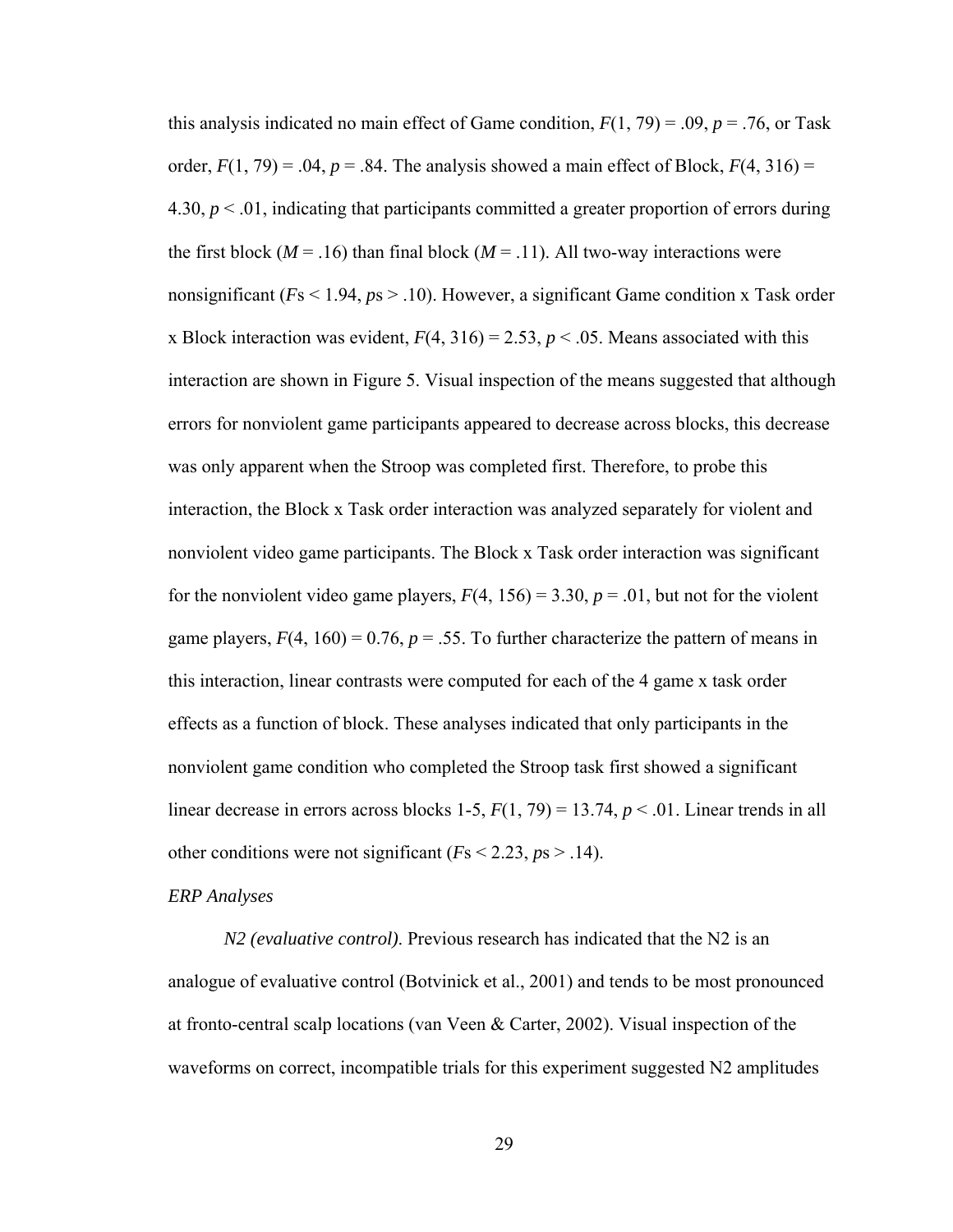were indeed largest over fronto-central locations. An initial 5 (Coronal location) x 3 (Sagittal location) within-subjects ANOVA confirmed the visual inspection. That is, the Coronal location x Sagittal interaction was significant,  $F(8,624) = 28.0, p < .0001$ . Inspection of the amplitudes suggested that N2 amplitudes were most prominent at the FZ scalp location for both incompatible 'go' trials and inhibition trials. To test the idea that playing a violent video game will interfere with the conflict monitoring system, separate hierarchical models predicting N2 amplitudes at FZ on correct only incompatible and inhibition trials were created with trait aggressiveness, anger or GEC included as moderators.

The first model investigated whether trait aggressiveness interacted with Game condition and Task order to predict N2 amplitudes on incompatible 'go' trials. As seen in Table 5, no main effects were significant on Step 1. Only the Game condition x trait aggressiveness interaction was significant on Step 2. Simple slope analyses indicated that for the nonviolent video game participants, N2 amplitudes and trait aggressiveness were unrelated ( $\beta$  = .22,  $p$  = .18). For the violent video game players, however, N2 amplitudes were negatively related to trait aggressiveness ( $\beta$  = -.37, *p* = .02), suggesting that physically aggressive individuals experience more conflict on less frequent, incompatible 'go' trials, but only if they play a violent video game. Scatter plots by Game condition may be seen in Figure 6. The 3-way interaction was nonsignificant. The second model predicting N2 amplitudes on incompatible 'go' trials investigated dispositional anger. Results of this model yielded no main effects of Game condition ( $\beta$  = -.06, *p* = .63) or Task order ( $\beta$  = -.04,  $p$  = .70), but did show a marginally nonsignificant main effect of Anger ( $\beta$  = -.19,  $p$  = .09). However, no significant 2 or 3-way interactions with trait anger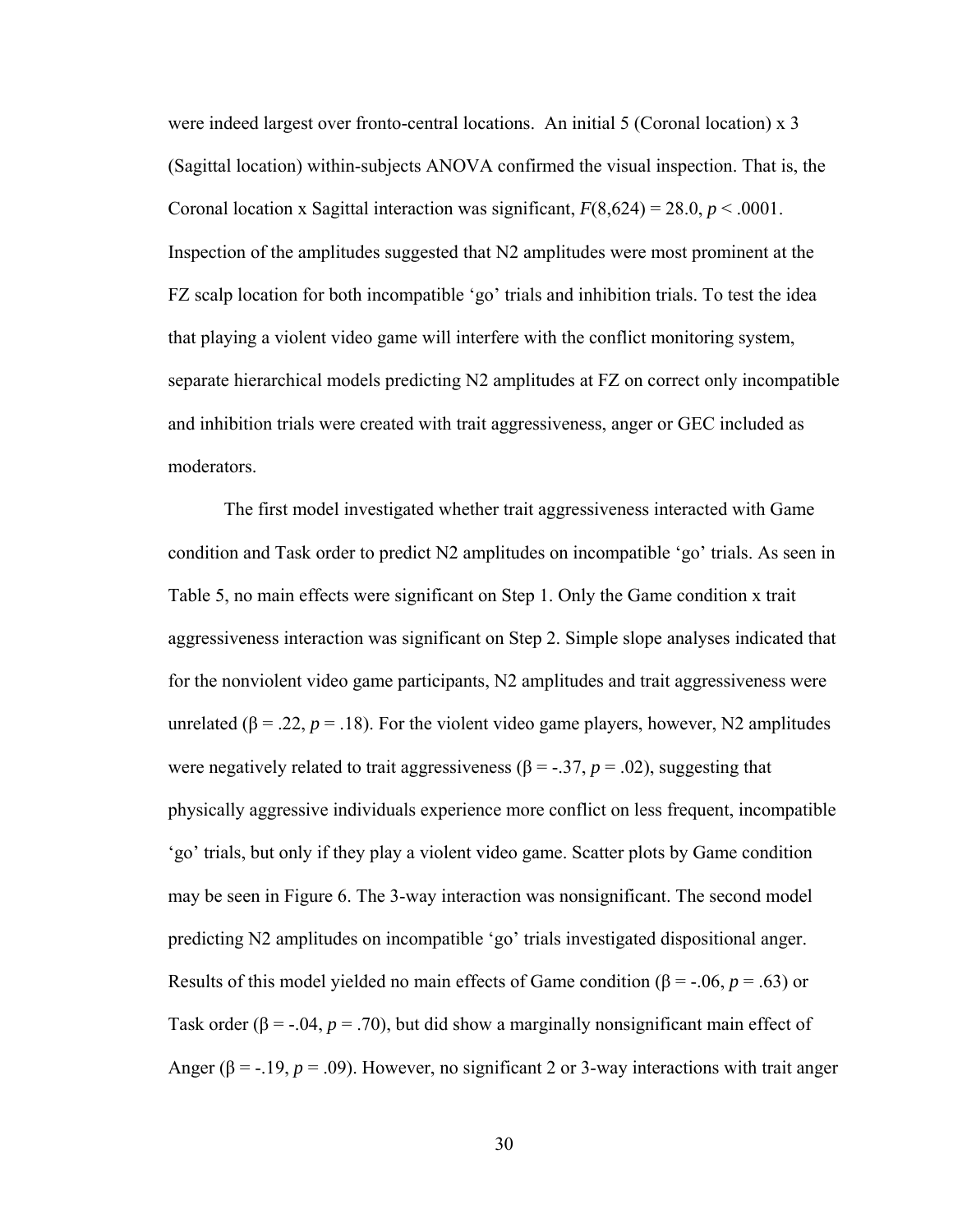were observed (βs < .20, *p*s > .09). The third model included the GEC as the individual difference. No main effects of Game condition ( $\beta$  = -.05, *p* = .67), Task order ( $\beta$  = -.01, *p*  $= .96$ ) or GEC ( $\beta = -.06$ ,  $p = .61$ ) were observed. Also, the analysis showed no significant 2 or 3-way interactions (βs < .15, *p*s > .24).

N2 amplitudes at FZ on correctly inhibited 'no-go' trials also were submitted to the same hierarchical regression models. The first model investigated trait aggressiveness. Results showed no main effects (βs < .12, *p*s > .29). The 2 and 3-way interactions also were nonsignificant (βs < .19, *p*s > .13). The second model investigated trait anger. This model showed no main effects (βs < .12, *p*s > .31). Interestingly, only the Task order x Anger interaction was significant on the second step ( $\beta$  = -.23, *p* = .05). The 3-way interaction was marginally nonsignificant ( $\beta$  = .23,  $p$  = .06). The third model investigated the GEC. This model showed no main effects or 2-way interactions (see Table 6). However, the Game condition x Task order x GEC interaction was significant. To explore this interaction, the 2-way Task order x GEC interaction was analyzed within Game condition. Results showed that the 2-way interaction was significant in the violent  $(\beta = .34, p = .03)$  but not nonviolent  $(\beta = .22, p = .18)$  video game condition. Therefore, the interaction was probed next by examining the simple slopes within the violent video game condition as a function of task order. Simple slopes indicated no relationship between the GEC and N2 amplitudes in the aggression-task-first condition ( $\beta$  = -.24, *p* = .31), but GEC was positively associated with N2 amplitudes in the Stroop-task-first condition ( $\beta = .45$ ,  $p = .04$ ). This pattern of results suggest that if low EF participants play a violent video game, evaluative control on inhibition trials diminishes (less conflict), but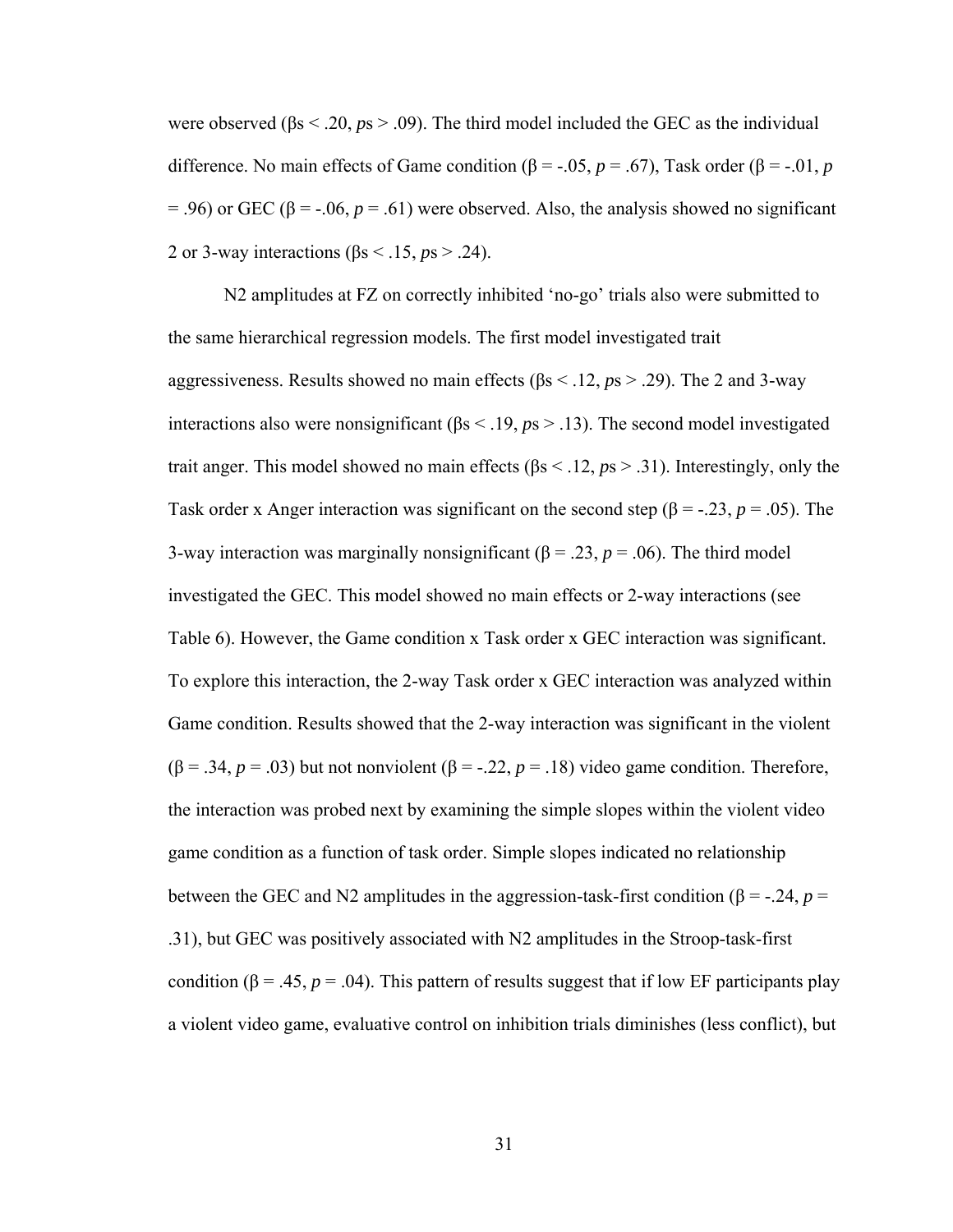only if the Stroop task is completed immediately following the gaming session. Scatter plots within the violent video game condition may be seen in Figure 7.

*NSW (regulatory control)*. Previous research (Curtin & Fairchild, 2003; West & Alain, 1999, 2000) has indicated that the NSW tends to be most pronounced at frontal, fronto-central and/or central scalp locations. Therefore, similar to the N2 analyses, NSW analyses were conducted at FZ. Visual inspection confirmed that NSW amplitudes were indeed large at the FZ scalp location. To test the idea that playing a violent video game will interfere with the regulatory system, separate hierarchical models predicting NSW amplitudes at FZ on correct only incompatible and inhibition trials were created with trait aggressiveness, anger or GEC as moderators.

The first model investigating NSW amplitudes on incompatible 'go' trials included trait aggressiveness (see Table 7). This model showed a main effect of Trait aggressiveness, suggesting that physically aggressive individuals were better at implementing regulatory control on incompatible 'go' trials. A marginally nonsignificant main effect of Task order also was observed. The main effect of Game condition was nonsignificant. As seen in Table 7, both the Game condition x Trait aggressiveness and Task order x Trait aggressiveness interactions were significant on Step 2. Importantly, the 2-way interactions were qualified by a significant 3-way Game condition x Task order x Trait aggressiveness interaction (Table 7). To explore the source of this interaction, the 2 way Task order x Trait aggressiveness interaction was analyzed within game condition. This analysis showed that the 2-way interaction was significant in both game conditions (βs > .35, *ps* < .03). Therefore, these interactions were next probed by investigating the simple slopes within each factorial condition. For the nonviolent video game participants,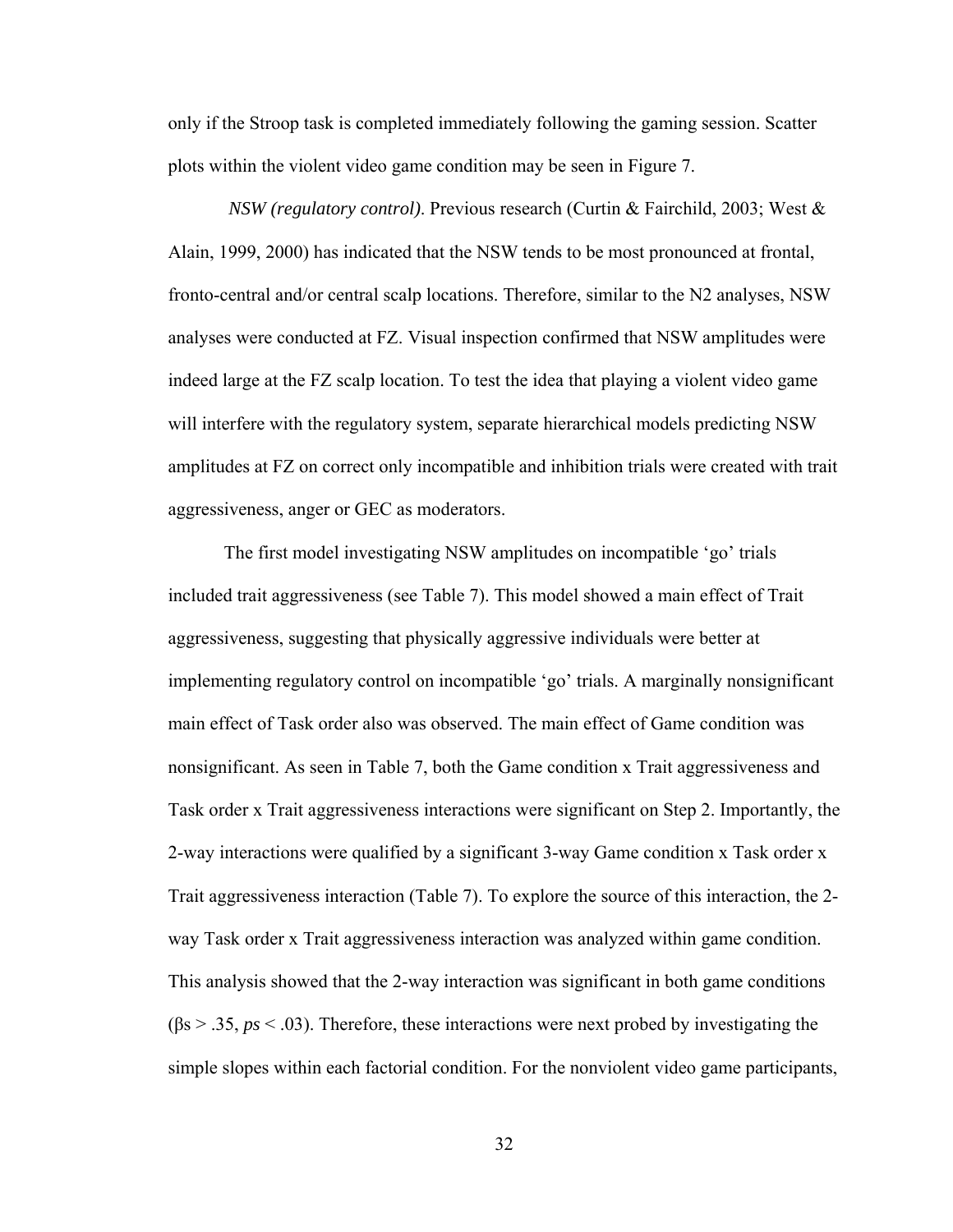trait aggressiveness negatively predicted NSW amplitudes in the aggression task first condition ( $\beta$  = -.67,  $p < .01$ ) but not Stroop task first condition ( $\beta$  = -.34,  $p = .15$ ), suggesting that if physically aggressive participants play a nonviolent video game, regulatory control on incompatible trials increases (more control), but only if the Stroop task is completed second. For the violent video game participants, trait aggressiveness negatively predicted NSW amplitudes in the Stroop task first condition  $(\beta = -0.63, p < 0.01)$ but not aggression task first condition (β = .38,  $p = .11$ ), indicating that if physically aggressive participants play a violent video game, regulatory control on compatible trials increases, but only if the Stroop task is completed first. Simple slopes within the game conditions may be seen in Figure 8.

The second model investigated trait anger (see Table 8). Only the main effect of Task order was significant on Step 1. This main effect was driven by Stroop task first participants having smaller (more positive) NSW amplitudes on incompatible 'go' trials than aggression task first participants. However, this main effect was qualified only by a significant Game condition x anger interaction on Step 2. To probe this interaction, the simple slopes were analyzed within game condition. This analysis showed that trait anger negatively predicted NSW amplitudes in the nonviolent video game ( $\beta$  = -.39, *p* = .01) but not the violent video game (β = .17,  $p = .30$ ) condition. These results indicate that dispositionally angry participants show improvements in regulatory control, but only if they play a nonviolent video game. Simple slopes with the game conditions may be seen in Figure 9. The 3-way interaction was nonsignificant in the model (see Table 8). The third model tested GEC. On the first step, only the main effect of Task order was significant. This main effect was once again driven by Stroop task first participants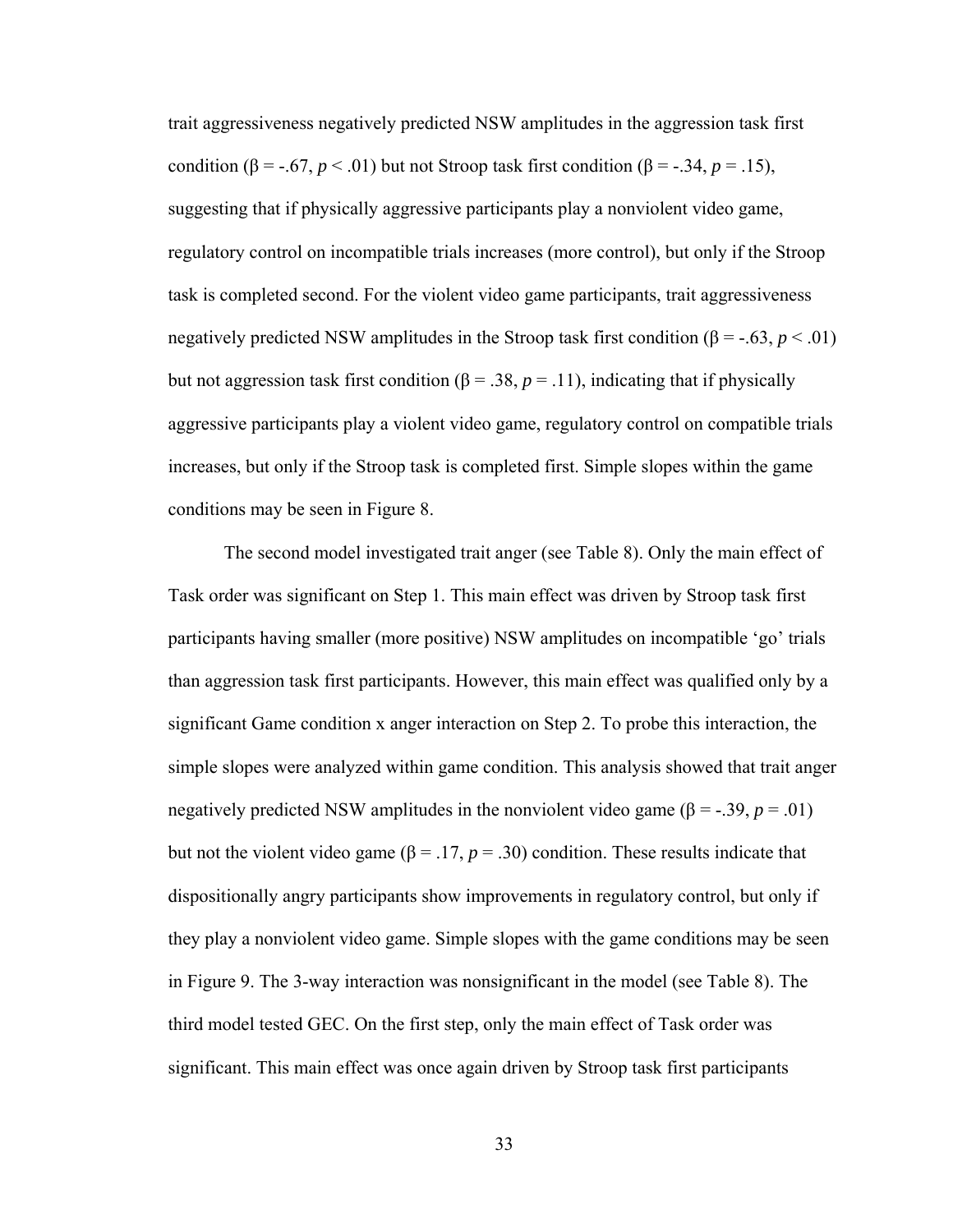having smaller (more positive) NSW amplitudes on incompatible 'go' trials than aggression task first participants ( $β = .22$ ,  $p = .05$ ). All 2 and 3-way interactions were nonsignificant ( $\beta$ s < .21, *p*s > .10).

Next, the same analyses were conducted for NSW amplitudes on 'no-go' trials. The first model tested trait physical aggressiveness. This model showed no main effects (see Table 9). Only the Game condition x Trait aggressiveness interaction was significant on Step 2. However, this 2-way interaction was qualified by a significant Game condition x Task order x Trait aggressiveness interaction. The 3-way interaction was investigated by examining the Task order x Trait aggressiveness interaction within game condition. Results of this analysis showed that the 2-way interaction was significant in the nonviolent video game condition ( $\beta$  = .32,  $p$  = .05), whereas this 2-way interaction was marginally nonsignificant in the violent video game condition ( $\beta$  = -.31, *p* = .06). Therefore, simple slopes were once again calculated within each factorial condition. In the nonviolent video game condition, trait aggressiveness negatively predicted NSW amplitudes on inhibition trials in the aggression task first condition ( $\beta$  = -.62, *p* < .01) but not Stroop task first condition (β = -.07,  $p = .76$ ), suggesting that if physically aggressive participants play a nonviolent video game, regulatory control on inhibition trials increases (more control), but only for aggression-task-first participants. In the violent video game condition trait aggressiveness positively predicted NSW amplitudes in the aggression task first condition ( $\beta$  = .52, *p* = .02) but not Stroop task first condition ( $\beta$  = .18, *p* = .46), suggesting that if physically aggressive participants play a violent video game, regulatory control on inhibition trials decreases (less control), but only for aggression-task-first participants. Scatter plots by video game condition may be seen in Figure 10.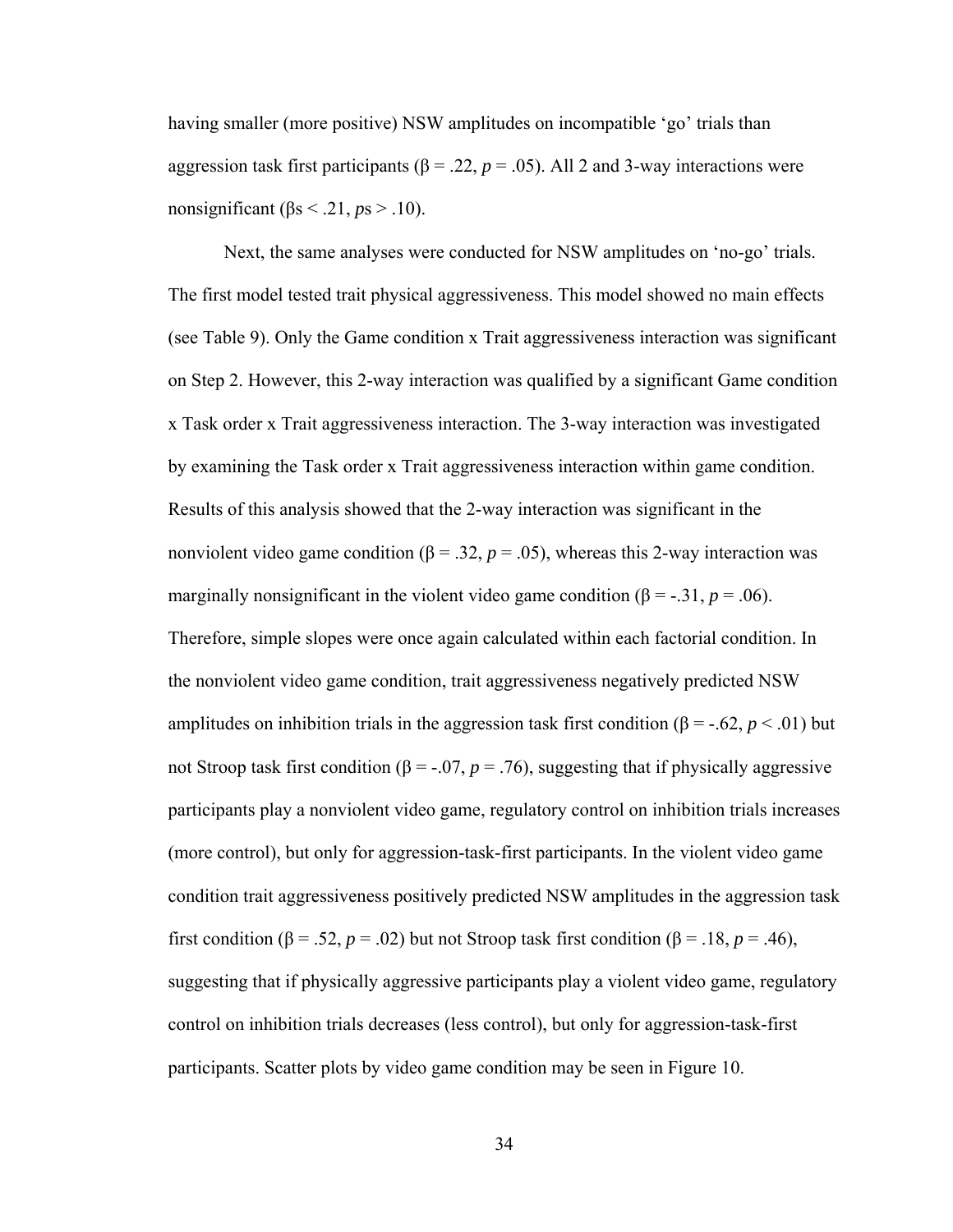The second model tested trait anger. This model showed no main effects ( $\beta$ s < .14, *p*s > .25). All 2 and 3-way interactions were nonsignificant (βs < .20, *ps* > .10). The final model included GEC as a moderator. This model showed no main effects ( $\beta s < 0.14$ , *p*s > .24). Further, the 2 and 3-way interactions all were non-significant (βs < .23, *p*s > .07).

## *Discussion*

The extant literature on violent video games suggests these games increase the risk for aggressive behaviors (Anderson, 2004; Anderson al., 2010 Anderson & Bushman, 2001; Sherry, 2001). These increases in aggression are easily accounted for by the GAM, which suggests that the effects of violent video games on outcome variables (e.g., increases in aggression) are probably best understood by examining the individual within a situation (Anderson & Bushman, 2002).

Consistent with the predictions of the GAM, playing a violent video game caused increases in aggression for participants high in dispositional anger or who experience greater problems with behavior regulation. Inhibition control tended to be more problematic for low EF participants, but only if they play a violent video game. Violent video games also caused larger compatibility effects (i.e., decrements in cognitive control), but only after an intervening aggression task. Interestingly, only participants in the nonviolent, Stroop-task-first condition showed a significant decrease in errors on incompatible trials. The current experiment also showed that acute exposure to violent video games differentially affects evaluative and regulatory systems for certain individuals. Neural correlates of evaluative control showed that physically aggressive participants who played a violent video game exhibited greater evaluative control (more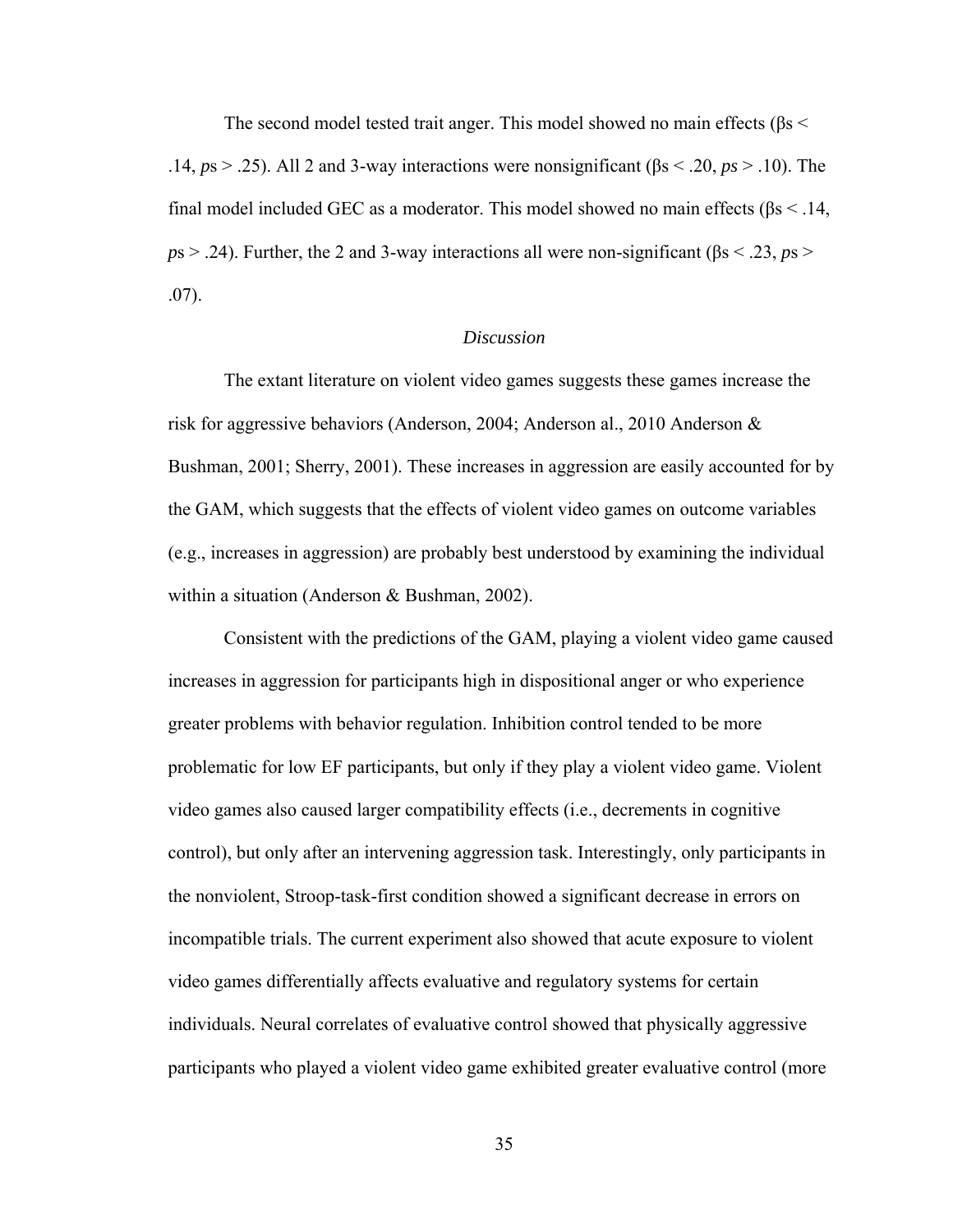conflict) on incompatible trials, whereas low EF participants who played a violent video game showed diminished evaluative control (less conflict) on inhibition trials, though only in the Stroop-task-first condition. Neural correlates of regulatory control showed that physically aggressive participants who played a violent game exhibit increases in regulatory control on incompatible 'go' trials, but only in the Stroop-task-first condition, whereas participants high in dispositional anger also experienced improvements in regulatory control on these trials, but only if they played a nonviolent video game. Finally, physically aggressive participants who played a violent video game experienced diminished regulatory control on inhibition trials, but only after an intervening aggression task, whereas physically aggressive participants who played a nonviolent video game showed enhanced regulatory control, though only after an intervening aggression task. *Behavioral Effects*

 In line with previous research, the effects of acute violent video game exposure on aggression appear to be important for certain individuals (Anderson & Bushman, 2002). Although aggressive participants tended to set higher noise levels regardless of experimental condition, participants high in dispositional anger or low in behavior regulation showed increases in aggression, but only if they played a violent video game. These results extend previous work showing that angry participants who play violent video games complete ambiguous stories more aggressively (Giumetti & Markey, 2007). Not only are aggressive thoughts more accessible for angry individuals following acute violent video game exposure, these cognitions might then drive aggressive behavior. To the best of our knowledge, this is the first experiment to demonstrate that EF abilities (e.g., behavior regulation) play a role in determining which individuals are at an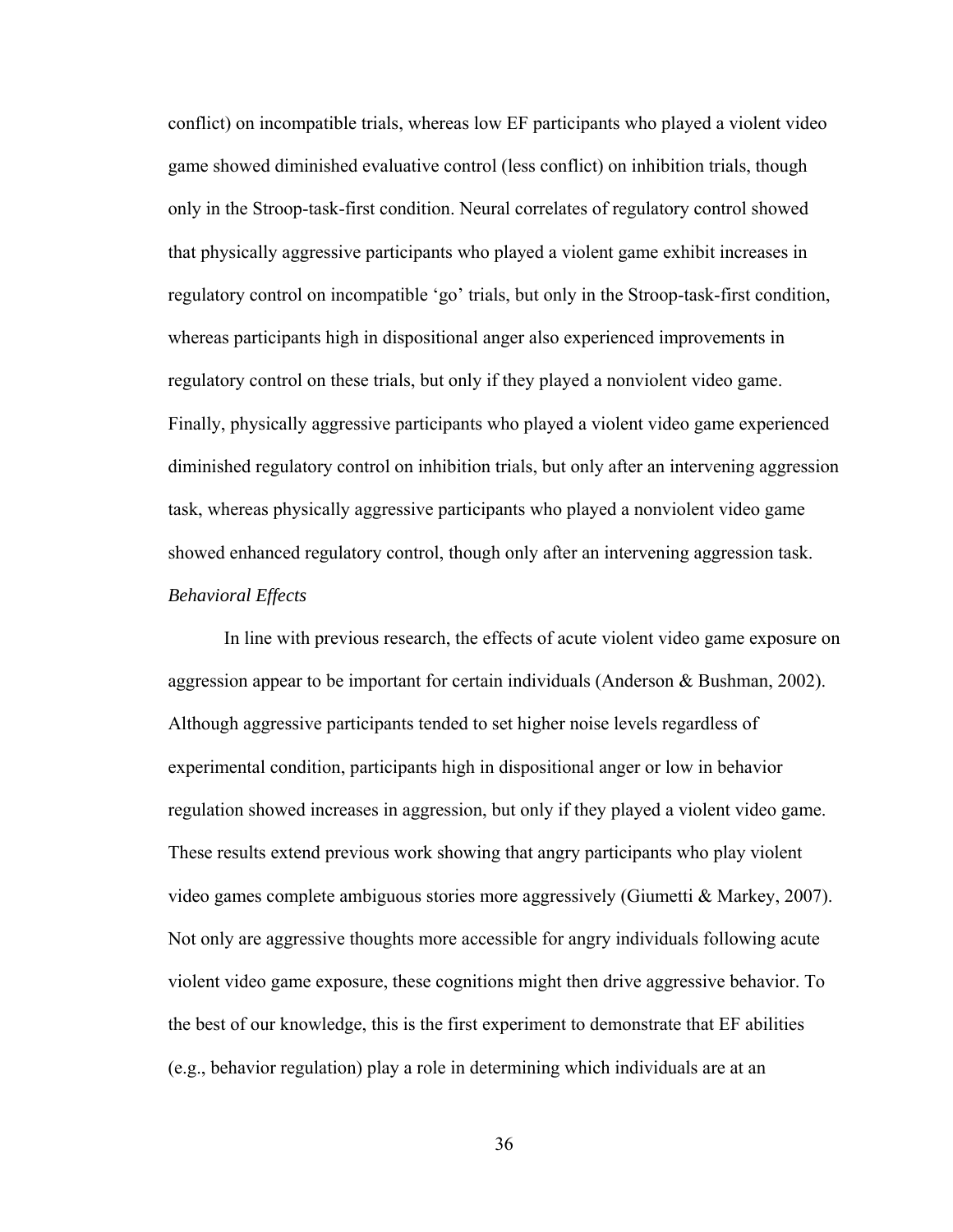increased risk for aggression following acute violent video game exposure. Because participants were under time pressure when selecting the levels of noise intensity (i.e., one analogue for impulsive aggression), we feel the current results both apply to and extend pre-existing models linking low EF to increases in impulsive aggression (Giancola, 2000). It may well be the case that individuals chronically low in EF abilities that play violent video games have even less access to the agent informing behaviors that require executive control (e.g., aggression) (Baumeister and Boden, 1998).

Many psychological theories suggest that cognitive control is a cornerstone of effective self-regulation (e.g., Miyake et al., 2000; Stanovich; 2004). In the Stroop task used here, one laboratory analogue of self-regulation, correct implementation of cognitive control is evident when participants: 1) respond correctly to trials in which conflicting response channels (arrow direction vs. arrow location) are simultaneously activated, 2) disengage from a behavioral response (inhibit) when necessary, or 3) exhibit smaller compatibility effects (smaller RT differences between compatible and incompatible trials). Participants who played a violent video game exhibited no more difficulty with conflicting response strategies (incompatible errors) than nonviolent video game participants. To the contrary, only the nonviolent, Stroop first participants showed a decrease in error rates to incompatible trials, suggesting that nonviolent games also have the potential to affect the rate at which self-regulation may be correctly implemented. This finding suggests that nonviolent video games may not be adequate controls in experimental designs, as they have the ability to elicit their own effects (Sestir  $\&$ Bartholow, 2010). Consistent with predictions, however, individuals with diminished EF ability who play a violent video game tend to commit a greater proportion of errors on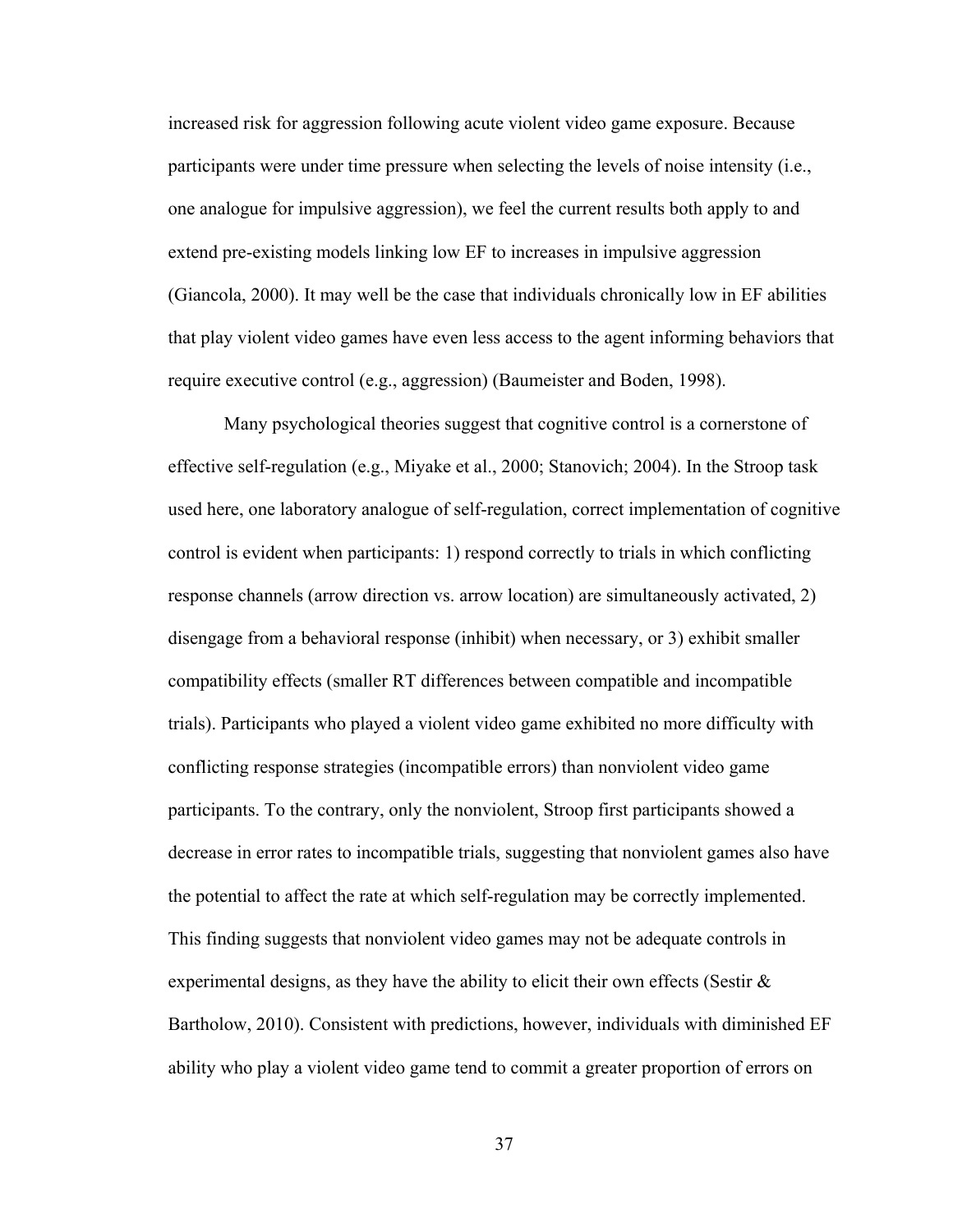inhibition trials. Perhaps individuals low in EF ability experience greater residual effects on response strategies following the violent games. More specifically, to the extent the behavioral activation system (see Carver & White, 1994) is "primed" by violent video games (i.e., unconstrained activation of the 'go' or 'shoot' response), it could be possible that participants lower in EF ability have more difficulty accessing the behavioral inhibition system on open-headed arrow trials. Larger compatibility effects also were observed for violent (vs. nonviolent) video game participants, but only if the aggression task was completed first. Though unexpected, two possibilities might help explain this finding. First, following acute exposure to violent video games, having an opportunity to act aggressively prior to engaging in tasks that require cognitive control might represent a special sequence effect. Second, time delays could be important. Because the Stroop task second participants completed the cognitive control task approximately 15 minutes after the video game, the passage of time could account for the larger compatibility effects. These two explanations could be teased apart, for example, by including a condition where nonviolent and violent video game participants either first complete an intervening aggression task or boring, filler task (e.g., drawing a detailed campus map) followed a cognitive control task.

## *Psychophysiological Effects*

 Current cognitive neuroscience models of cognitive control posit that control is mediated by evaluative (N2) and regulatory (NSW) components, both of which are thought to be reflected by heightened activity in ACC (Bartholow, Dickter, & Sestir, 2006; Curtin & Fairchild, 2003; van Veen & Carter, 2002; Botvinick et al., 2001; Kiehl et al., 2000; West & Alain, 1999; Carter et al., 1998). Conversely, reduced N2 and NSW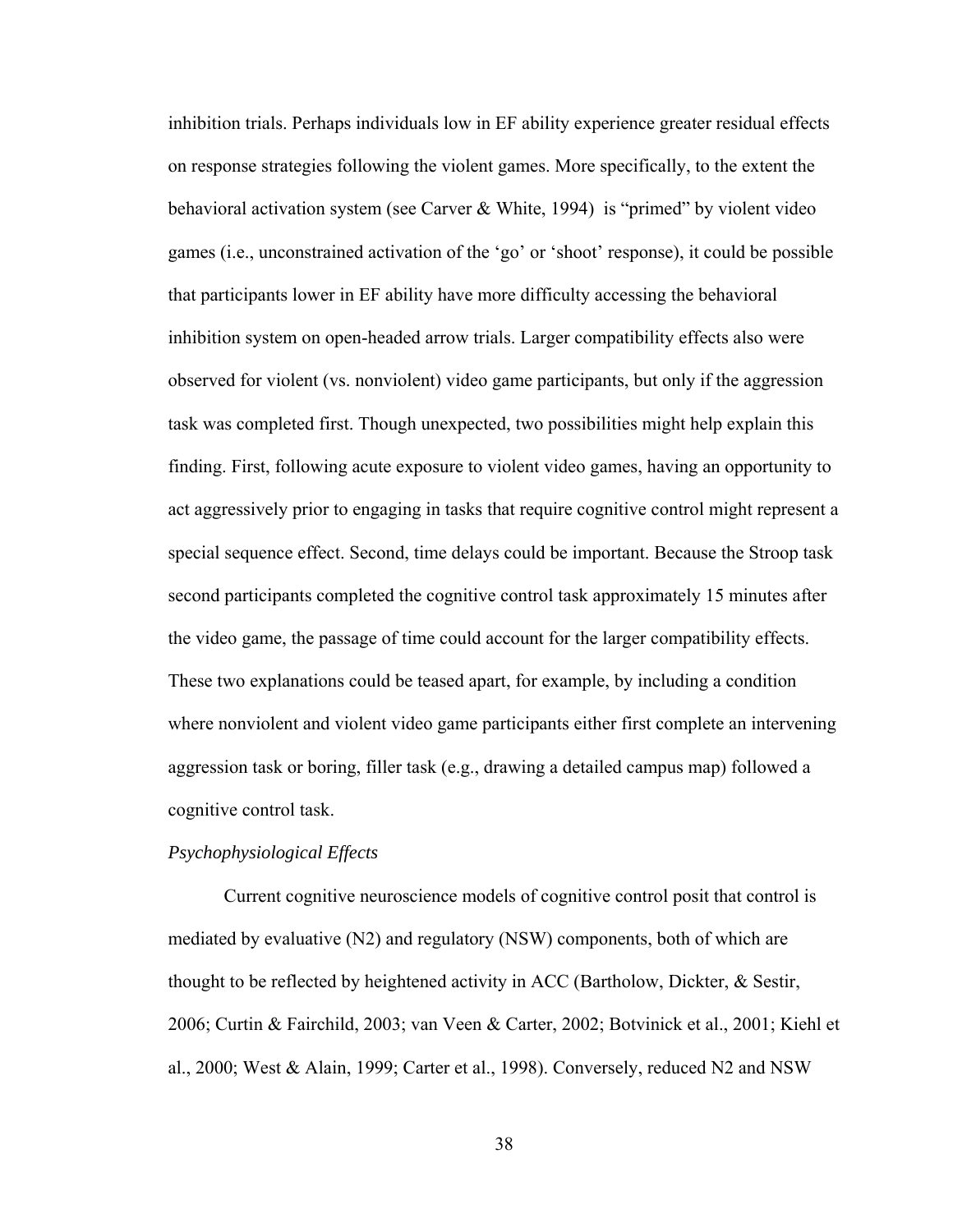amplitudes on high-conflict (less frequent incompatible trials) or inhibition ('no-go') trials could be attributed to poorer evaluative and regulatory control, respectively. According to the conflict monitoring hypothesis, N2 amplitudes are sensitive to the conflict associated with both trial type frequency and prepotent response strategy (see Nieuwenhuis et al., 2003; Dickter & Bartholow, 2010). In the current experiment, psychophysiological measures of evaluative and regulatory control differed as a function of video game condition for particular individuals.

Results suggested that whereas physically aggressive participants who play a violent video game experience increases in analogues of evaluative control on highconflict trials, participants lower in EF abilities show the opposite effect (i.e., decreases in evaluative control) on inhibition trials. Though not predicted, it's certainly interesting that physically aggressive participants who play a violent game show increases in evaluative control (more conflict) on less frequent trials. One explanation might be that for physically aggressive people, violent video games uniquely activate cognitions consistent with a heightened vigilance of, for example, potential enemies (i.e., conflict detection). As expected, participants lower in EF abilities that play a violent video game show decrements in evaluative control on inhibition trials, but only if they engage in the cognitive control task immediately following the violent video game. In theory, low EF participants possess fewer EF resources. When these low EF participants are taxed by, for example, a violent video game, participants low in EF abilities thus experience greater difficulty with evaluative control on inhibition trials. Because the relationship between EF ability and evaluative control on inhibition trials for participants who played a violent game was only observed during the Stroop task first condition, the short-term effects of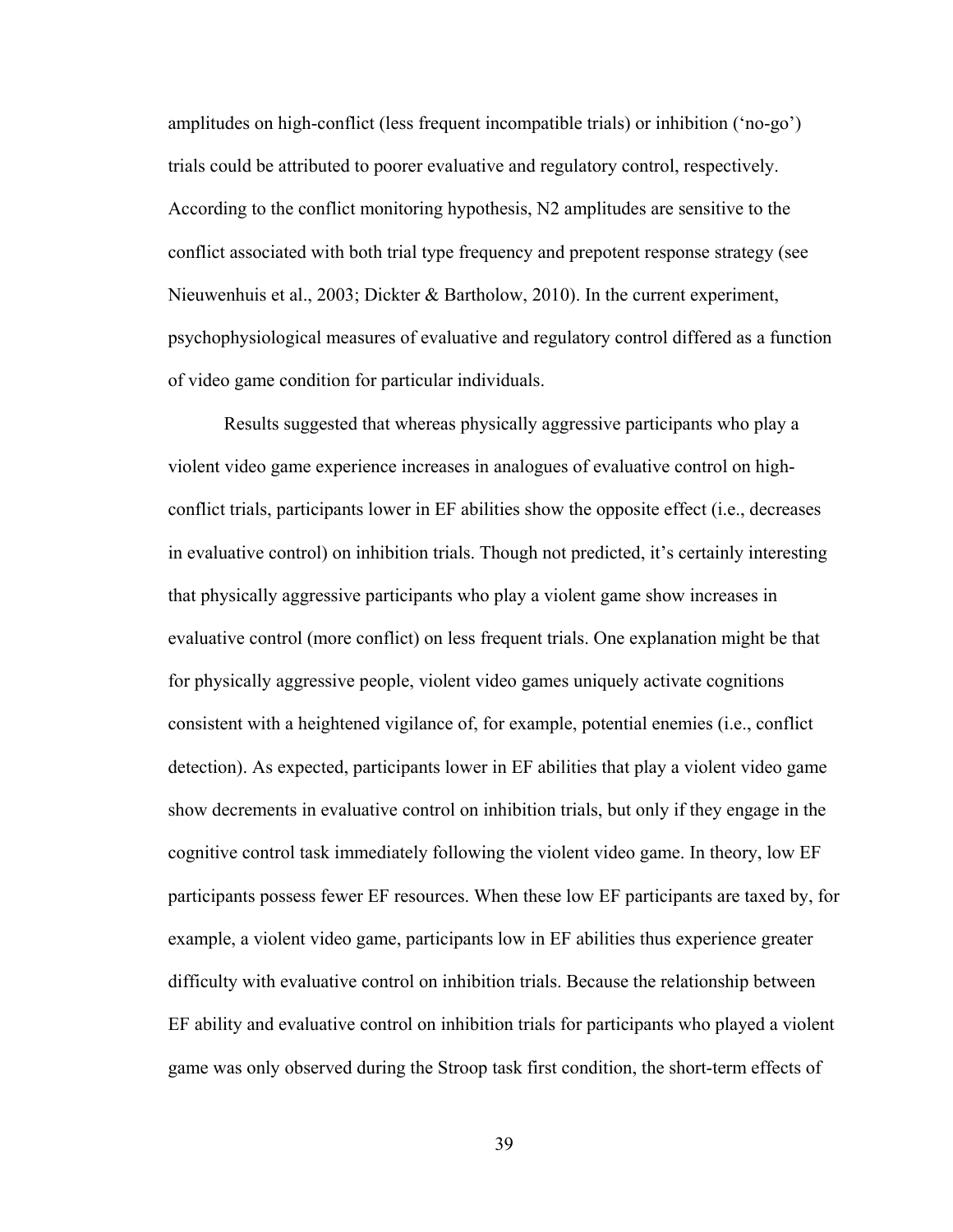violent video games on outcomes of interest should be investigated more systematically (Barlett et al., 2009; Sestir & Bartholow, submitted).

Empirical support for violent video games disrupting the regulatory system for particular individuals also was found. That is, physically aggressive participants showed decrements in regulatory control on inhibition trials, but only in the aggression-task-first condition. This finding once again implies that acting aggressively prior to a cognitive control task might exacerbate problems associated with regulative control for physically aggressive participants. This finding is juxtaposed with physically aggressive participants in the violent video game condition showing better (not worse) regulatory control on incompatible 'go' trials in the Stroop-task-first condition. Although seemingly discrepant, we believe important distinctions can be made between these two trial types. Although both types of trials require cognitive control (i.e., both are less-frequent), inhibition trials also add an additional element to the response selection process (i.e., disengage from the prepotent response of 'go'). It thus appears that physically aggressive participants are better at implementing control when trials are less frequent, but not when these less frequent trials require the inhibition of prepotent response activation (i.e., further processing). That dispositionally angry participants who play nonviolent (but not violent) video games show increases in regulatory control on incompatible trials also is interesting. This result perhaps suggests that to the extent regulatory control is important, recommending nonviolent video games for dispositionally angry participants is prudent.

Taken together, the neural correlates of evaluative and regulatory control are moderated by video game type and particular individual differences (i.e., the person within the situation). The current data suggest that communication between the two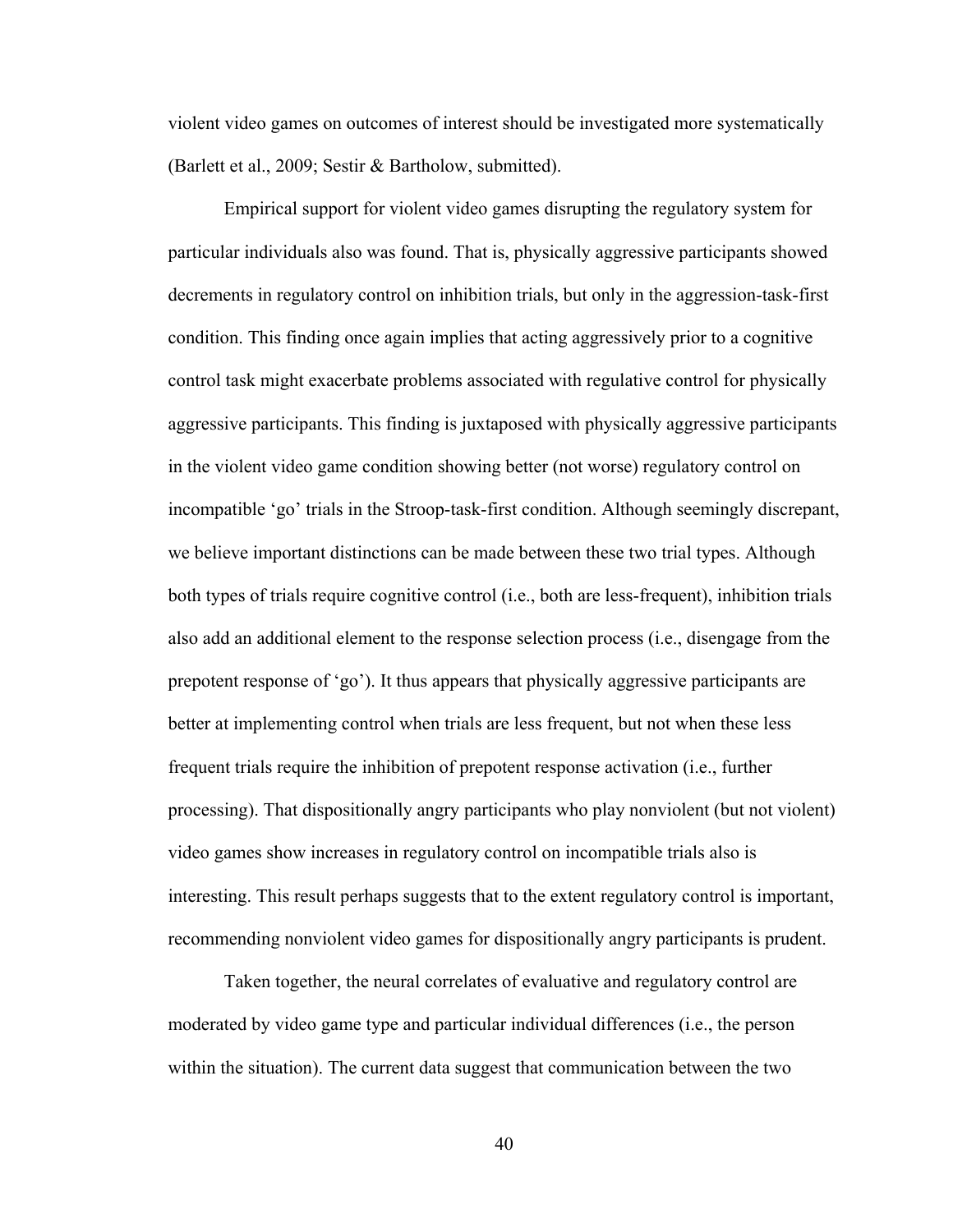systems might become jeopardized if particular individuals play violent video games. More specifically, physically aggressive participants experience both enhances to the evaluative system and decreases to the regulatory system. It could be possible that physically aggressive individuals don't necessarily experience problems when evaluating specific scenarios following acute exposure to violent video games; it's simply that they have more difficulty in situations requiring self-regulation (e.g., a hostile situation involving a physically larger individual).

### *Conclusions*

To the best of our knowledge, this is the first experiment to document how preexisting EF (cognitive) abilities moderate the relationship between acute violent video game exposure and specific outcomes (inhibition, aggression), largely supporting the idea that people lower in EF ability will find it difficult to disengage from aggressive impulses following certain environmental stimuli (i.e., violent video game exposure) (Giancola, 2000). To date, we also believe this is the only experiment documenting how particular traits (e.g., physical aggressiveness) moderate the relationship between violent video game exposure and psychophysiological markers of evaluative and regulatory control.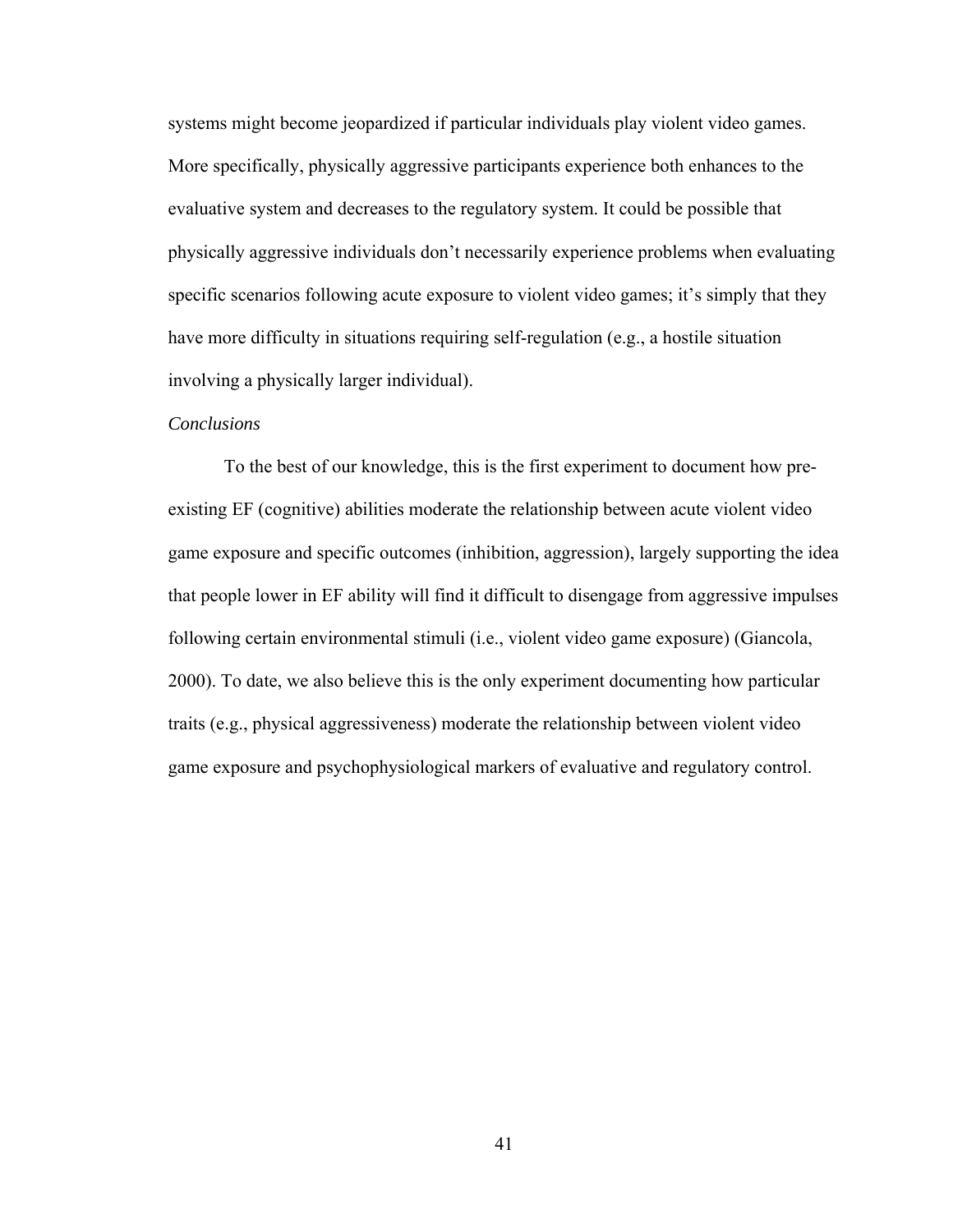#### References

- Abelson, R. P. (1981). Psychological status of the script concept. *American Psychologist, 36,* 715-729.
- Anderson, C. A. (2004). An update on the effects of playing violent video games. *Journal of Adolescence, 27,* 113-122.
- Anderson, C. A., & Bushman, B. J. (2001). Effects of violent games on aggressive behavior, aggressive cognition, aggressive affect, physiological arousal, and prosocial behavior: A meta-analytic review of the scientific literature. *Psychological Science, 12,* 353-359.
- Anderson, C. A., & Bushman, B. J. (2002). Human aggression. *Annual Review of Psychology, 53,* 27-51.
- Anderson, C. A., & Dill, K. E. (2000). Video games and aggressive thoughts, feelings, and behavior in the laboratory and life. *Journal of Personality and Social Psychology, 78,* 772-790.
- Anderson, C. A., Shibuya, A., Ihori, N., Swing, E. L., Bushman, B. J., Sakamoto, A., Rothstein, H. R., & Saleem, M. (2010). Violent video game effects on aggression, empathy, and prosocial behavior in eastern and western countries: A metaanalytic review. *Psychological Bulletin, 136,* 151-173.
- Axelrod R. 1984. ''The evolution of cooperation.'' New York, NY: Basic Books.
- Baddeley, A. D. (1986). *Working memory*. New York: Oxford Univ. Press.
- Bandura, A. (2001). Social cognitive theory: An agentic perspective. *Annual Review of Psychology, 52,* 1-26.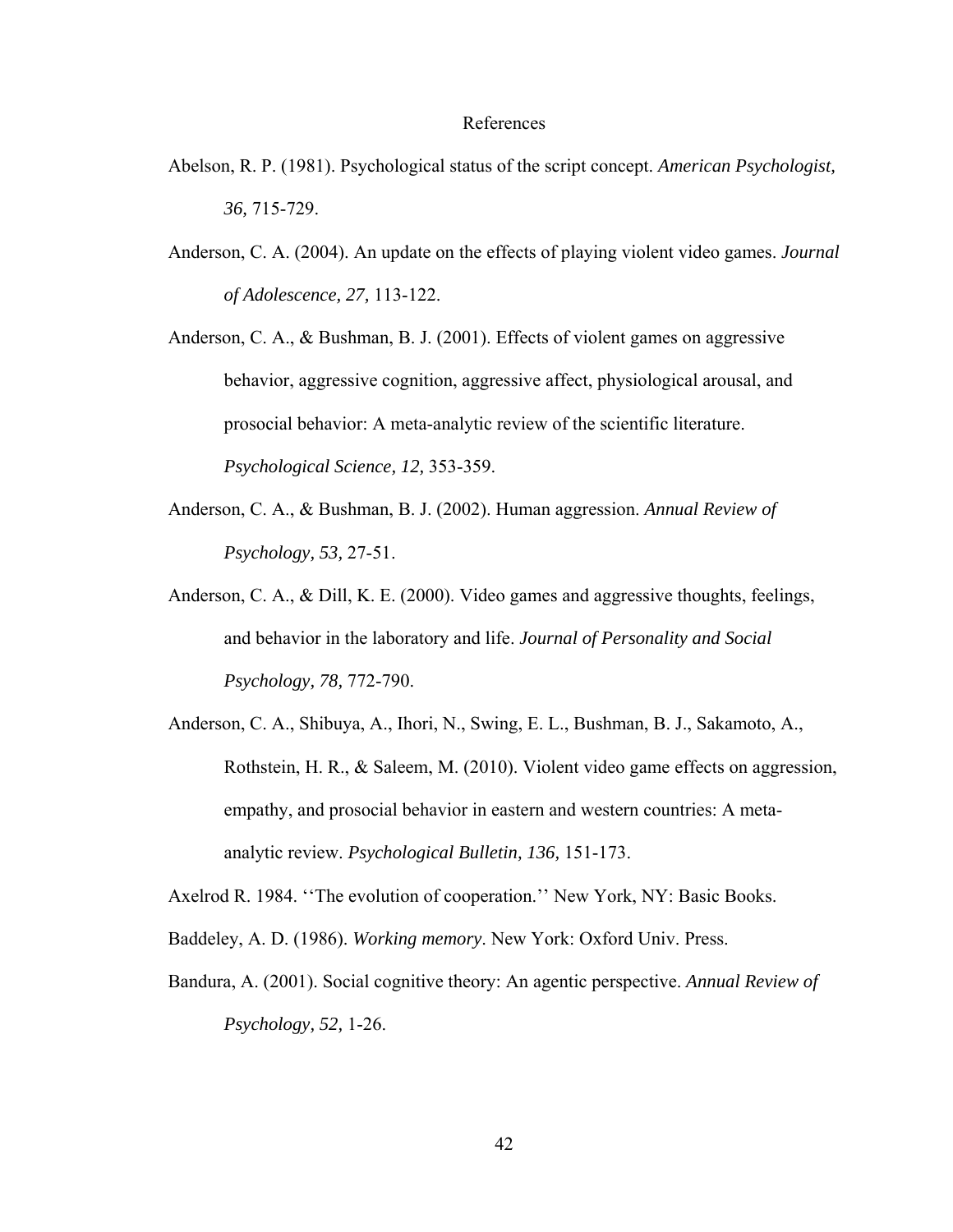- Barlett, C., Branch, O., Rodeheffer, C., & Harris, R. (2009). How long do the short-term violent video game effects last? *Aggressive Behavior, 35,* 225-236.
- Baron, R. M., & Kenny, D. A. (1986). The moderator-mediator variable distinction in social psychological research: Conceptual, strategic, and statistical considerations. *Journal of Personality and Social Psychology, 51,* 1173-1182.
- Barratt, E., Stanford, M., Thomas, D., & Felthous, A. (1997). Neurological and cognitive psychophysiological substrates of impulsive aggression. *Biological Psychiatry, 41,* 1045-1061.
- Bartholow, B. D., & Anderson, C. A. (2002). Effects of violent video games on aggressive behavior: Potential sex differences. *Journal of Experimental Social Psychology, 38,* 283-290.
- Bartholow, B. D., Bushman, B. J., & Sestir, M. A. (2006). Chronic violent video game exposure and desensitization to violence: Behavioral and event-related brain potential data. *Journal of Experimental Social Psychology, 42,* 532-539.
- Bartholow, B. D., Dickter, C. L., & Sestir, M. A. (2006). Stereotype activation and control of race bias: Cognitive control of inhibition and its impairment by alcohol. *Journal of Personality and Social Psychology, 90,* 272-287.
- Bartholow, B. D., Pearson, M. A., Dickter, C. L., Sher, K. J., Fabiani, M., & Gratton, G. (2005). Strategic control and medial frontal negativity: Beyond errors and response conflict. *Psychophysiology, 42,* 33-42.
- Bartholow, B. D., Riordan, M., Saults, J. S., & Lust, S. A. (2008). *Psychophysiological evidence of response conflict and strategic control of responses in affective priming.* Manuscript submitted for publication.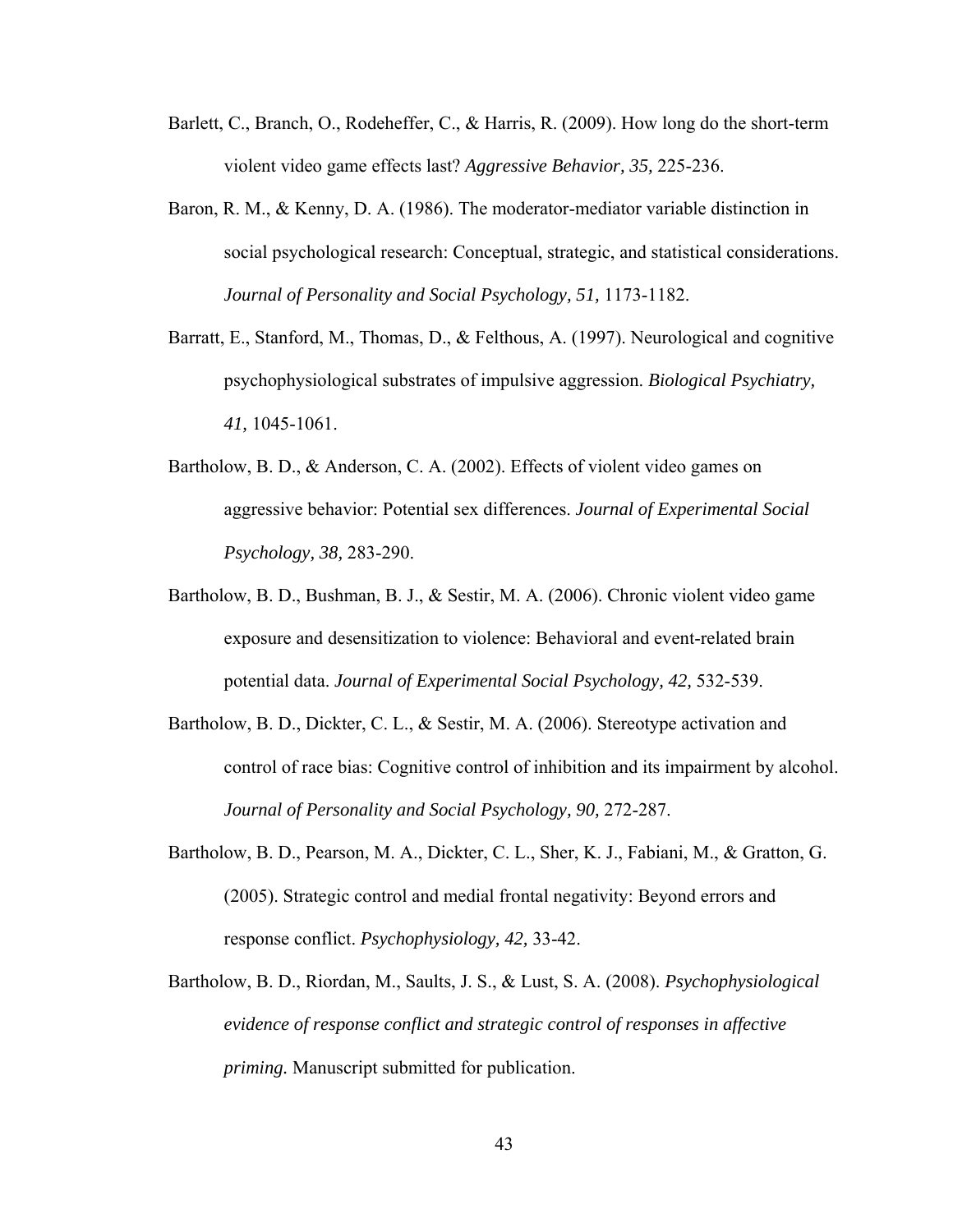- Bartholow, B. D., Sestir, M. A., & Davis, E. B. (2005). Correlates and consequences of exposure to video game violence: Hostile personality, empathy, and aggressive behavior. *Personality and Social Psychology Bulletin, 31,* 1573-1586.
- Baumeister, R. F., & Boden, J. M. (1998). Aggression and the self: High self-esteem, low self-control, and ego threat. In R. Geen & E. Donnerstein (Eds.), *Human Aggression: Theories, research, and implications for social policy* (pp. 111-137). San Diego: Academic Press.
- Berkowitz, L. (1962). *Aggression: A social psychological analysis*. New York: McGraw-Hill.
- Berkowitz, L. (1989). Frustration-aggression hypothesis: Examination and reformulation. *Psychological Bulletin, 106,* 59-73.
- Berkowitz, L. (1990). On the formation and regulation of anger and aggression: A cognitive-neoassociationistic analysis. *American Psychologist, 45,* 494-503.
- Berkowitz, L. (1993). Pain and aggression: Some findings and implications. *Motivation and Emotion, 17,* 277-293.
- Blake, P., Pincus, J., & Buckner, C. (1995). Neurological abnormalities in murderers. *Neurology, 45,* 1641-1647.
- Bokura, H., Yamaguchi, S., & Shotai, K. (2001). Electrophysiological correlates for response inhibition in a go/nogo task. *Clinical Neurophysiology, 112,* 2224-2232.
- Botvinick, M. M., Braver, T. S., Barch, D. M., Carter, C. S., & Cohen, J. D. (2001). Conflict monitoring and cognitive control. *Psychological Review, 108,* 624-652.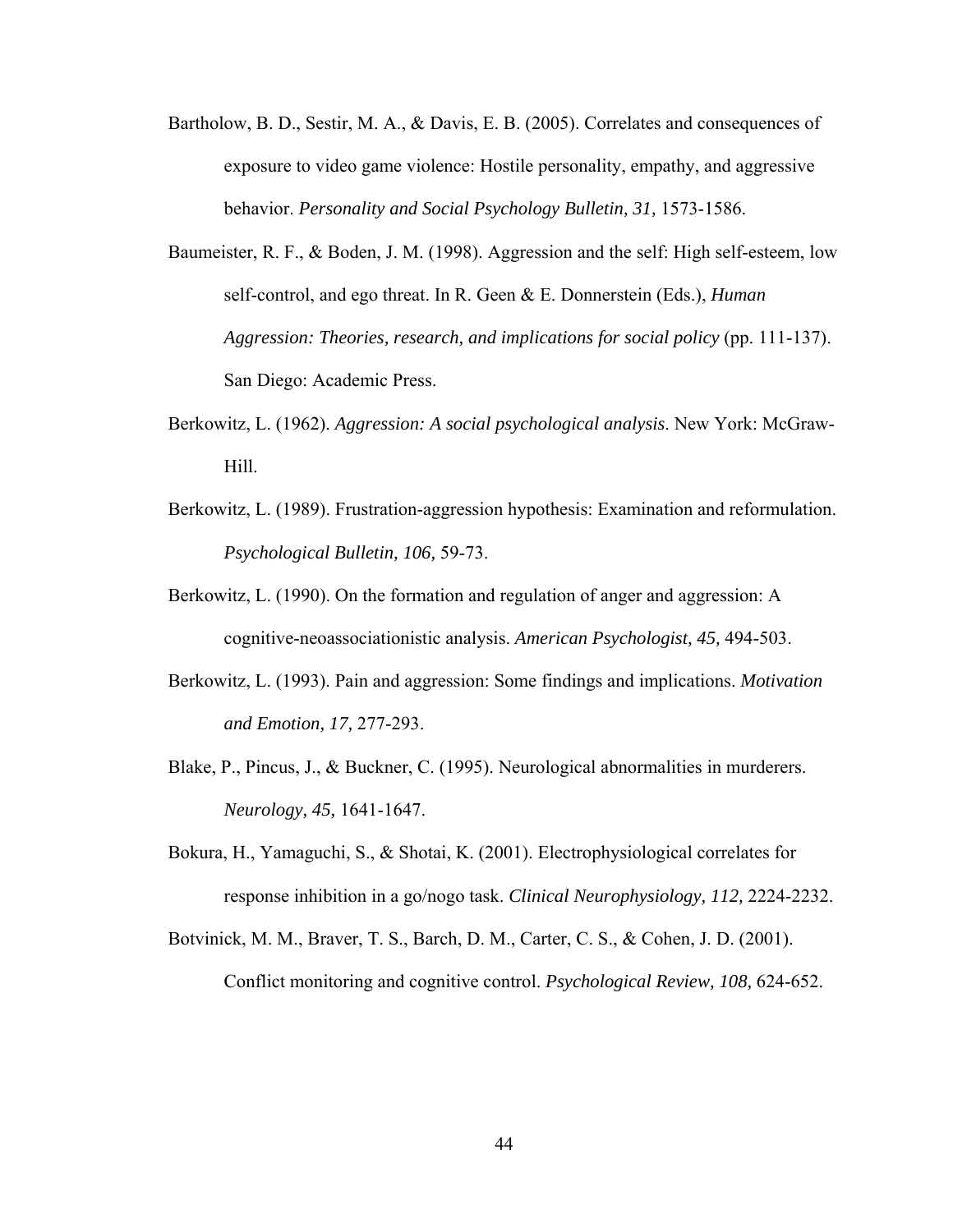- Bruin, K. J., Wijers, A. A., & van Staveren, A. S. J. (2001). Response priming in a go/nogo task: Do we have to explain the go/nogo N2 effect in terms of response activation instead of inhibition? *Clinical Neurophysiology, 112*, 1660-1671.
- Bryant, E. T., Scott, M. L., Golden, C. J., & Tori, C. D. (1984). Neuropsychological deficits, learning disabilities, and violent behavior. *Journal of Consulting and Clinical Psychology, 52,* 323-324.
- Bush, G., Whalen, P. J., Rosen, B. R., Jenike, M. A., McInerney, S. C., & Rauch, S. L. (1998). The counting Stroop: An interference task specialized for functional neuroimaging: Validation study with functional MRI. *Human Brain Mapping, 6,*  270-282.
- Bushman, B. J., & Anderson, C. A. (2001). Media violence and the american public: Scientific facts versus media misinformation. *American Psychologist, 56,* 477- 489.
- Bushman, B. J. & Anderson, C. A. (2002). Violent video games and hostile expectations: A test of the general aggression model. *Personality and Social Psychology Bulletin, 28,* 1679-1686.
- Bushman, B. J., & Huessman, L. R. (2001). Effects of televised violence on aggression. In D. Singer, & J. Singer (Eds.), *Handbook of children and the media* (pp. 223- 254). Thousand Oaks, CA: Sage Publications.

Bushman, B. J., & Wells, G. L. (1998). Trait aggressiveness and hockey penalties: Predicting hot tempers on the ice. *Journal of Applied Psychology, 83,* 969-974.

Buss, A. H. (1961). *The psychology of aggression.* New York: Wiley.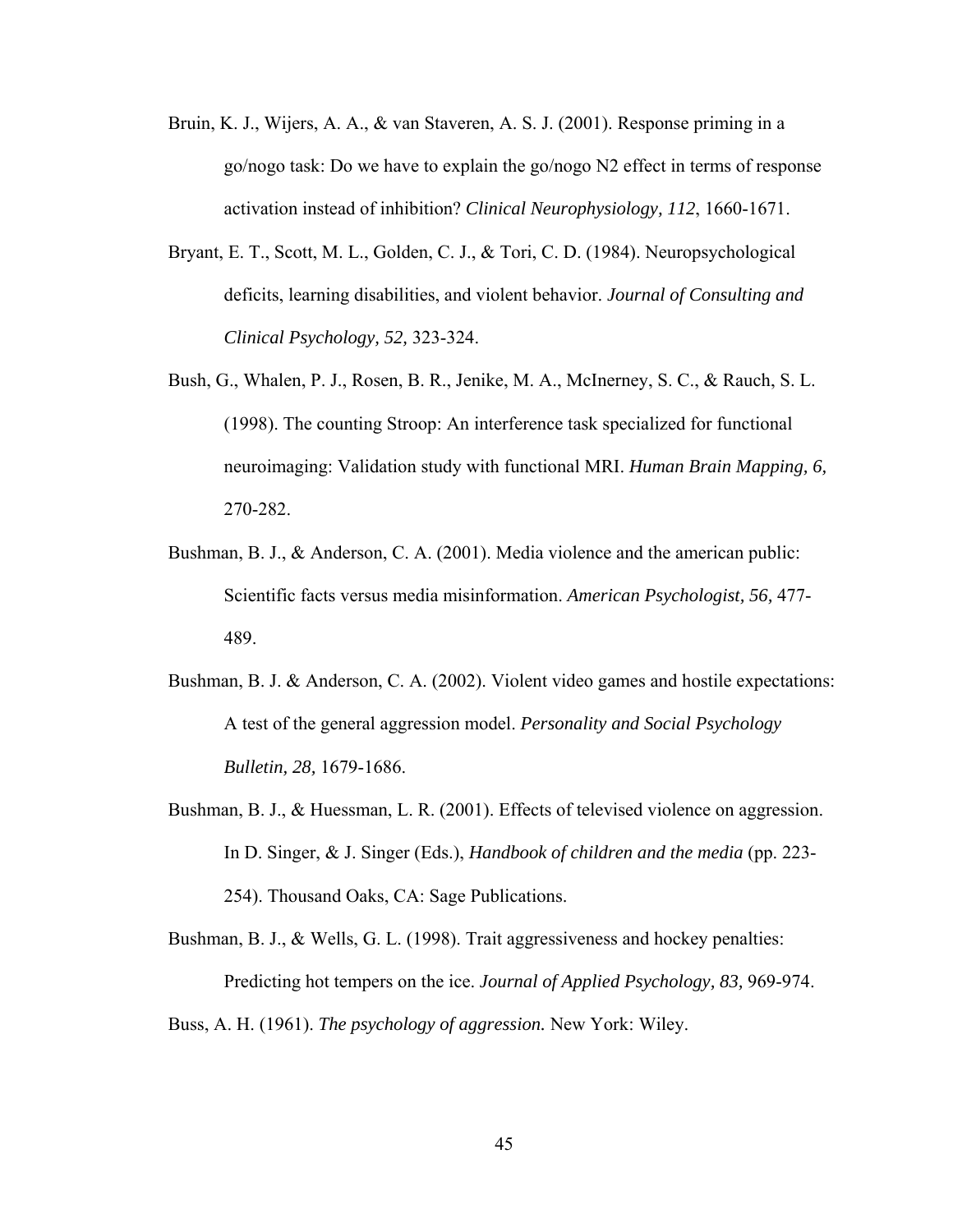- Buss, A. H., & Perry, M. P. (1992). The aggression questionnaire. *Journal of Personality and Social Psychology, 63,* 452-459.
- Caprara, G. V., Cinanni, V., D'Imperio, G., Passerini, S., Renzi, P., & Travaglia, G. (1985). Indicators of impulsive aggression: Present status of research on irritability and emotional susceptibility scales. *Personality and Individual Differences, 6,* 665-674.
- Carnagey, N.L. & Anderson, C.A. (2003). Theory in the study of media violence: The General Aggression Model. In D. Gentile (Ed.) *Media Violence and Children* (pp. 87-106), Westport, CT: Praeger.
- Carter, C. S., Braver, T. S., Barch, D. M., Botvinick, M. M., Noll, D., & Cohen, J. D. (1998). Anterior cingulate cortex, error detection, and the on-line monitoring of performance. *Science, 280,* 747-749.
- Carver, C. S., & White, T. L. (1994). Behavioral inhibition, behavioral activation, and affective responses to impending reward and punishment: The BIS/BAS scales. *Journal of Personality and Social Psychology, 67,* 23, 319-333.
- Casey, B. J., Trainor, R. J., Orendi, J. L., Schubert, A. B., Nystrom, L. E., Giedd, J. N., Castellanos, F. X., Haxby, J. V., Noll, D. C., Cohen, J. D., Forman, S. D., Dahl, R. E., & Rapoport, J. L. (1997). A developmental functional MRI study of prefrontal activation during performance of a go-no-go task. *Journal of Cognitive Neuroscience, 9,* 835-847.
- Children Now (2001). *Fair play? Violence, gender and race in video games*. Los Angeles, CA: Children Now.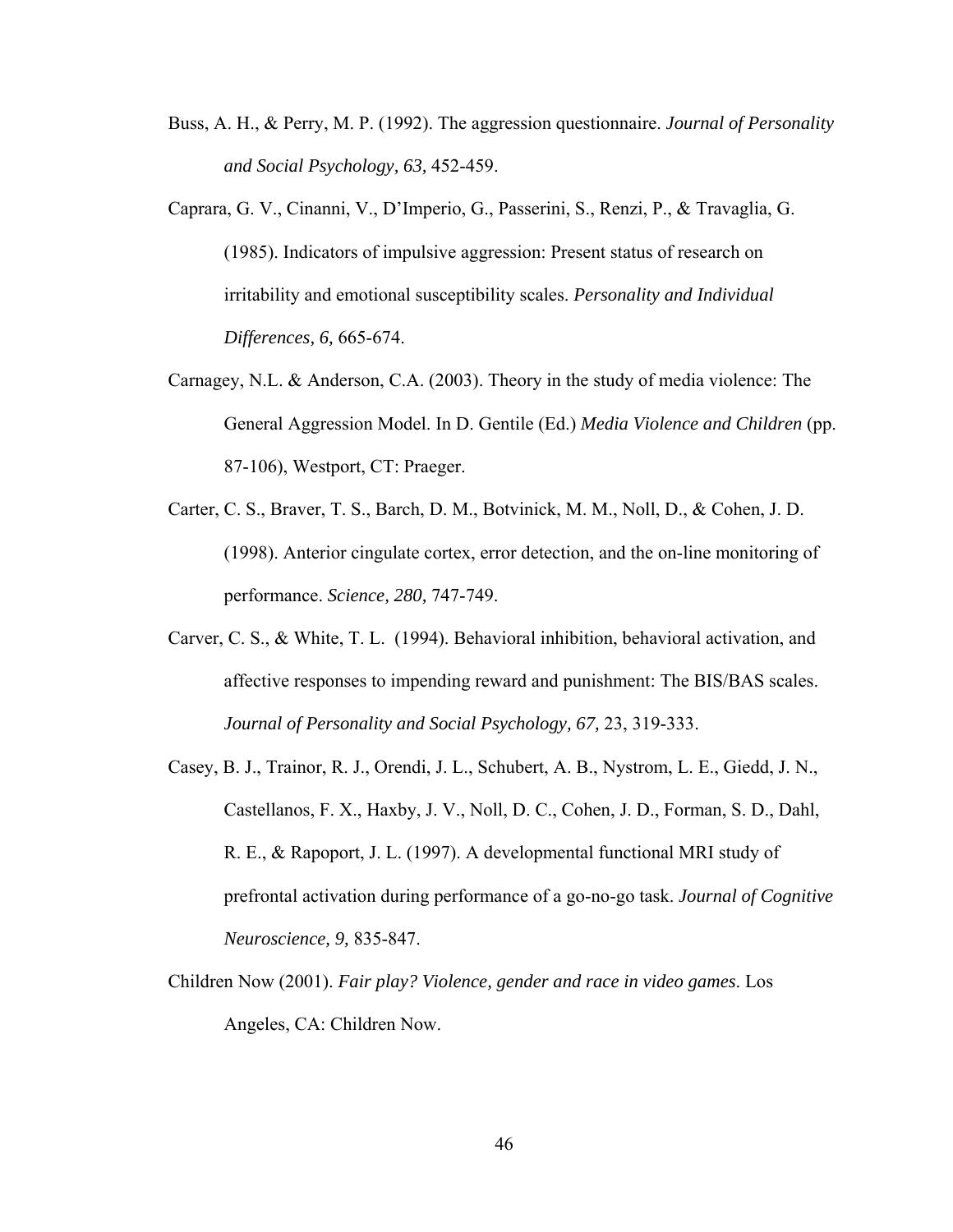- Coles, M. G. H., & Rugg, M. D. (1995). Event-related brain potentials: An introduction. In M. D. Rugg & M. G. H. Coles (Eds.), *Electrophysiology of mind: Event-related brain potentials and cognition* (pp. 1-26). Oxford, UK: Oxford University Press.
- Curtin, J. J., & Fairchild, B. A. (2003). Alcohol and cognitive control: Implications for regulation of behavior during response conflict. *Journal of Abnormal Psychology, 112,* 424-436.
- Denzler, M., Forster, J., & Liberman, N. (2008). How goal-fulfillment decreases aggression. *Journal of Experimental Social Psychology, 45,* 90-100.
- Dietz, T. L. (1998). An examination of violence and gender role portrayals in video games: Implications for gender socialization and aggressive behavior. *Sex Roles*, *38,* 425-442.
- Edguer, N., & Janisse, M. P. (1994). Type A behavior and aggression: Provocation, conflict and cardiovascular responsivity in the Buss teacher-learner paradigm. *Personality and Individual Differences, 17,* 377-393.

Elmer-Dewitt, P. (1993, September). The amazing video game boom. *Time*, pp. 66-73.

- Ferguson, C. J. (2007). The good, the bad and the ugly: A meta-analytic review of positive and negative effects of violent video games. *Psychiatric Quarterly, 78,*  309-316.
- Friedman, N. P., Miyake, A., Corley, R. P., Young, S. E., DeFries, J. C., & Hewitt, J. K. (2006). Not all executive functions are related to intelligence. *Psychological Science, 17,* 172-179.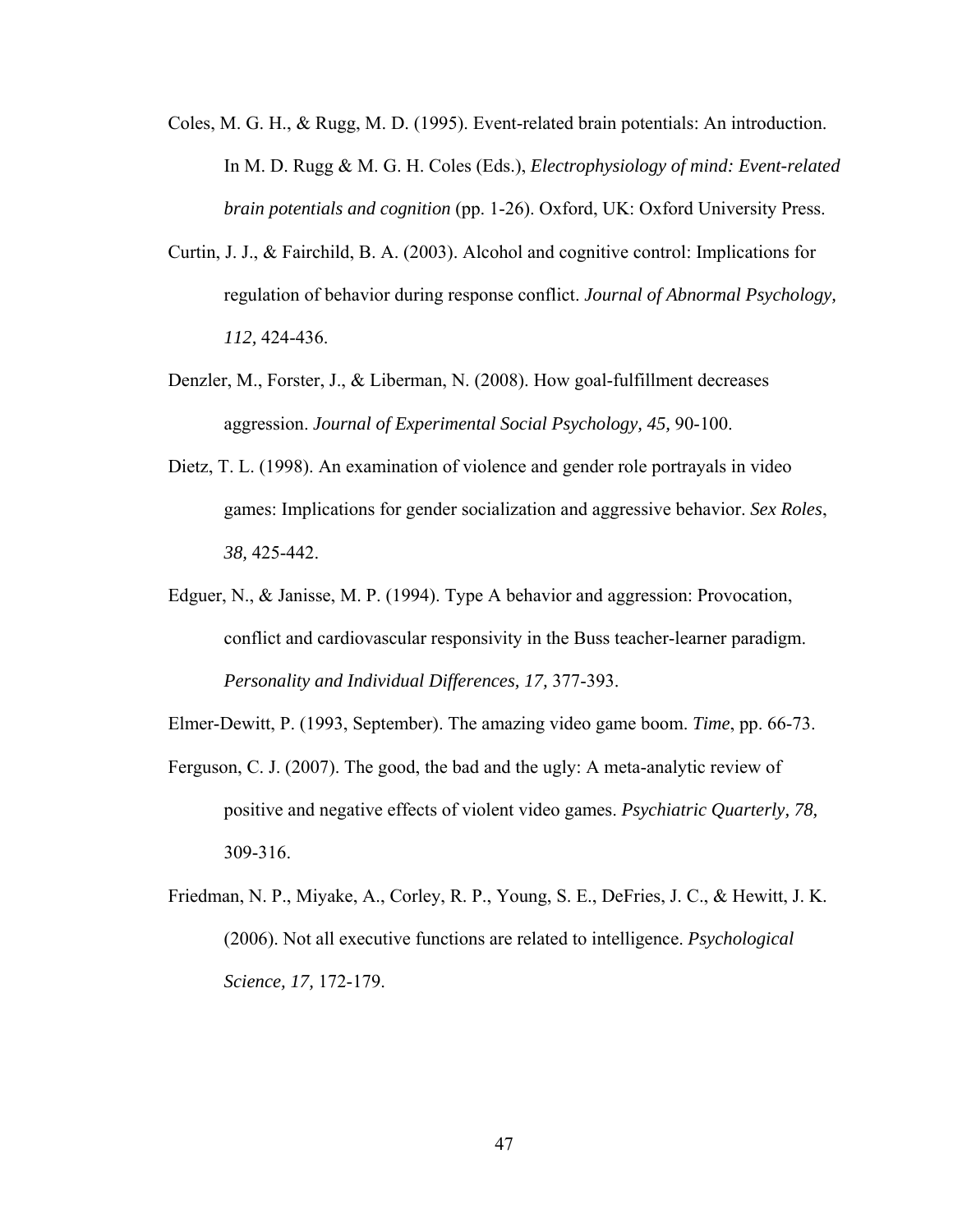- Funk, J. B., Bechtoldt-Baldacci, H., Pasold, T., & Baumgartner, J. (2004). Violence exposure in real life, video games, television, movies, and the internet: Is there desensitization? *Journal of Adolescence, 27*, 23-39.
- Gehring, W. J., Coles, M. G. H., Meyer, D. E., & Donchin, E. (1995). A brain potential manifestation of error-related processing. In G. Karmos, M. Molnar, V. Csepe, I. Czigler, & J. E. Desmedt (Eds.), *Perspective of event-related potentials research (EEG Suppl. 44)* (pp. 261-272). Amsterdam: North-Holland/Elsevier Science.
- Gehring, W. J., Goss, B., Coles, M. G. H., Meyer, D. E., & Donchin, E. (1993). A neural system for error detection and compensation. *Psychological Science, 4,* 385-390.
- Gentile, D. A., & Walsh, D. A. (2002). A normative stud of family media habits. *Journal of Applied Developmental Psychology, 23,* 157-178.
- Gentile, D. A., Lynch, P. J., Linder, J. R., & Walsh, D. A. (2004). The effects of violent video game habits on adolescent hostility, aggressive behaviors, and school performance. *Journal of Adolescence, 27,* 5-22.
- Giancola, P. R. (2000). Executive functioning: A conceptual framework for alcoholrelated aggression. *Experimental and Clinical Psychopharmacology, 8,* 576-597.
- Giancola, P. R., & Zeichner, A. (1994). Neuropsychological performance on tests of frontal lobe functioning and aggressive behavior in men. *Journal of Abnormal Psychology, 103,* 832-835.
- Giumetti, G. W., & Markey, P. M. (2007). Violent video games and anger as predictors of aggression. *Journal of Research in Personality, 41,* 1234-1243.

Gouldner A.W. (1960). The norm of reciprocity. Am Sociol Rev 25:161–178.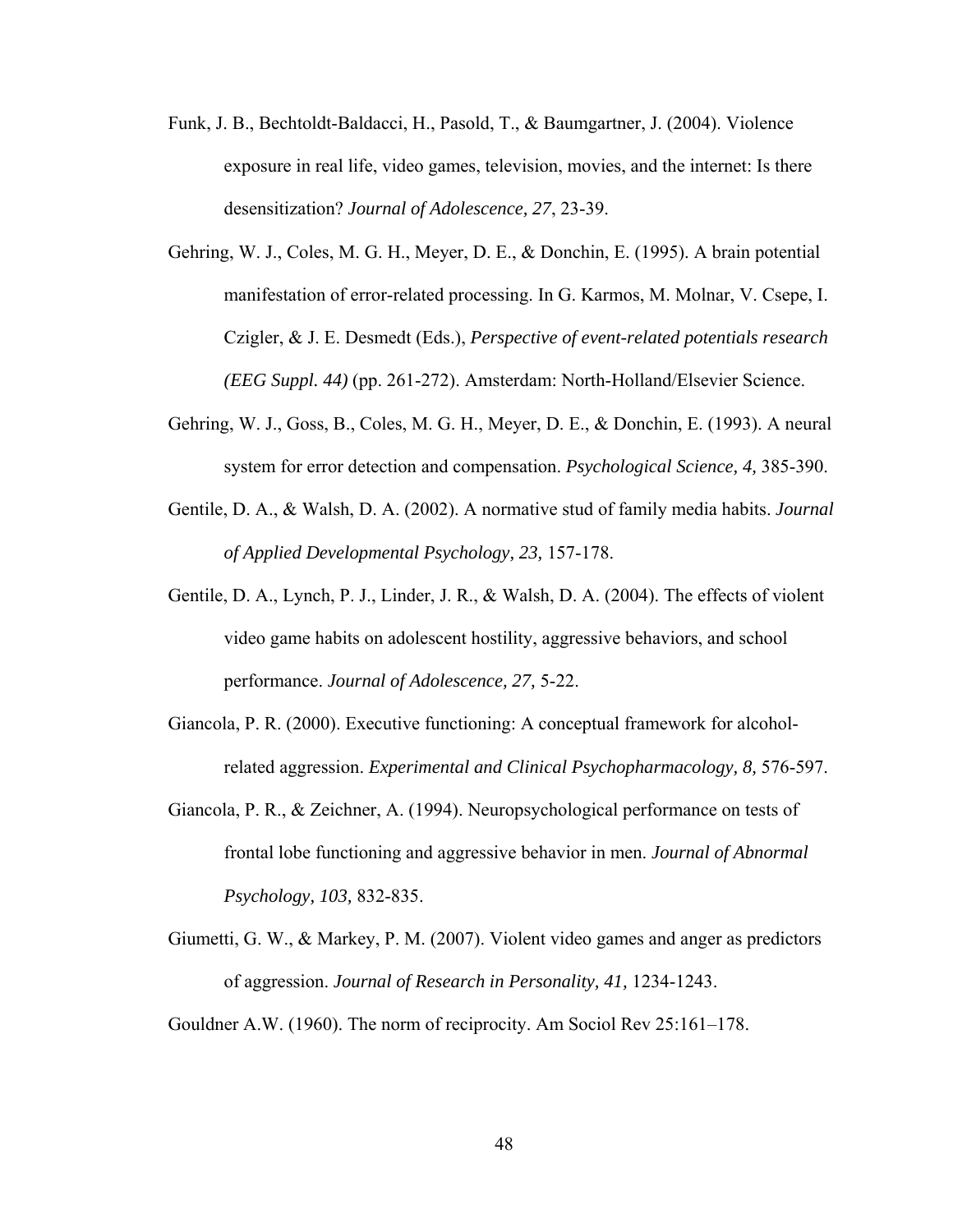- Goyer, P., Andreason, P., Semple, W., Clayton, A., King, A., Compton-Toth, B., Schulz, S., & Cohen, R. (1994). Positron-emission tomography and personality disorders. *Neuropsychopharmacology, 10,* 21-28.
- Grafman, J., Schwab, K., Warden, D., Pridgen, A., Brown, H. R., & Salazar, A. M. (1996). Frontal lobe injuries, violence, and aggression: A report of the Vietnam Head Injury Study. *Neurology, 46,* 1231-1238.
- Green, C. S., & Bavelier, D. (2003). Action video game modifies visual selective attention. *Nature, 423,* 534-537.
- Green, C. S., & Bavelier, D. (2006). Effect of action video games on the spatial distribution of visuospatial attention. *Journal of Experimental Psychology: Human Perception and Performance, 32,* 1465-1478.
- Harris, M. B. (1996). Aggressive experiences and aggressiveness: Relationship to ethnicity, gender, and age. *Journal of Applied Social Psychology, 26,* 843-870.
- Hawkins, K. A., & Trobst, K. K. (2000). Frontal lobe dysfunction and aggression: Conceptual issues and research findings. *Aggression and Violent Behavior, 5,*  147-157.
- Hearold, S. (1986). A synthesis of 1043 effects of television on social behavior. In G. Comstock (Ed.), *Public communication and behavior* (Vol 1., pp. 65-133). New York: Academic Press.

Hettrick, S. (1995, May 11). Video games on target for \$22 billion. *Hollywood Reporter*.

Hogben, M. (1998). Factors moderating the effect of television aggression on viewer behavior. *Communication Research, 25*, 220-247.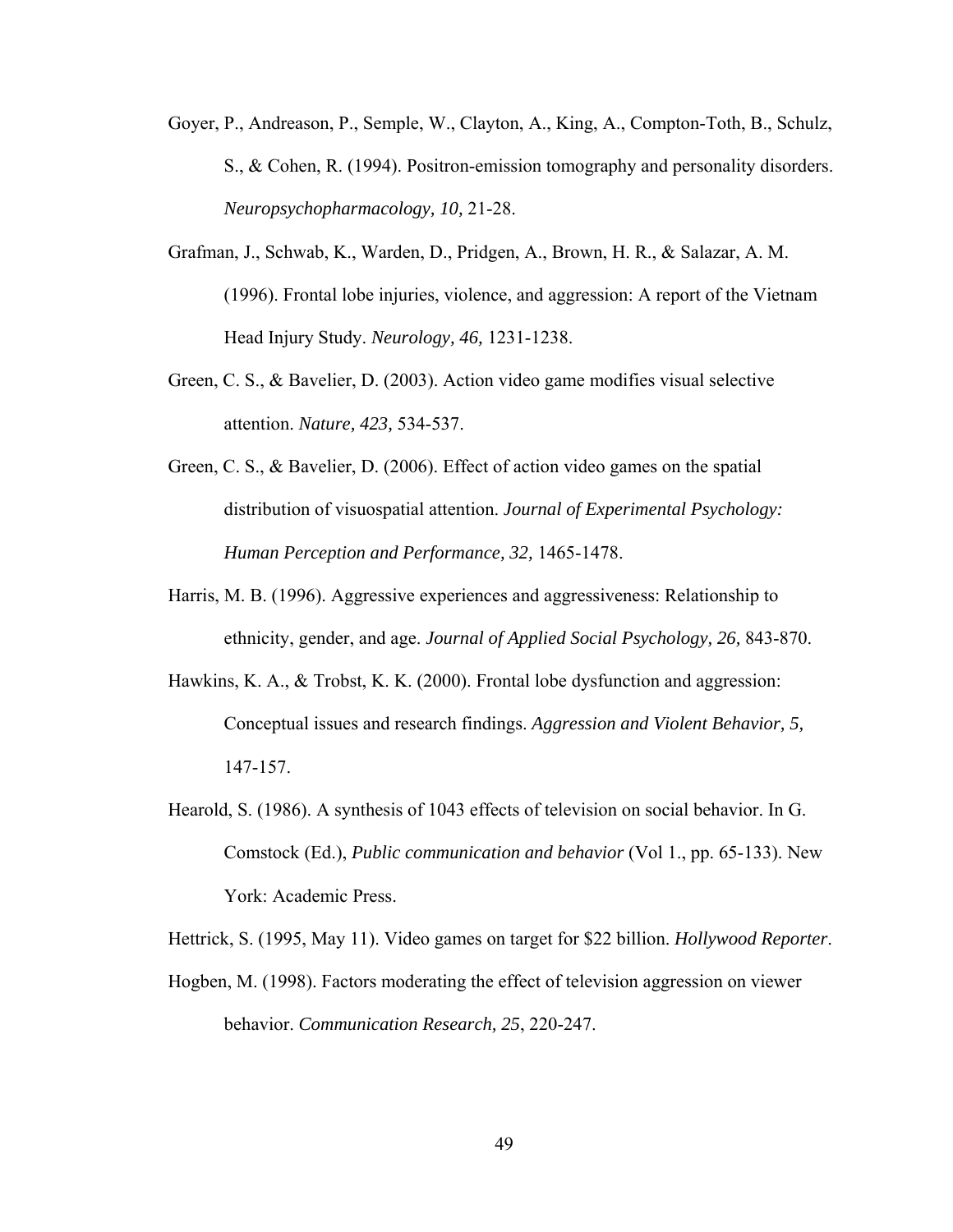- Hohnsbein, J., Falkenstein, M., & Hoorman, J. (1989). Error processing in visual and auditory choice reaction tasks. *Journal of Psychophysiology, 3,* 32.
- Holroyd, C. B., & Coles, M. G. H. (2002). The neural basis of human error processing: Reinforcement learning, dopamine, and the error-related negativity. *Psychological Review, 109,* 679-709.
- Huesmann, L. R. (1986). Psychological processes promoting the relation between exposure to media violence and aggressive behavior by the viewer. *Journal of Social Issues, 42,* 125-139.
- Huston, A. C., Donnerstein, E., Fairchild, H., Feshbach, N. D., Katz, P. A., Murrayt, J. P., Rubinstein, E. A., Wilcox, B. L., & Zuckerman, D. (1992). *Big world, small screen: The role of television in American Society.* Lincoln: University of Nebraska Press.
- Jacoby, L. L. (1991). A process dissociation framework: Separating automatic from intentional uses of memory. *Journal of Memory and Language, 30,* 513-541.
- *Joint statement on the impact of entertainment violence on children: Congressional Public Health Summit. (*2000, July 26). Retrieved November 19, 2008, from the World Wide Web: [http://www.senate.gov/~brownback/violence.pdf](http://www.senate.gov/%7Ebrownback/violence.pdf).
- Kiehl, K. A., Liddle, P. F., & Hopfinger, J. B. (2000). Error processing and the rostral anterior cingulate: An event-related fMRI study. *Psychophysiology, 37,* 216-223.
- Kirsch, S. J. (1998). Seeing the world through mortal kombat-colored glasses: Violent video games and the development of a short-term hostile attribution bias. *Childhood: A Global Journal of Child Research, 5,* 177-184.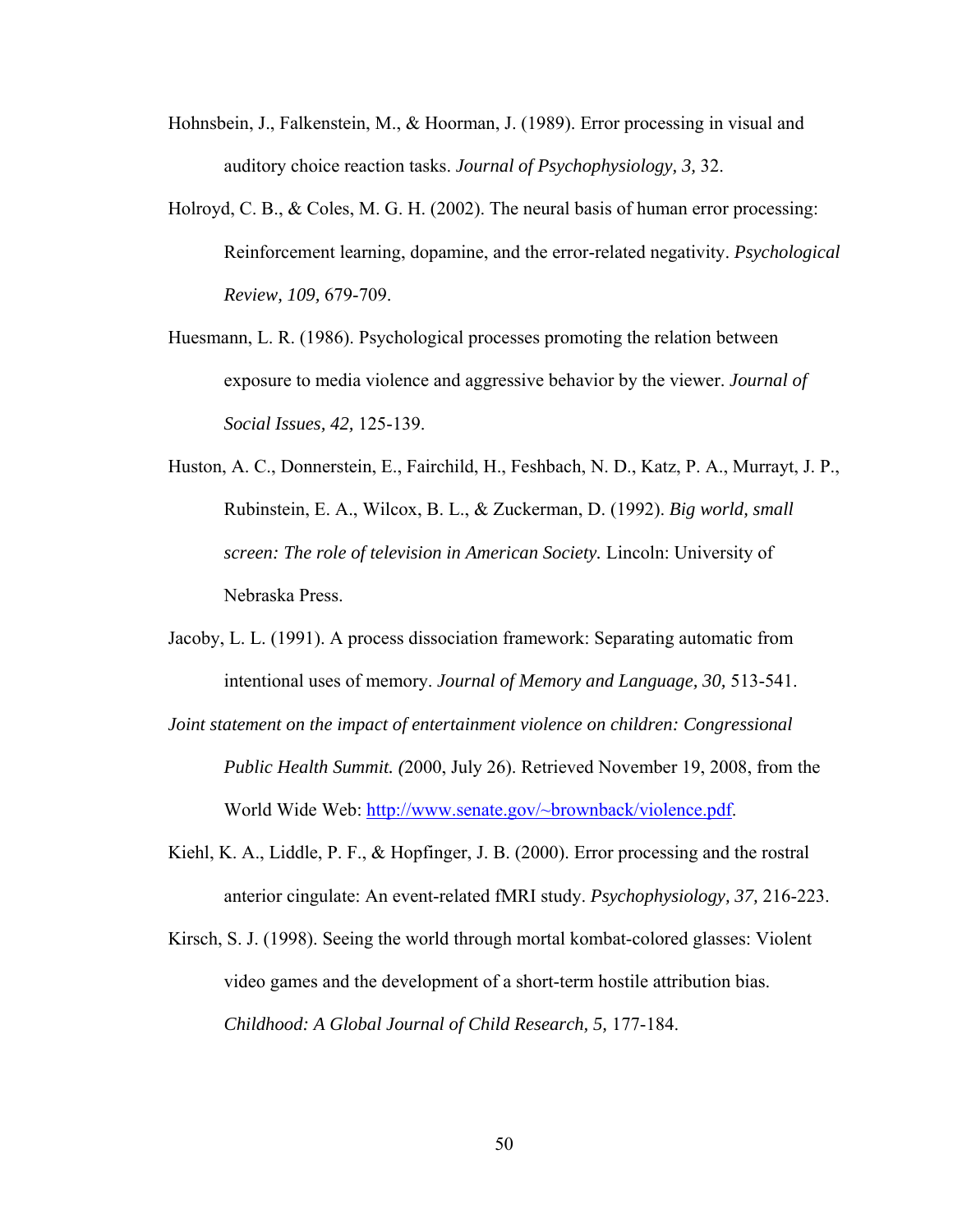- Konijn, E. A., Bijvank, M. N., & Bushman, B. J. (2007). I wish I were a warrior: The role of wishful identification in the effects of violent video games on aggression in adolescent boys. *Developmental Psychology, 43,* 1038-1044.
- Kopp, B., Rist, F., & Mattler, U. (1996). N200 in the flanker task as a neurobehavioral tool for investigating executive control. *Psychophysiology, 33,* 282-294.
- LaBerge, D. (1990). Thalamic and cortical mechanisms of attention suggested by recent positron emission tomography experiments. *Journal of Cognitive Neuroscience, 2,* 358-371.
- Lewis, D. O., Pincus, H. J., Feldman, M., Jackson, L., & Bard, B. (1986). Psychiatric, neurological, and psychoeducational characteristics of 15 death row inmates in the United States. *American Journal of Psychiatry, 143,* 838-845.
- Lezak, M. D. (1995). *Neuropsychological assessment* (3<sup>rd</sup> ed.). New York: Oxford University Press.
- MacLeod, C. M. (1991). Half a century of research on the stroop effect: An integrative review. *Psychological Bulletin, 109,* 163-203.
- Malloy, P., Noel, N., Longabaugh, R., & Beattie, M. (1990). Determinants of neuropsychological impairment in antisocial substance abusers. *Addictive Behaviors, 15,* 431-438.
- Miyake, A., Friedman, N. P., Emerson, M. J., Witzki, A. H., & Howerter, A. (2000). The unity and diversity of executive functions and their contributions to complex "frontal lobe" tasks: A latent variable analysis. *Cognitive Psychology, 41,* 49-100.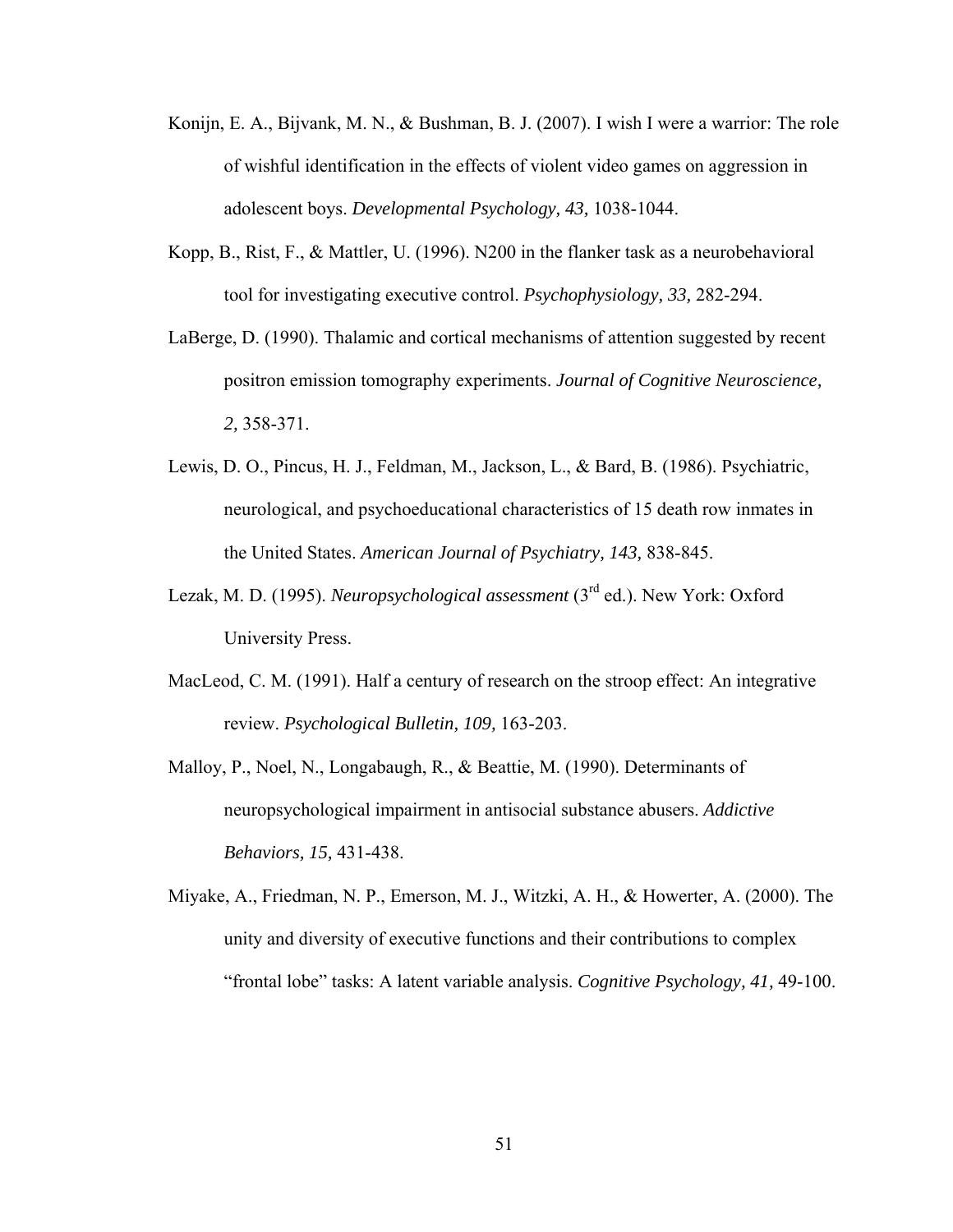- National Institute of Mental Health. (1982). *Television and behavior: Ten years of scientific progress and implications for the eighties (Vol. 1): Summary report.* Washington, DC: U.S. Government Printing Office.
- Nieuwenhuis, S., Yeung, N., Van Den Wildenberg, W., & Ridderinkhof, R. K. (2003). Electrophysiological correlates of anterior cingulate function in a go/no-go task: Effects of response conflict and trial type frequency. *Cognitive, Affective & Behavioral Neuroscience, 3,* 17-26.
- Norman, D. A., & Shallice, T. (1986). Attention to action: Willed and automatic control of behavior. In R. J. Davidson, G. E. Schwartz, & D. Shapiro (Eds.), *Cousciousness and self-regulation: Advances in research and theory* (Vol. 4, pp. 1-18). New York: Plenum.
- Oldfield, R. C. (1971). The assessment and analysis of handedness: The Edinburgh inventory. *Neuropsychologia, 9,* 97-113.
- Paik, H., & Comstock, G. (1994). The effects of television violence on antisocial behavior: A meta-analysis. *Communication Research, 21,* 516-546.
- Pardo, J. V., Pardo, P., Janer, K. W., & Raichle, M. E. (1990). The anterior cingulated cortex mediates processing selection on the Stroop attentional conflict paradigm. *Proceedings of the National Academy of Science, USA, 87,* 256-259.
- Parrott, D. J., & Zeichner, A. (2002). Effects of alcohol and trait anger on physical aggression in men. *Journal Studies on Alcohol, 63,* 196-204.
- Payne, K. B. (2001). Prejudice and perception: The role of automatic and controlled processes in misperceiving a weapon. *Attitudes and Social Cognition, 81, 181- 192.*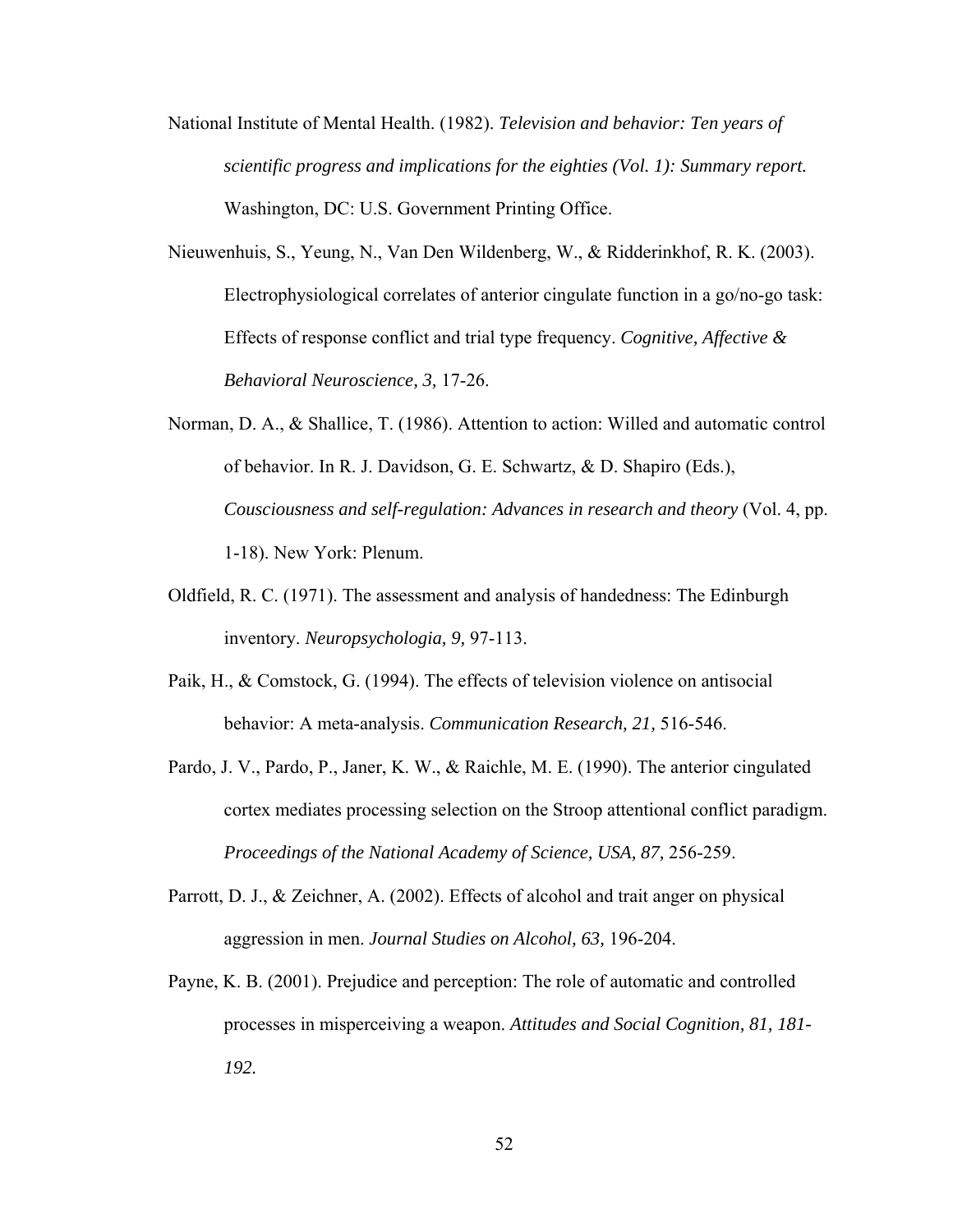- Pedersen, W. C., Bushman, B. J., Vasquez, E. A., & Miller, N. (2008). Kicking the (barking) dog effect: The moderating role of target attributes on triggered displaced aggression. *Personality and Social Psychology Bulletin, 34,* 1382-1395.
- Phillips, J. P., & Giancola, P. R. (2008). Experimentally induced anxiety attenuates alcohol-related aggression in men. *Experimental and Clinical Psychopharmacology, 16,* 43-56.
- Posner, M. I., & DiGirolamo, G. J. (1998). Executive attention: Conflict, target detection and cognitive control. In R. Parasuraman (Ed.), *The attentive brain* (pp. 401-423). Cambridge, MA: MIT Press.
- Salthouse, T. A., Toth, J., Hancock, H., & Woodard, J. L. (1997). Controlled and automatic forms of memory and attention: Process purity and the uniqueness of age-related influences. *Journals of Gerontology: Series B: Psychological Sciences and Social Sciences, 52,* 216-228.
- Scheffers, M. K., Coles, M. G. H., Bernstein, P., Gehring, W. J., & Donchin, E. (1996). Event-related potentials and error-related processing: An analysis of incorrect responses to go and no-go stimuli. *Psychophysiology, 33,* 42-53.
- Semlitsch, H. V., Anderer, P., Schuster, P., & Presslich, O. (1986). A solution for reliable and valid reduction of ocular artifacts, applied to the P300 ERP. *Psychophysiology, 23,* 695-703.
- Sequin, J. R., Pihl, R. O., Harden, P. W., & Tremblay, R. E. (1995). Cognitive and neuropsychological characteristics of physically aggressive boys. *Journal of Abnormal Psychology, 104,* 614-624.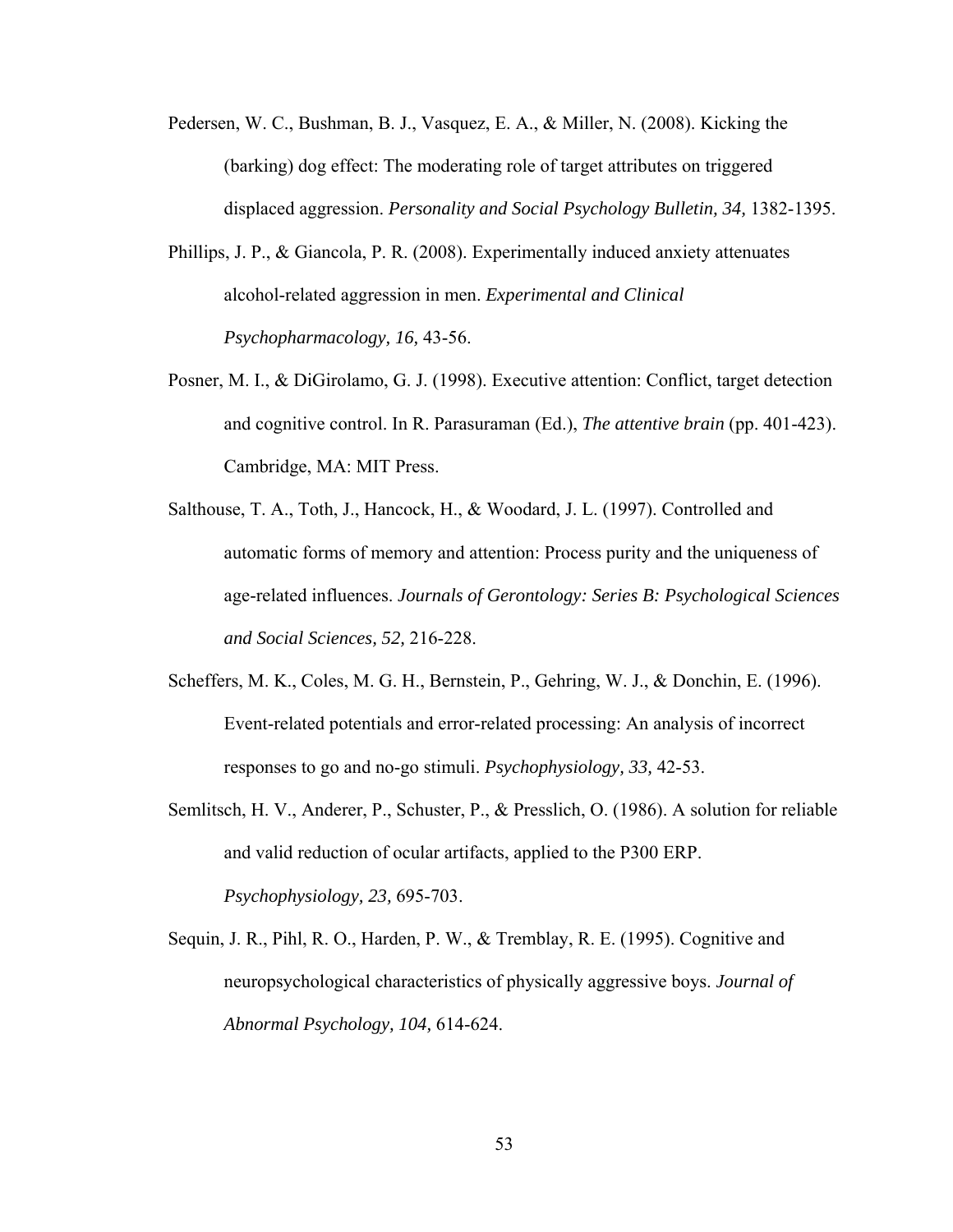- Sestir, M. A., & Bartholow, B. D. (2010). *Violent and nonviolent games produce opposing effects on aggressive and prosocial outcomes.* Manuscript submitted for publication.
- Sherry, J. (2001). The effects of violent video games on aggression: A meta-analysis. *Human Communication Research, 27,* 409-431.
- Sobel, M. E. (1982). Asymptotic intervals for indirect effects in structural equations models. In S. Leinhart (Ed.), *Sociological methodology 1982* (pp.290-312). San Francisco: Jossey-Bass.
- Spellacy, F. (1978). Neuropsychological discrimination between violent and nonviolent men. *Journal of Clinical Psychology, 34,* 49-52.
- Stroop, J. R. (1935). Studies of interference in serial verbal reactions. *Journal of Experimental Psychology, 18,* 643-662.
- Surgeon General's Scientific Advisory Committee on Television and Social Behavior. (1972). *Television and growing up: The impact of televised violence*. Washington, DC: U.S. Government Printing Office.
- Taylor, S. P. (1967). Aggressive behavior and physiological arousal as a function of provocation and the tendency to inhibit aggression. *Journal of Personality, 35,*  297-310.
- van Veen, V., & Carter, C. S. (2002). The timing of action-monitoring processes in the anterior cingulate cortex. *Journal of Cognitive Neuroscience, 14,* 593-602.
- Vasquez, E. A., Denson, T. F., Pedersen, W. C., Stenstrom, D. M., & Miller, N. (2005). The moderating effect of trigger intensity on triggered displayed aggression. *Journal of Experimental Social Psychology, 41,* 61-67.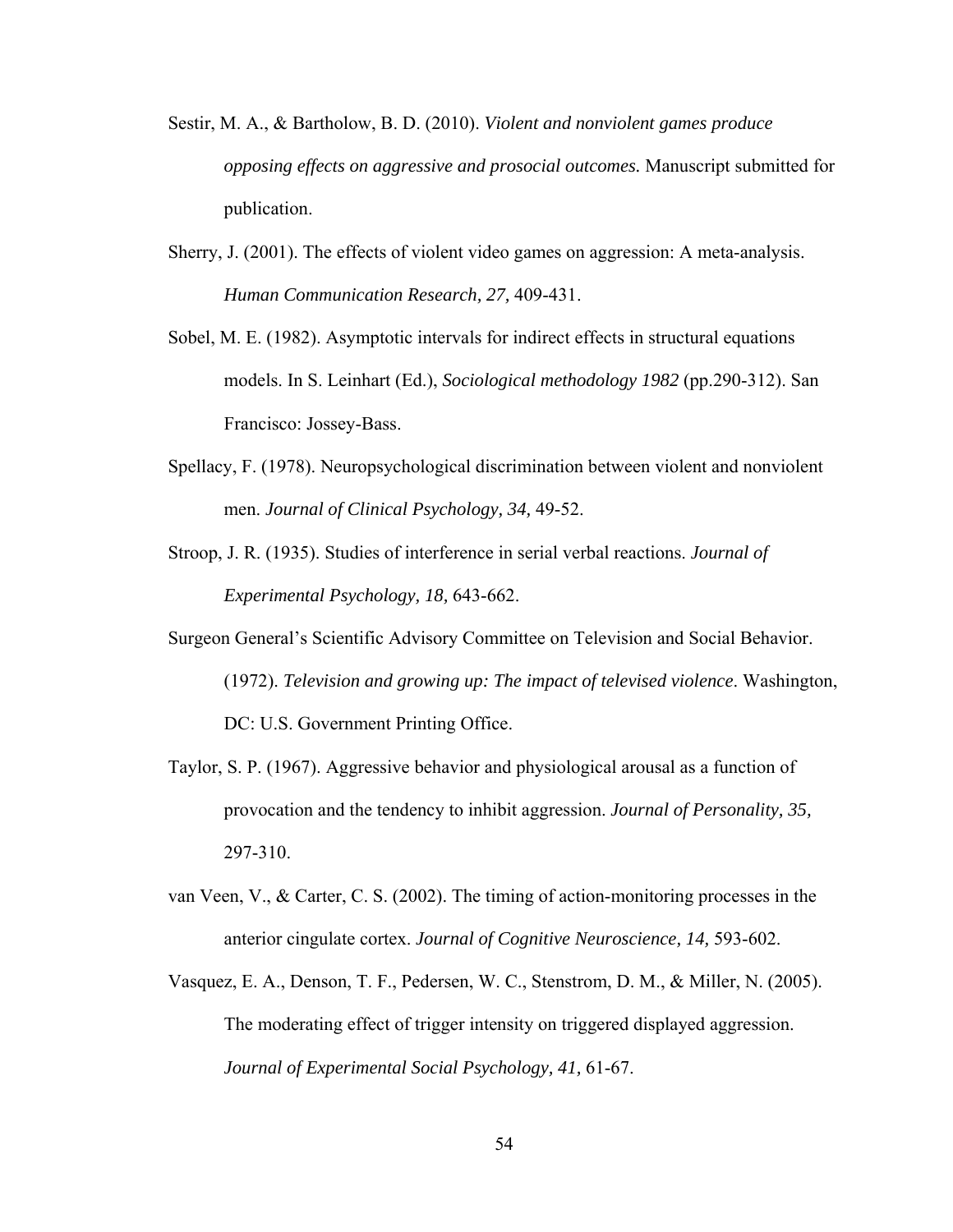- Vidal, F., Hasbroucq, T., Gapperson, J., & Bonnet, M. (2000). Is the 'error negativity' specific to errors? *Biological Psychology, 51,* 109-128.
- Walsh, D. A. (1999). *1999 video and computer game report card.* [Online]. National Institute on Media and the Family. Available:

[www.mediafamily.org/research/vgrc/1999-1.html.](http://www.mediafamily.org/research/vgrc/1999-1.html)

- Weafer, J., & Fillmore, M. T. (2008). Individual differences in acute alcohol impairment of inhibitory control predict ad libitum alcohol consumption. *Psychopharmacology, 201,* 315-324.
- Wells, G. L., & Windschitl, P. D. (1999). Stimulus sampling and social psychological experimentation. *Personality and Social Psychology Bulletin, 25,* 1115-1125.
- West, R., & Alain, C. (1999). Event-related neural activity associated with the Stroop task. *Cognitive Brain Research, 8,* 157-164.
- West, R., & Alain, C. (2000). Evidence for the transient nature of a neural system supporting goal-directed action. *Cerebral Cortex, 10,* 748-752.
- Wood, W., Wong, F. Y., & Chachere, J. G. (1991). Effects of media violence on viewers' aggression in unconstrained social interaction. *Psychological Bulletin, 109,* 371- 383.
- Yeung, N., Botvinick, M. M., & Cohen, J. D. (2004). The neural basis of error detection: Conflict monitoring and the error-related negativity. *Psychological Review, 111,*  931-959.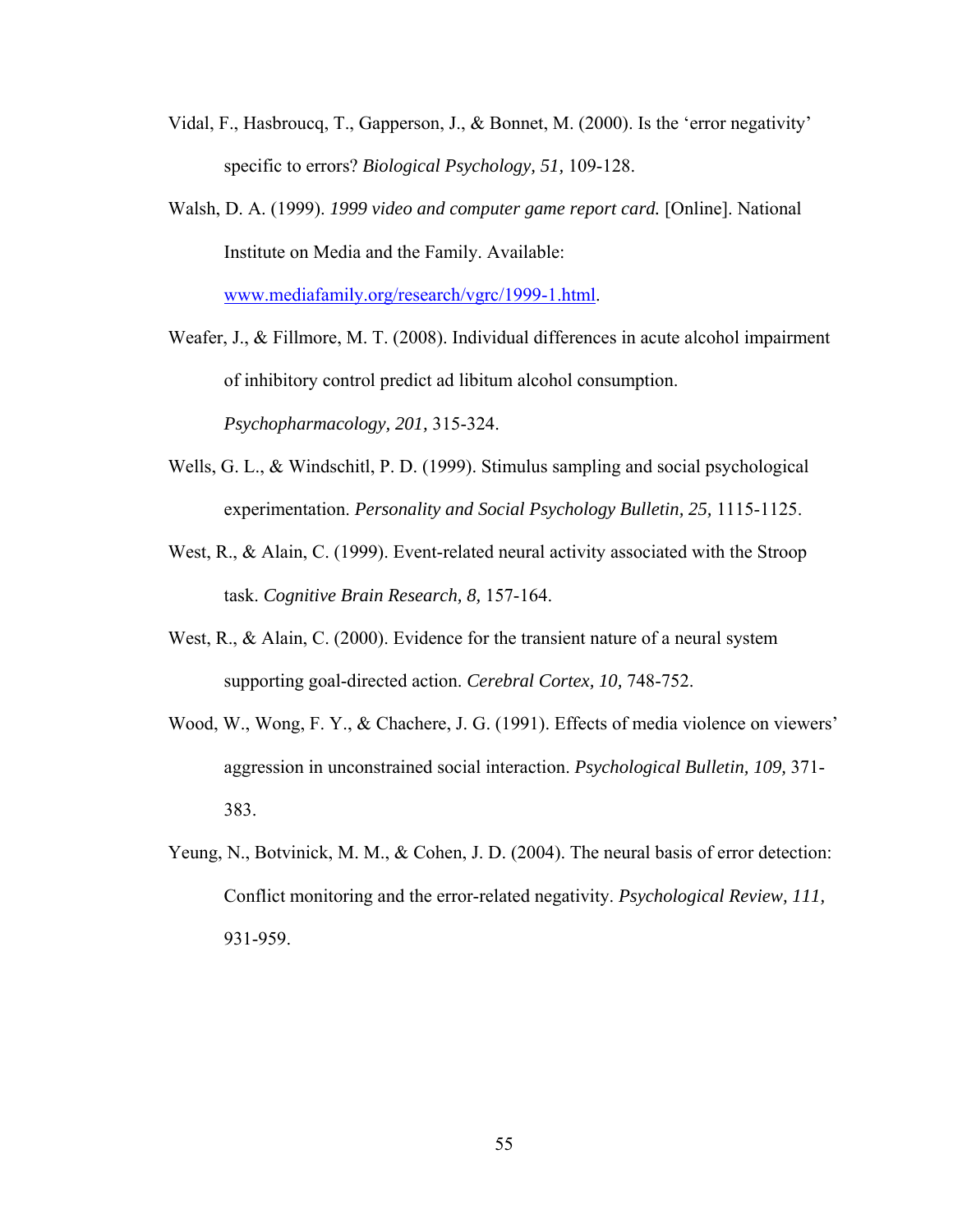# Footnotes

1. We chose to not use the total GEC to predict noise intensity scores because it includes subscales (e.g., organization of materials) that have little or no theoretical relevance to aggression.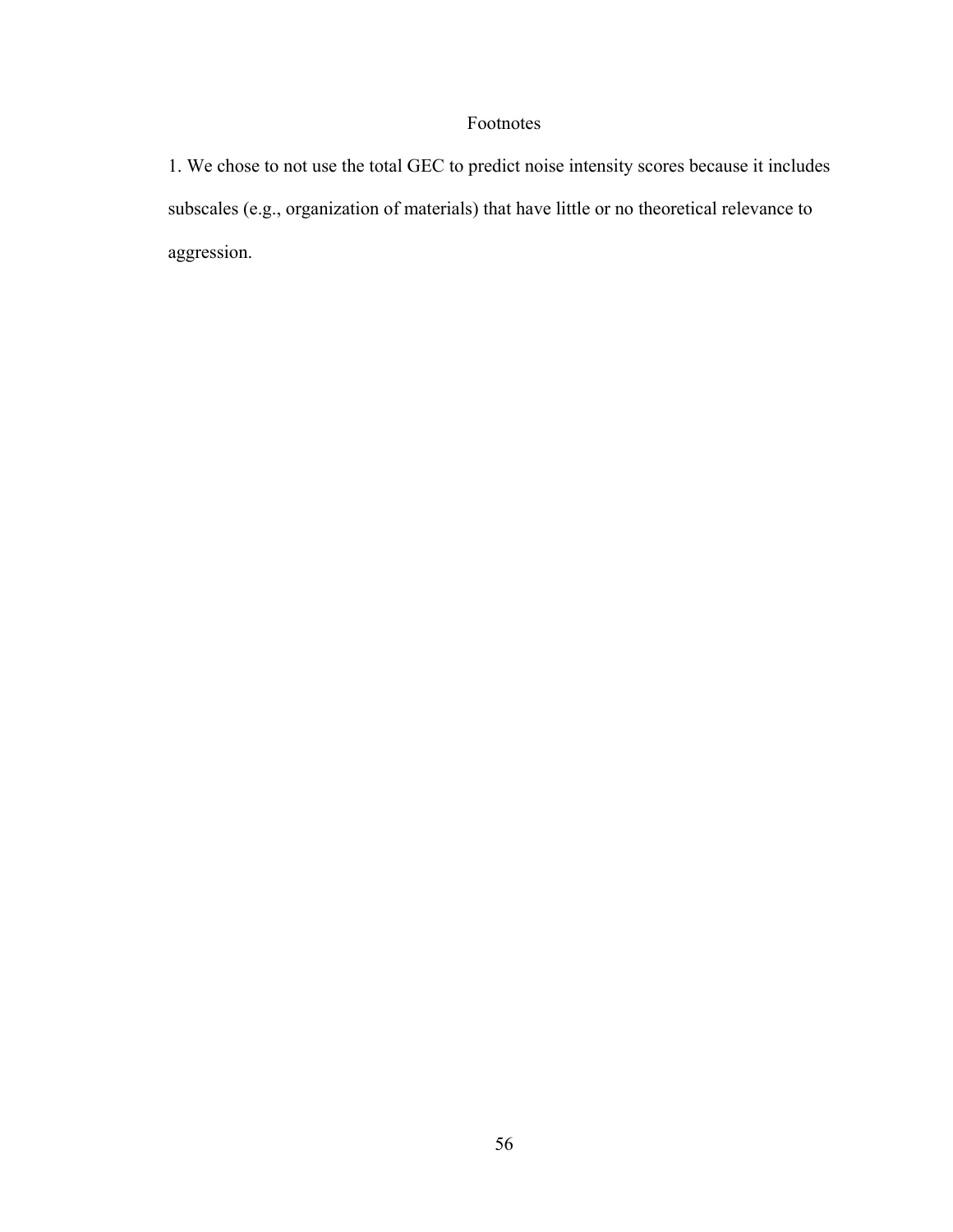Table 1.

*Hierarchical Regression Model Predicting Noise Intensity with Trait Aggressiveness, Task Order, Video Game Condition and their Interactions*.

| Model                           | $\Delta$ Adj. $R^2$ | $\beta$ |
|---------------------------------|---------------------|---------|
| Step 1                          | $.08*$              |         |
| Game                            |                     | $-.01$  |
| Task order                      |                     | $-.11$  |
| Trait aggr.                     |                     | $.31**$ |
| Step 2                          | .10                 |         |
| Game x Task order               |                     | $-18$   |
| Game x Trait aggr.              |                     | .07     |
| Task order x Trait aggr.        |                     | .08     |
| Step 3                          | .11                 |         |
| Game x Task order x Trait aggr. |                     | .15     |

*Note:* Trait aggr. = Trait aggressiveness.  $\triangle$  Adj.  $R^2$ <sup>=</sup> change in adjusted  $R^2$  (by adding the

step),  $\beta$  = standardized regression coefficient. \**p* < .05. \*\**p* < .01.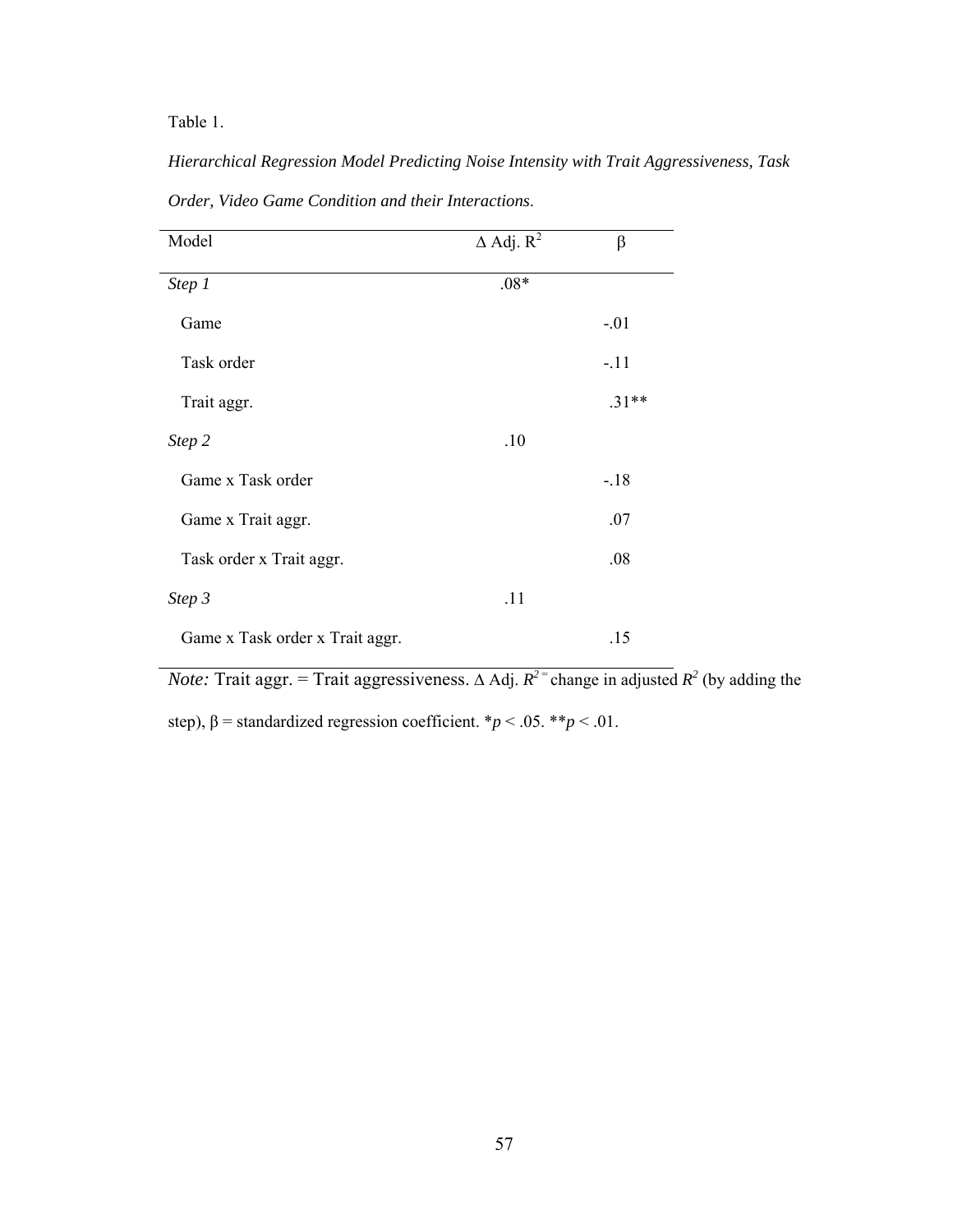Table 2.

| Condition and their Interactions. |                        |         |
|-----------------------------------|------------------------|---------|
| Model                             | $\triangle$ Adj. $R^2$ | $\beta$ |
| Step 1                            | .00                    |         |
| Game                              |                        | $-.01$  |
| Task order                        |                        | $-16$   |
| Trait anger                       |                        | .09     |
| Step 2                            | $.16**$                |         |
| Game x Task order                 |                        | $-.17$  |
| Game x Trait anger                |                        | $.36**$ |
| Task order x Trait anger          |                        | $-.01$  |
| Step 3                            | .15                    |         |
| Game x Task order x Trait anger   |                        | $-.06$  |

*Hierarchical Regression Model Predicting Noise Intensity with Anger, Task Order, Video Game* 

*Note*:  $\triangle$  Adj.  $R^2$  = change in adjusted  $R^2$  (by adding the step),  $\beta$  = standardized regression

coefficient. \*\**p* < .01.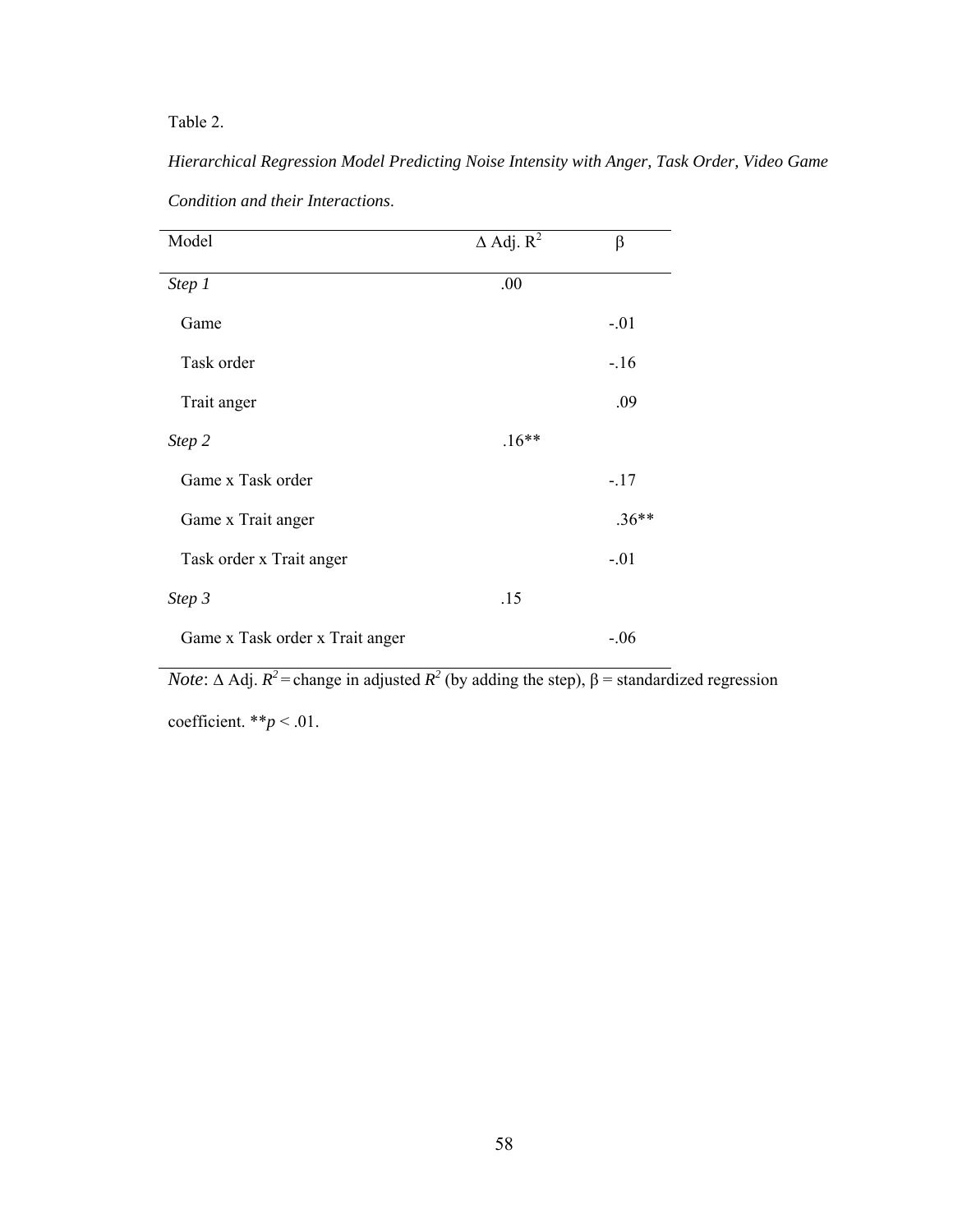Table 3.

| Model                  | $\Delta$ Adj. $R^2$ | $\beta$ |
|------------------------|---------------------|---------|
| Step 1                 | .02                 |         |
| Game                   |                     | $-.05$  |
| Task order             |                     | $-18$   |
| <b>BR</b>              |                     | .13     |
| Step 2                 | $.10*$              |         |
| Game x Task order      |                     | $-.20†$ |
| Game x BR              |                     | $.27*$  |
| Task order x BR        |                     | $-.06$  |
| Step 3                 | .06                 |         |
| Game x Task order x BR |                     | $-.01$  |

*Hierarchical Regression Model Predicting Noise Intensity with Behavior Regulation, Task Order, Video Game Condition and their Interactions*.

*Note*: BR = Behavior regulation.  $\triangle$  Adj.  $R^2$  = change in adjusted  $R^2$  (by adding the step),  $\beta$  =

standardized regression coefficient.  $\dagger p < .10$ .  $\dagger p < .05$ .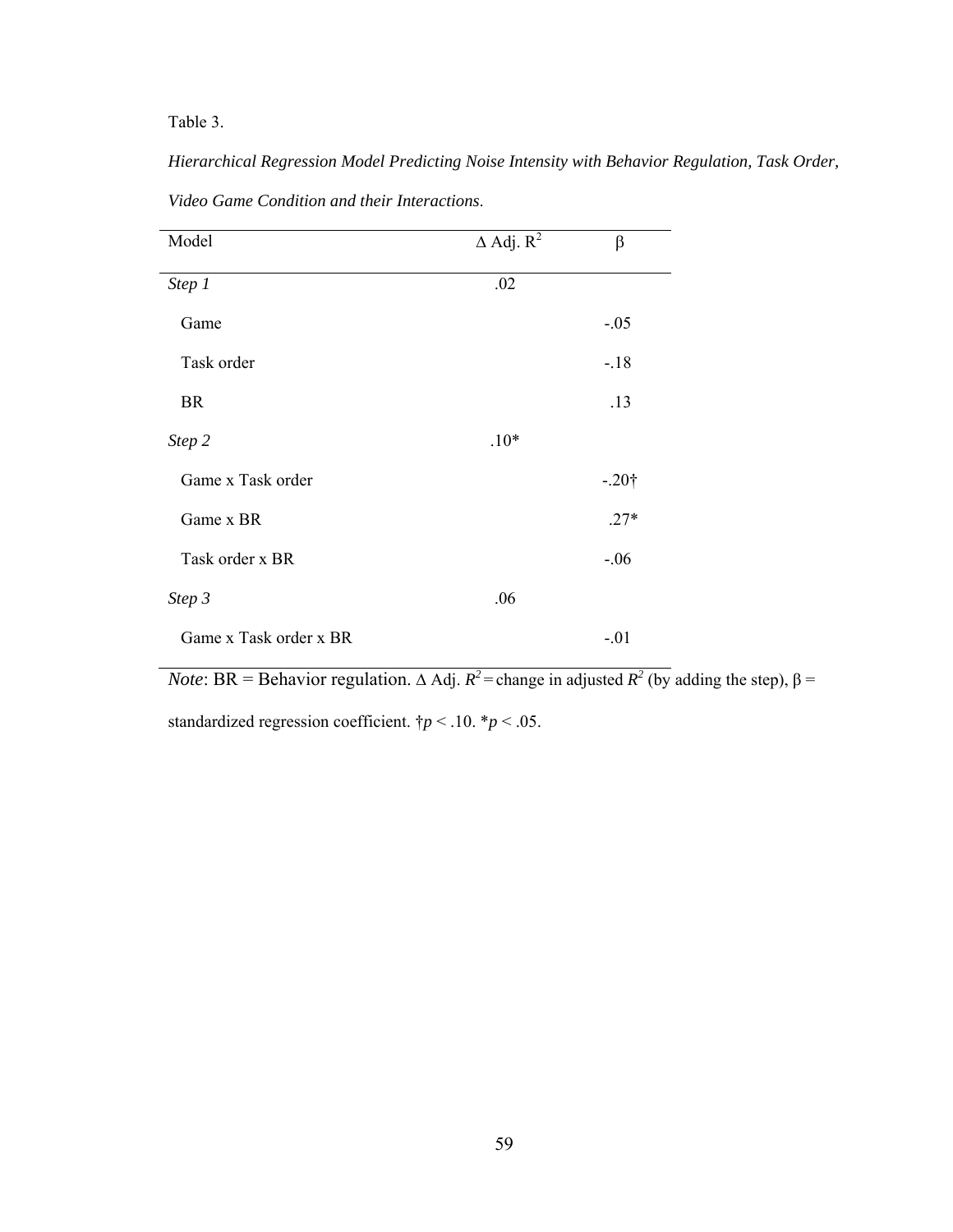Table 4.

| Model                   | $\Delta$ Adj. $R^2$ | β      |
|-------------------------|---------------------|--------|
| Step 1                  | $-.03$              |        |
| Game                    |                     | $-.07$ |
| Task order              |                     | $-.03$ |
| <b>GEC</b>              |                     | .05    |
| Step 2                  | .00                 |        |
| Game x Task order       |                     | $-.01$ |
| Game x GEC              |                     | $.27*$ |
| Task order x GEC        |                     | .00    |
| Step 3                  | .01                 |        |
| Game x Task order x GEC |                     | $-15$  |

*Hierarchical Regression Model Predicting Proportion of Inhibition Errors with the Global Executive Composite, Task Order, Video Game Condition and their Interactions*.

*Note*: GEC = Global Executive Composite.  $\triangle$  Adj.  $R^2$  = change in adjusted  $R^2$  (by adding the

step),  $\beta$  = standardized regression coefficient. \**p* < .05.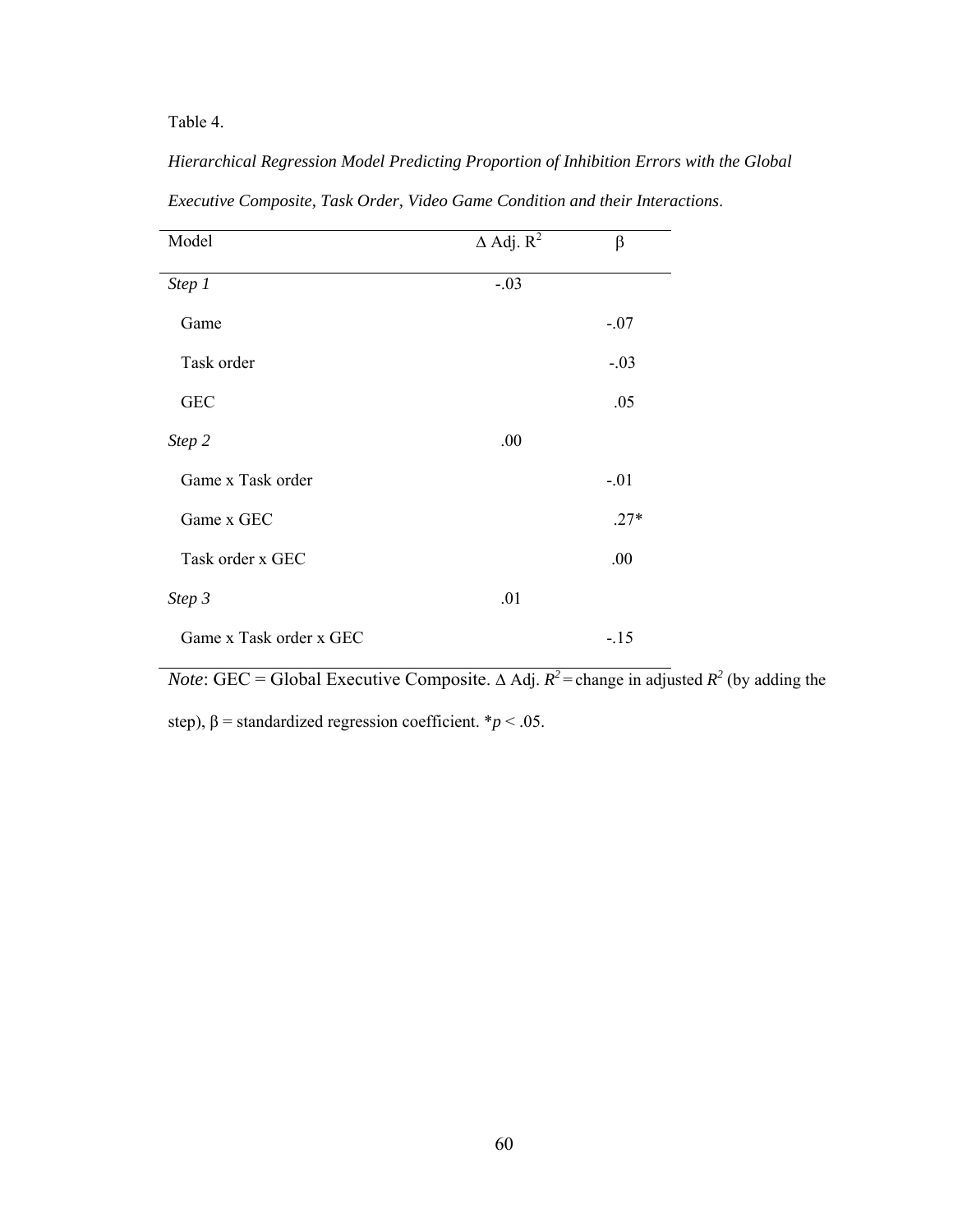Table 5.

| Model                           | $\Delta$ Adj. $R^2$ | $\beta$ |
|---------------------------------|---------------------|---------|
| Step 1                          | $-.02$              |         |
| Game                            |                     | $-.05$  |
| Task order                      |                     | $-.08$  |
| Trait aggr.                     |                     | $-.09$  |
| Step 2                          | $.05*$              |         |
| Game x Task order               |                     | .15     |
| Game x Trait aggr.              |                     | $-.28*$ |
| Task order x Trait aggr.        |                     | .06     |
| Step 3                          | .05                 |         |
| Game x Task order x Trait aggr. |                     | .12     |

*Aggressiveness, Task Order, Video Game Condition and their Interactions*.

*Hierarchical Regression Model Predicting N2 Amplitudes on Incompatible 'Go' Trials with Trait* 

*Note*: Trait aggr. = Trait aggressiveness.  $\Delta$  Adj.  $R^2$ <sup>=</sup> change in adjusted  $R^2$  (by adding the step),  $\beta$  = standardized regression coefficient.  $* p < .05$ .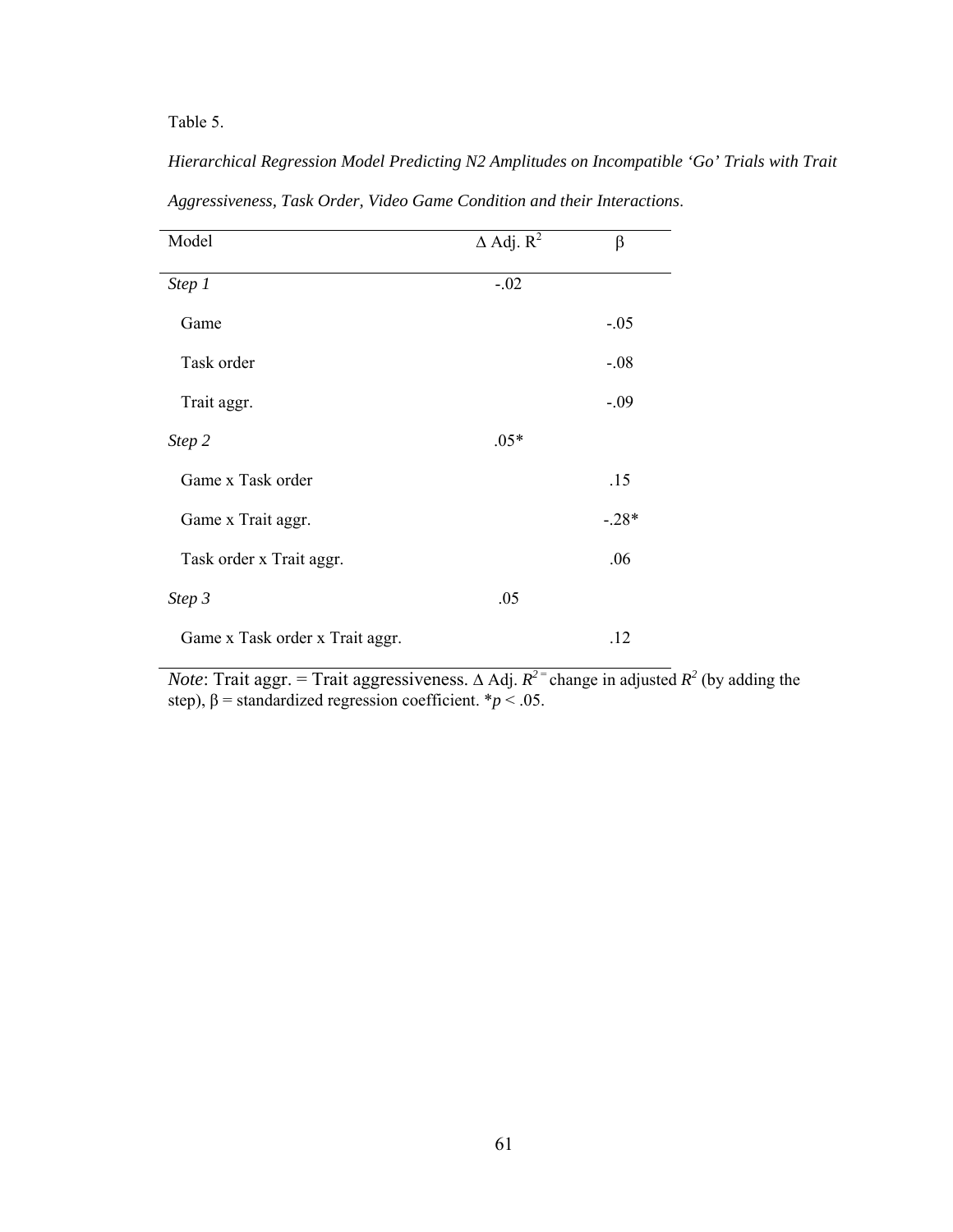Table 6.

| Model                   | $\Delta$ Adj. $R^2$ | $\beta$ |
|-------------------------|---------------------|---------|
| Step 1                  | .00                 |         |
| Game                    |                     | .07     |
| Task order              |                     | $-15$   |
| <b>GEC</b>              |                     | .09     |
| Step 2                  | $-.02$              |         |
| Game x Task order       |                     | .00     |
| Game x GEC              |                     | .12     |
| Task order x GEC        |                     | .07     |
| Step 3                  | $.05*$              |         |
| Game x Task order x GEC |                     | $.30*$  |

*Hierarchical Regression Model Predicting N2 Amplitudes on Inhibition 'No-go' Trials with the Global Executive Composite, Task Order, Video Game Condition and their Interactions*.

*Note*: GEC = Global Executive Composite.  $\triangle$  Adj.  $R^2$  = change in adjusted  $R^2$  (by adding the step),  $\beta$  = standardized regression coefficient. \* $p$  < .05.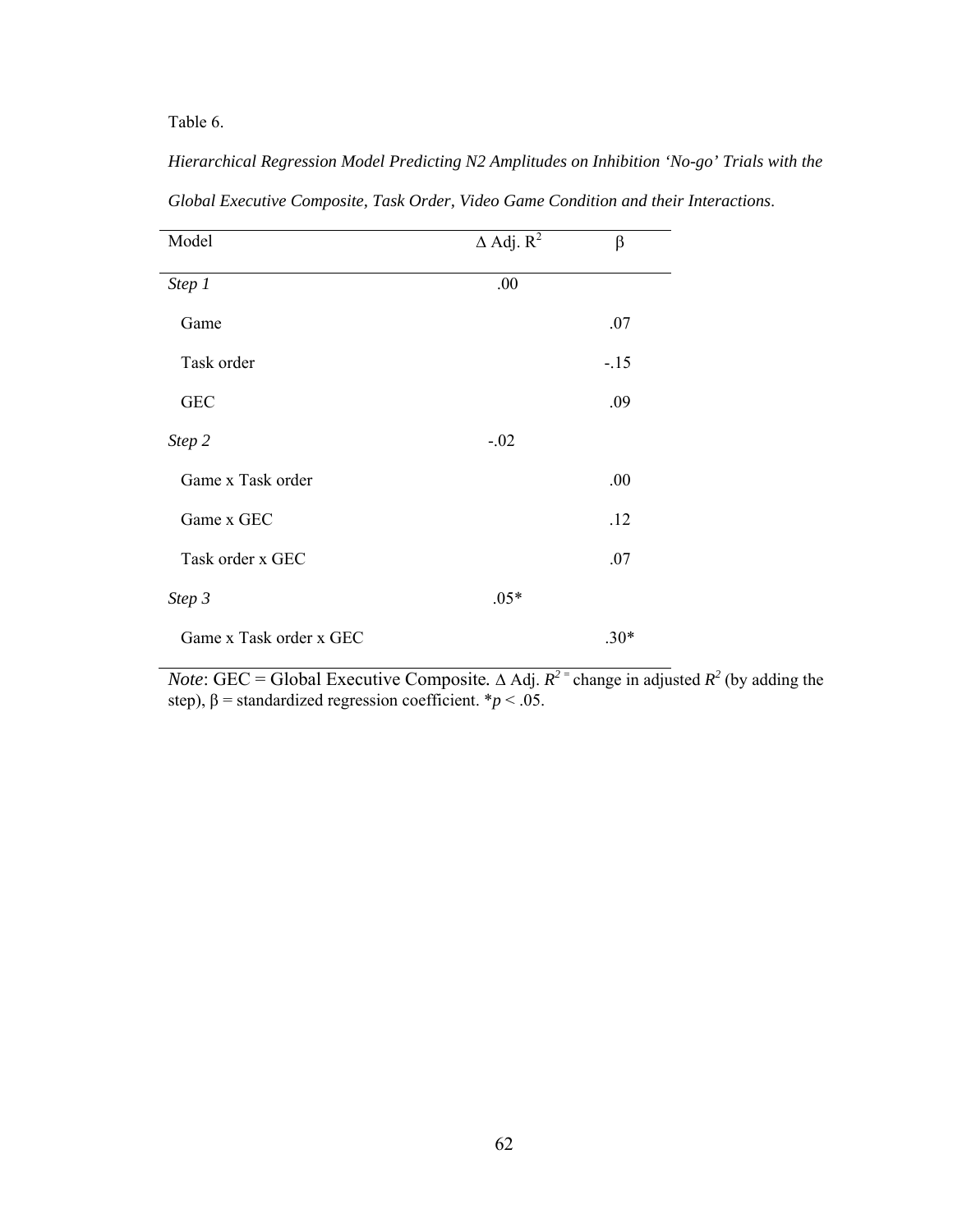Table 7.

*Hierarchical Regression Model Predicting Negative Slow Wave (NSW) Amplitudes on Incompatible 'Go' Trials with the Trait Aggressiveness, Task Order, Video Game Condition and their Interactions*.

| Model                           | $\triangle$ Adj. $R^2$ | $\beta$          |
|---------------------------------|------------------------|------------------|
| Step 1                          | $.12**$                |                  |
| Game                            |                        | $-.01$           |
| Task order                      |                        | .19 <sup>†</sup> |
| Trait aggr.                     |                        | $-.32**$         |
| Step 2                          | $.20*$                 |                  |
| Game x Task order               |                        | .15              |
| Game x Trait aggr.              |                        | $.29**$          |
| Task order x Trait aggr.        |                        | $-.22\ddagger$   |
| Step 3                          | $.28**$                |                  |
| Game x Task order x Trait aggr. |                        | $-.31**$         |

*Note*: Trait aggr. = Trait Aggressiveness.  $\triangle$  Adj.  $R^2$ <sup>=</sup> change in adjusted  $R^2$  (by adding the step),  $\beta$  = standardized regression coefficient.  $\gamma p < 0.10$ .  $\gamma p = 0.05$ .  $\gamma p < 0.05$ .  $\gamma p < 0.01$ .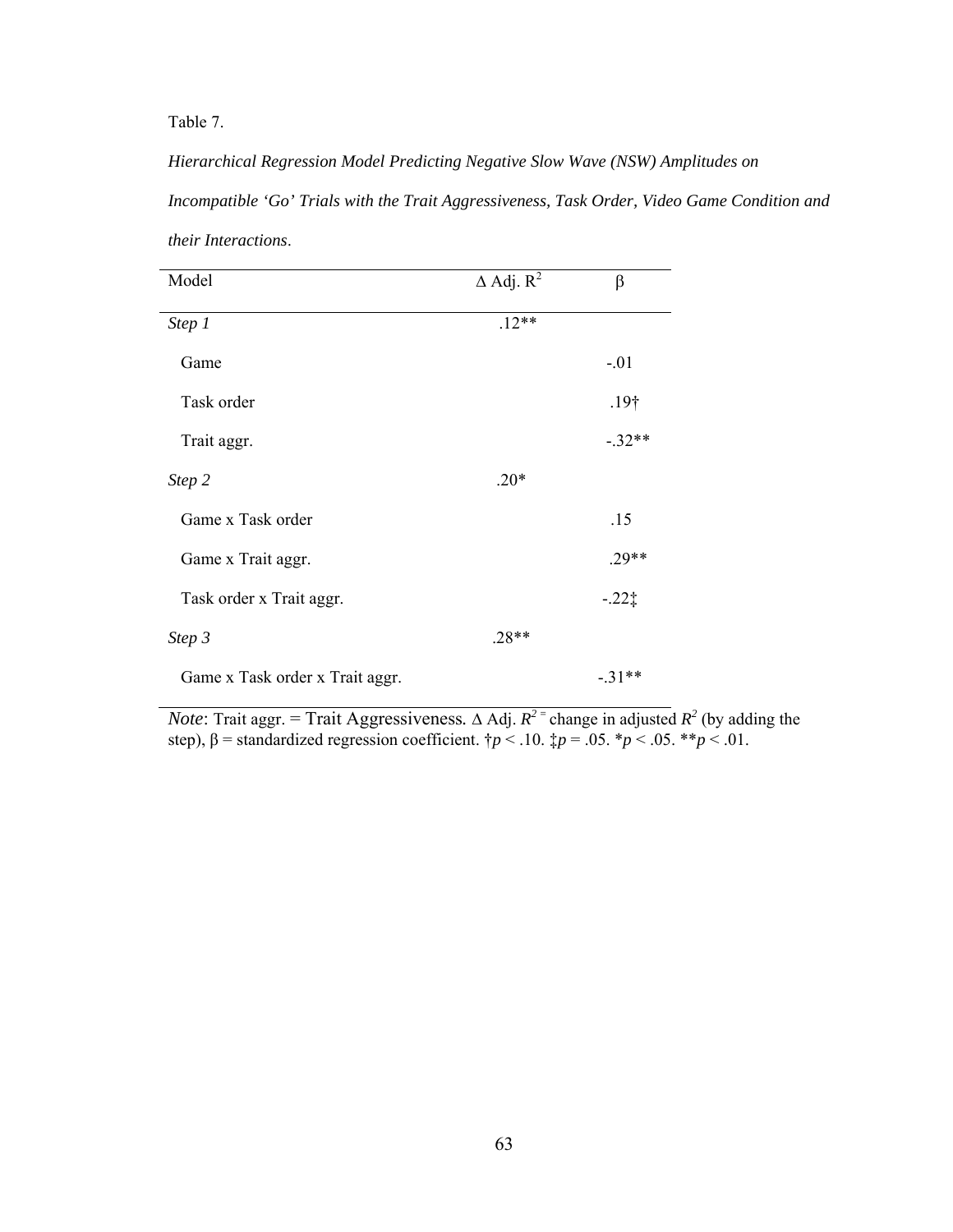Table 8.

*Hierarchical Regression Model Predicting Negative Slow Wave (NSW) Amplitudes on Incompatible 'Go' Trials with Trait Anger, Task Order, Video Game Condition and their Interactions*.

| Model                           | $\triangle$ Adj. $R^2$ | β             |
|---------------------------------|------------------------|---------------|
| Step 1                          | .04                    |               |
| Game                            |                        | $-.04$        |
| Task order                      |                        | $.23\ddagger$ |
| Trait anger                     |                        | $-.11$        |
| Step 2                          | $.11*$                 |               |
| Game x Task order               |                        | .13           |
| Game x Trait anger              |                        | $.32**$       |
| Task order x Trait anger        |                        | $-.09$        |
| Step 3                          | .11                    |               |
| Game x Task order x Trait anger |                        | .11           |

*Note*:  $\triangle$  Adj.  $R^2$ <sup>=</sup> change in adjusted  $R^2$  (by adding the step),  $\beta$  = standardized regression coefficient.  $\sharp p = .05. *p < .05. *p < .01$ .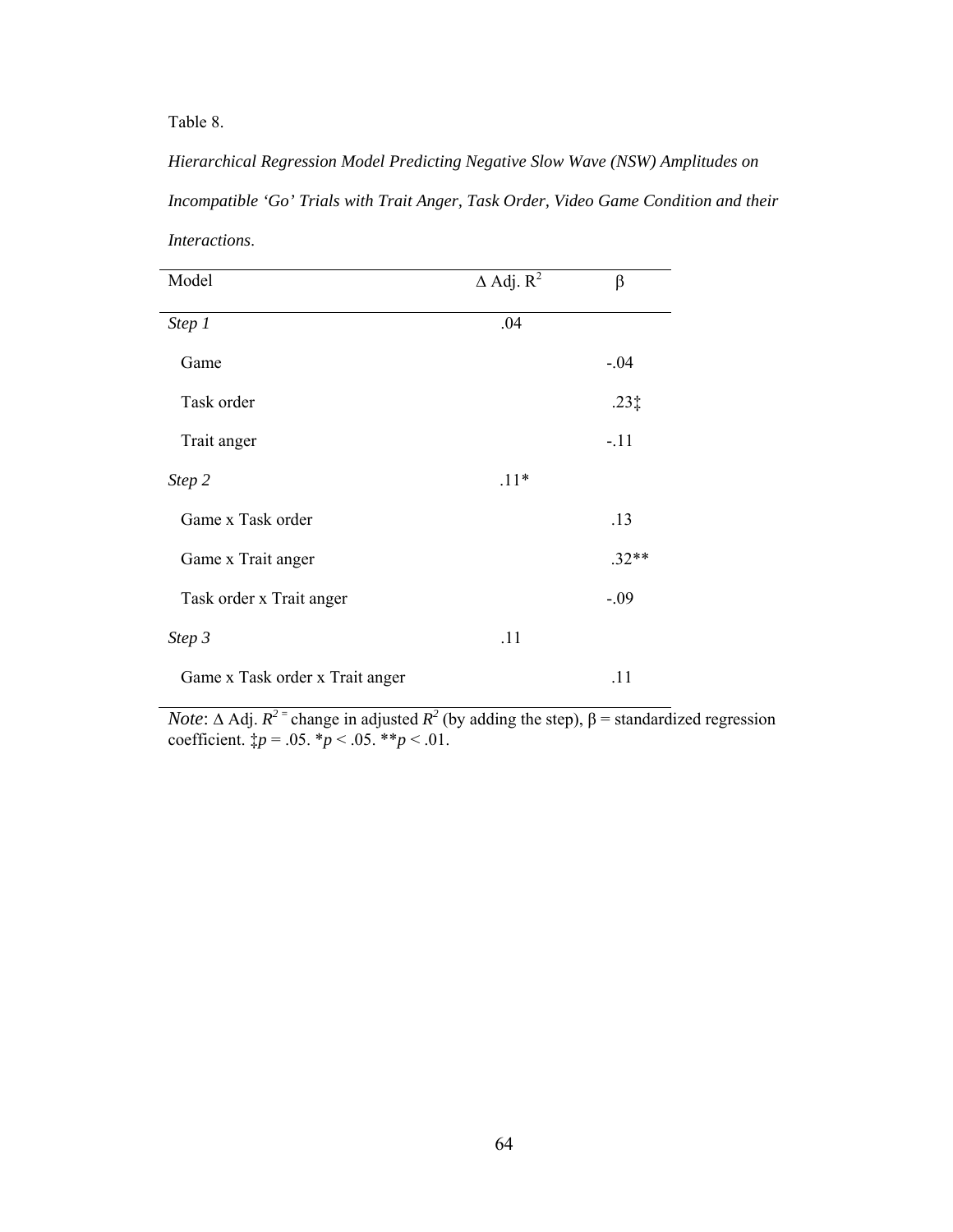Table 9.

*Hierarchical Regression Model Predicting Negative Slow Wave (NSW) Amplitudes on Inhibition 'No-go' Trials with Trait Aggressiveness, Task Order, Video Game Condition and their Interactions*.

| Model                           | $\triangle$ Adj. $R^2$ | $\beta$ |
|---------------------------------|------------------------|---------|
| Step 1                          | $-.02$                 |         |
| Game                            |                        | $-12$   |
| Task order                      |                        | .09     |
| Trait aggr.                     |                        | $-.01$  |
| Step 2                          | $.18**$                |         |
| Game x Task order               |                        | .02     |
| Game x Trait aggr.              |                        | $.50**$ |
| Task order x aggr.              |                        | $-.15$  |
| Step 3                          | $.21\ddagger$          |         |
| Game x Task order x Trait aggr. |                        | $-221$  |

*Note*: Trait aggr. = Trait Aggressiveness.  $\Delta$  Adj.  $R^2$ <sup>=</sup> change in adjusted  $R^2$  (by adding the step),  $\beta$  = standardized regression coefficient.  $\sharp p = .05$ . \*\* $p < .01$ .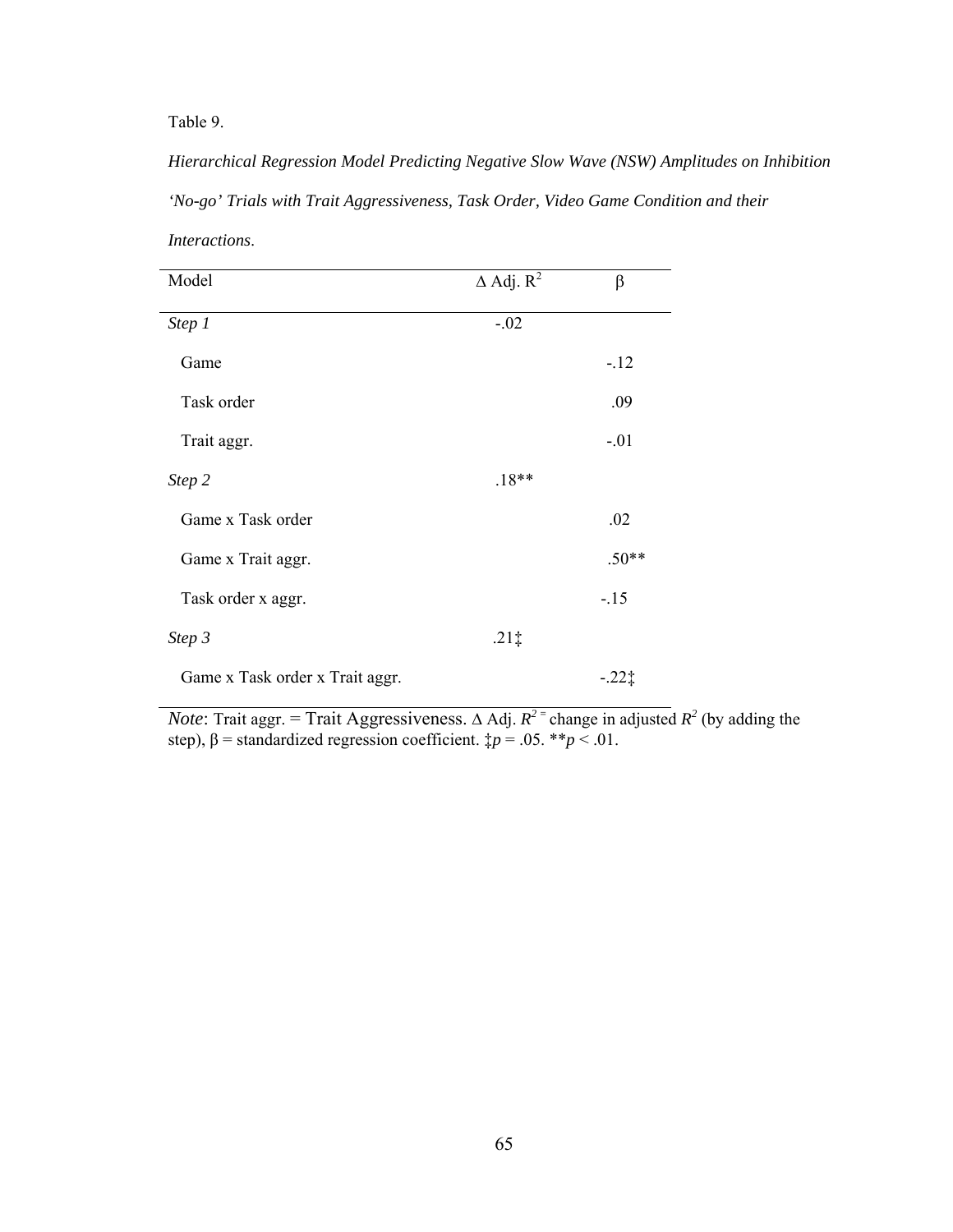## Figure Captions

1. Noise blast intensity as a function of game condition and trait anger (standardized). More positive trait anger scores reflect greater anger. Analyses showed a significant 2 way interaction, indicating that trait anger tended to negatively predict noise intensity in the nonviolent video game condition, whereas trait anger positively predicted noise intensity scores in the violent video game condition.

2. Noise blast intensity as a function of game condition and problems with self-reported behavior regulation (BRI; Roth et al., 2005) (standardized). More positive behavior regulation index scores reflect greater problems with behavior regulation. Analyses showed a significant 2-way interaction, indicating that problems with behavior regulation positively predicted noise intensity scores in the violent (but not nonviolent) video game condition.

3. Total proportion of inhibition errors as a function of problems with self-reported global executive functioning (GEC; Roth et al., 2005) (standardized). More positive GEC scores reflect greater problems with global executive functioning abilities. Analyses showed a significant 2-way interaction, indicating that problems with inhibition control tended to be more difficult for participants lower in executive functioning abilities if they play a violent (but not nonviolent) video game.

4. Mean reaction times as a function of trial type, game condition and task order. Analysis of these data showed a significant 3-way interaction, indicating that, compared to the nonviolent participants, violent video game participants showed larger compatibility effects, but only if the aggression task was completed first. Agg first  $=$ aggression first. Error bars represent  $\pm 1$  standard error of the mean.

66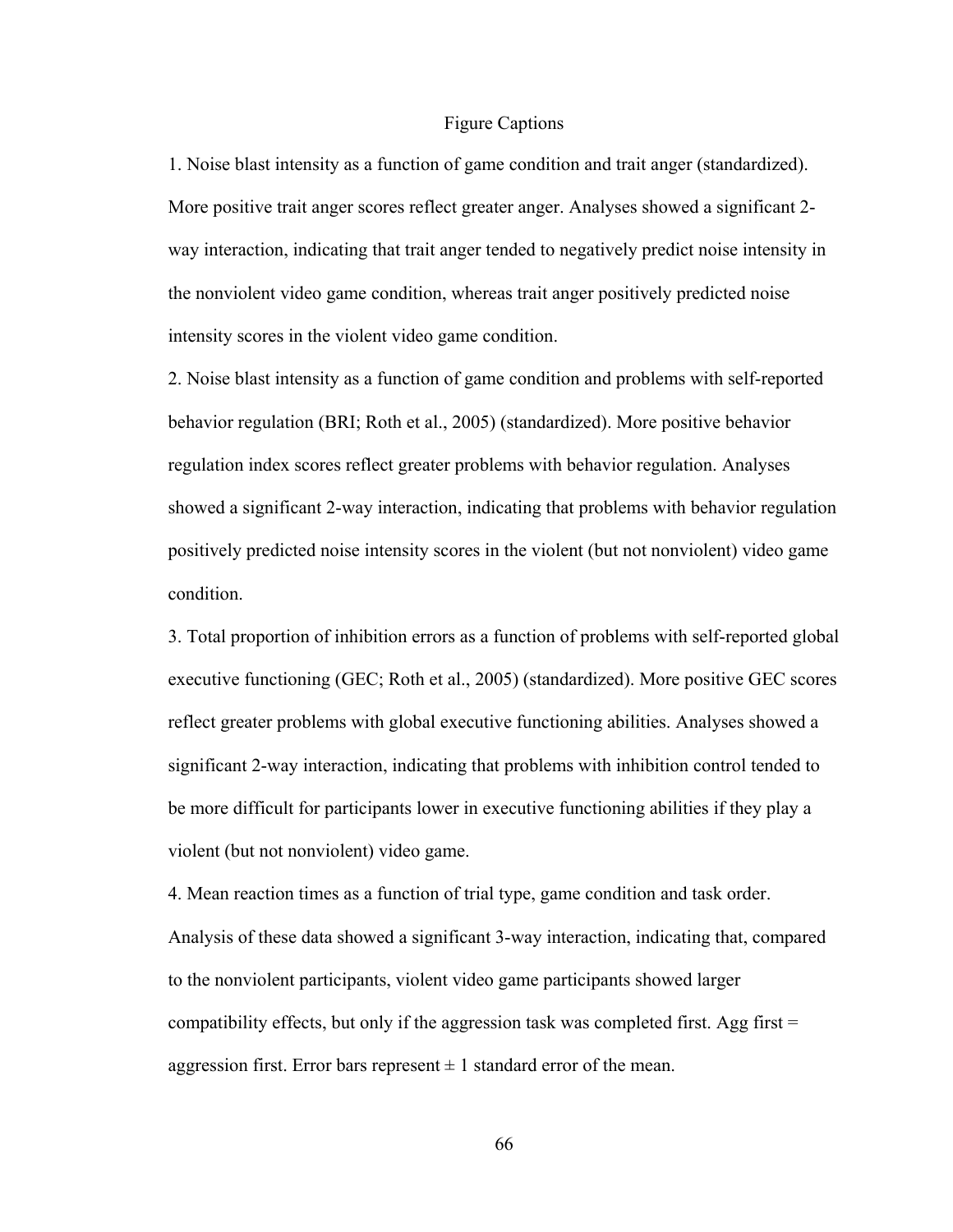5. Mean proportion of incompatible 'go' trial errors as a function of game condition, task order and block. Analysis of these data showed a significant 3-way interaction, indicating that only participants in the nonviolent, Stroop first condition exhibited a linear decrease in error rates across the cognitive control task. Blk = block. Error bars represent  $\pm 1$ standard error of the mean.

6. Peak N2 amplitudes at FZ on incompatible 'go' trials as a function of game condition and trait aggressiveness (standardized). More positive trait aggressiveness scores reflect greater trait aggressiveness. Analysis of these data showed a significant 2-way interaction, such that trait aggressiveness negatively predicted N2 amplitudes in the violent (but not nonviolent) video game condition.

7. Peak N2 amplitudes at FZ on 'no-go' trials as a function of task order and problems with self-reported global executive functioning (GEC; Roth et al., 2005) (standardized) within the violent video game condition. More positive GEC scores reflect greater problems with global executive functioning abilities. Analyses of these data showed a significant 3-way interaction, largely driven by GEC scores positively predicting N2 amplitudes in the Stroop-task-first (but not aggression-task-first) condition. 8. Mean negative slow wave (NSW) amplitudes at FZ on incompatible 'go' trials as a function of game condition, task order and trait aggressiveness (standardized). More positive trait aggressiveness scores reflect greater trait aggressiveness. Analyses showed a significant 3-way interaction, with trait aggressiveness negatively predicting NSW amplitudes in both the nonviolent, aggression-task-first condition and violent, Strooptask-first condition.

67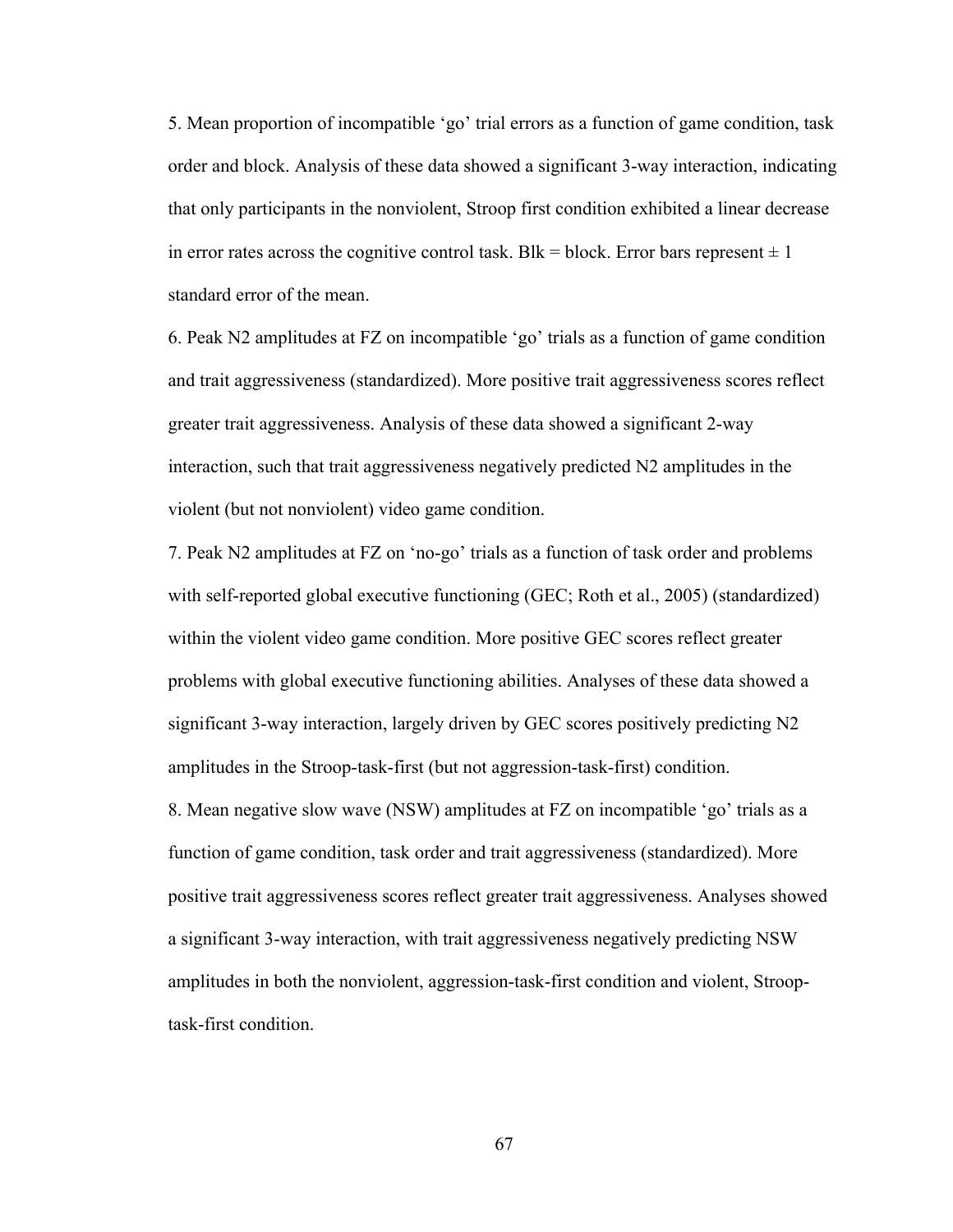9. Mean negative slow wave (NSW) amplitudes at FZ on incompatible 'go' trials as a function of game condition and trait anger (standardized). More positive trait anger scores reflect greater trait anger. Results showed a significant 2-way interaction, indicating that trait anger negatively predicted NSW amplitudes on incompatible 'go' trials in the nonviolent (but not violent) video game condition.

10. Mean negative slow wave (NSW) amplitudes at FZ on 'no-go' trials as a function of game condition, task order and trait aggressiveness (standardized). More positive trait aggressiveness scores reflect greater trait aggressiveness. Results showed a significant 3 way interaction, suggesting that whereas trait aggressiveness negatively predicted NSW amplitudes in the nonviolent, aggression-task-first condition, trait aggressiveness positively predicted NSW amplitudes in the violent, aggression-task-first condition.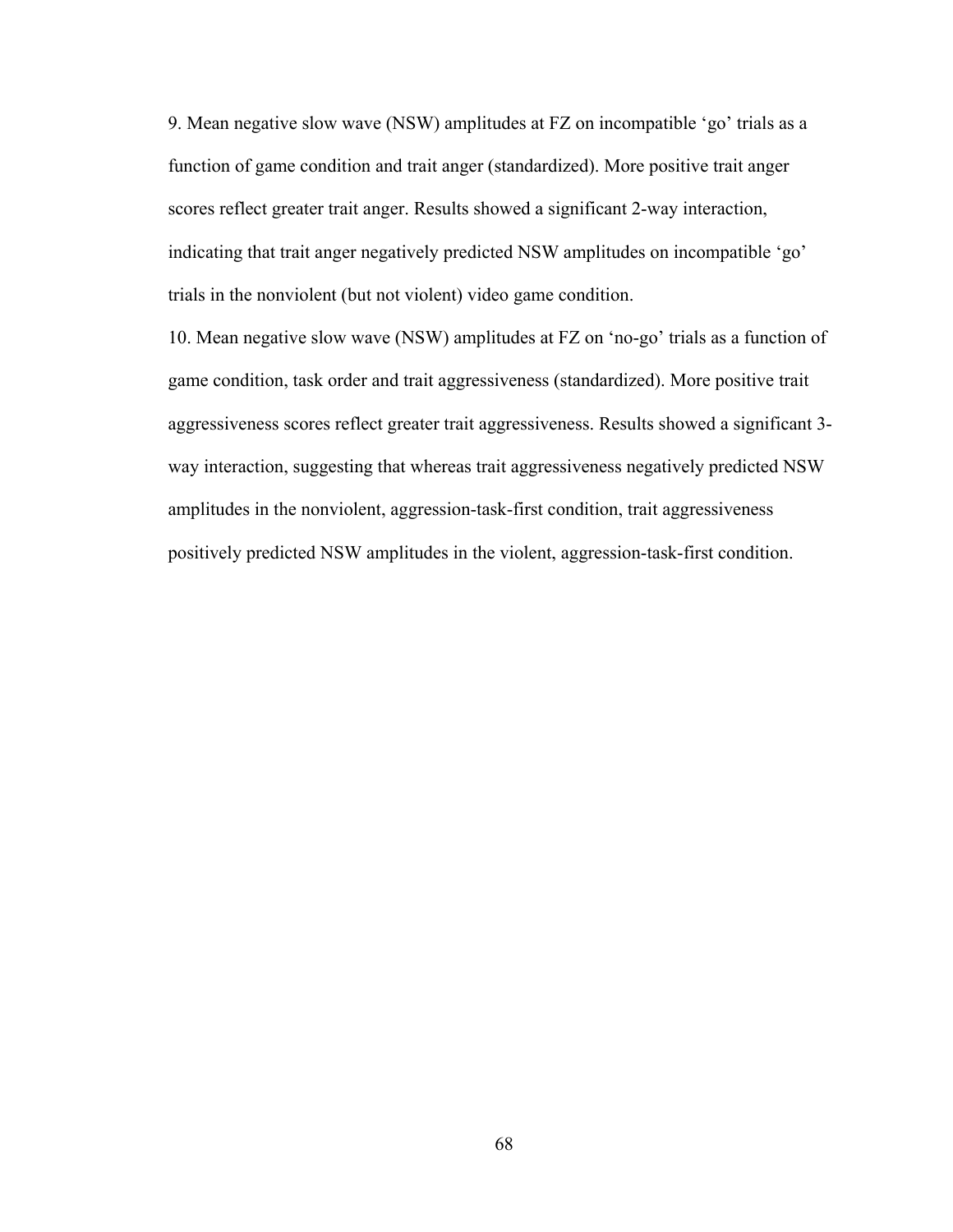

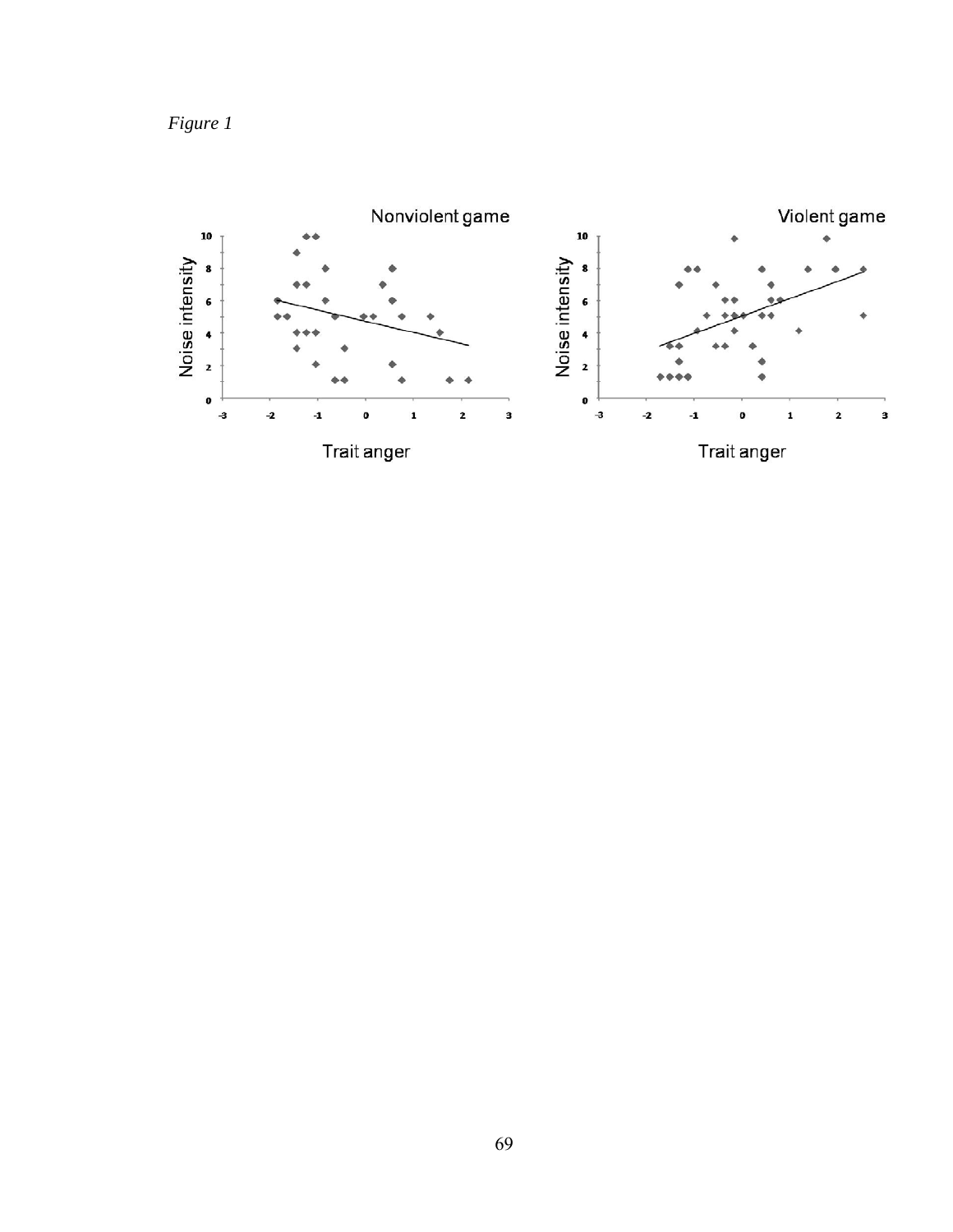

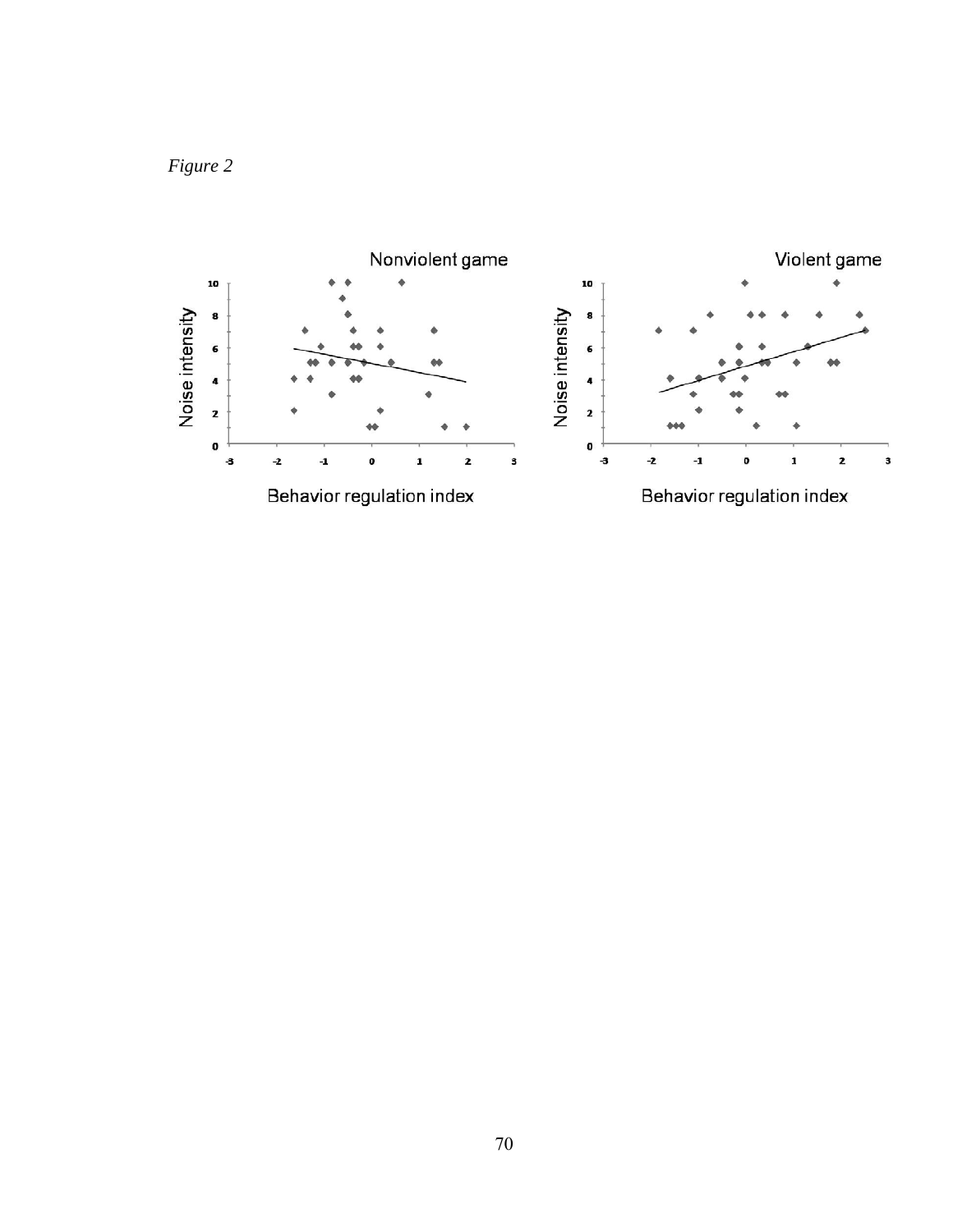

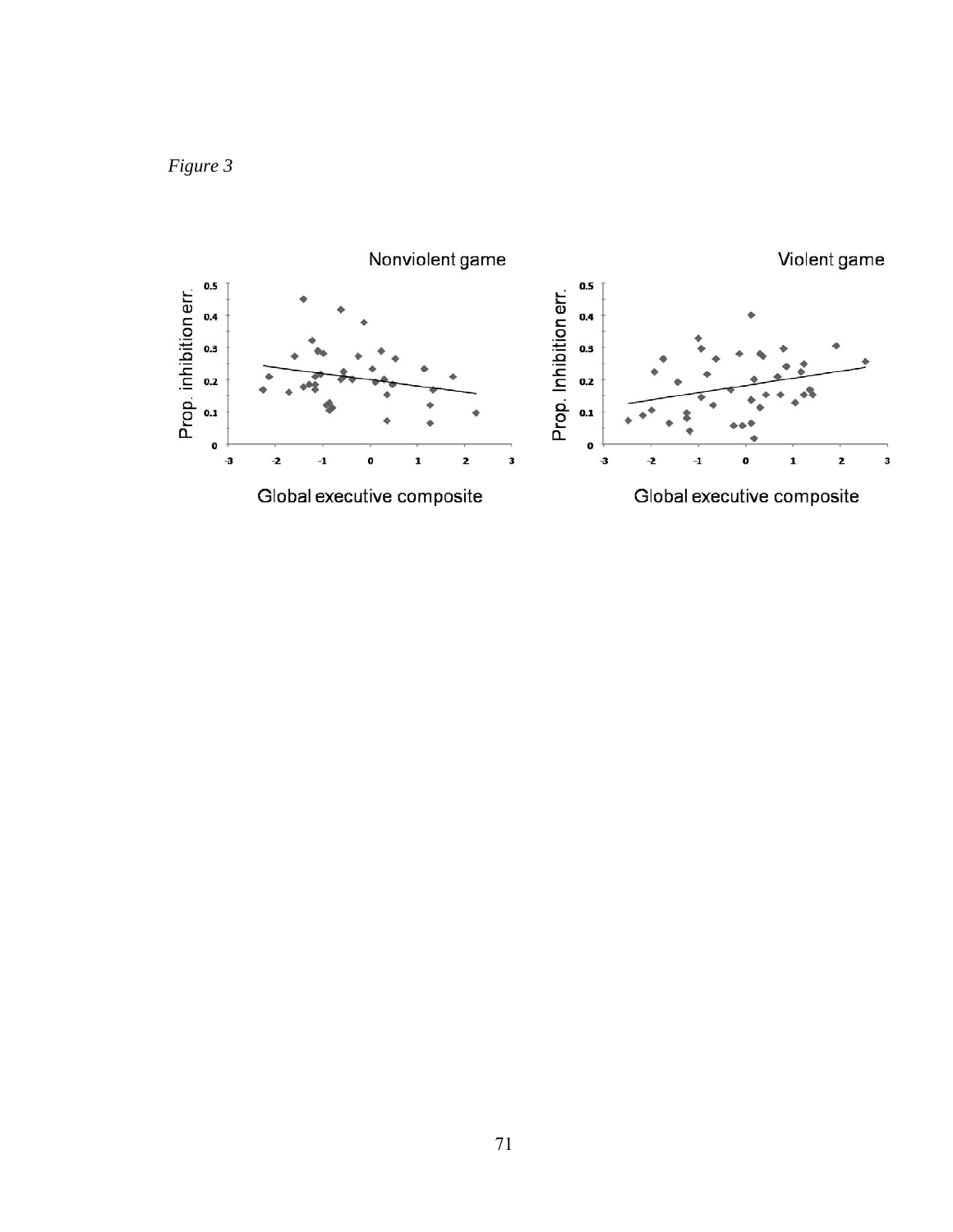*Figure 4* 

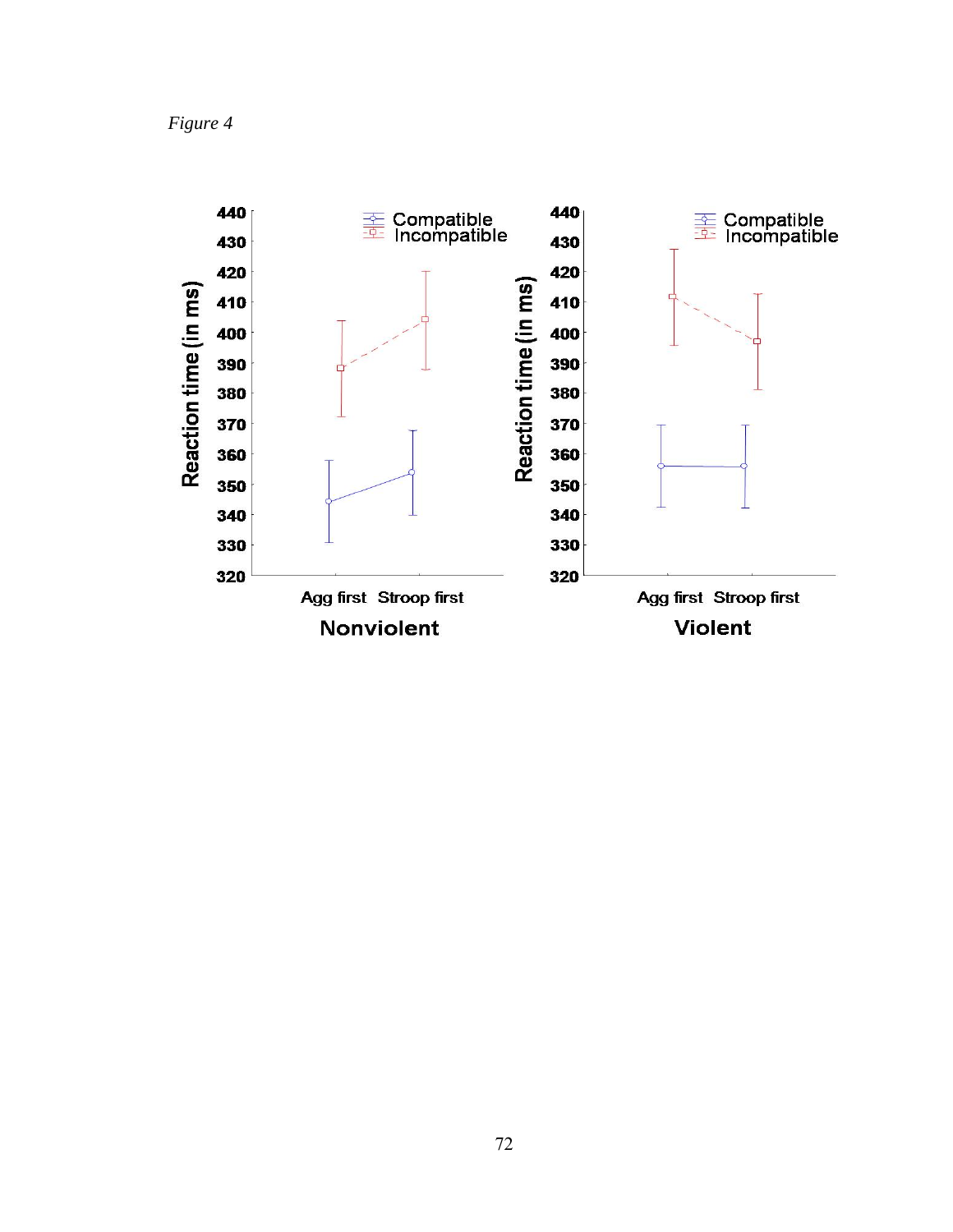*Figure 5*



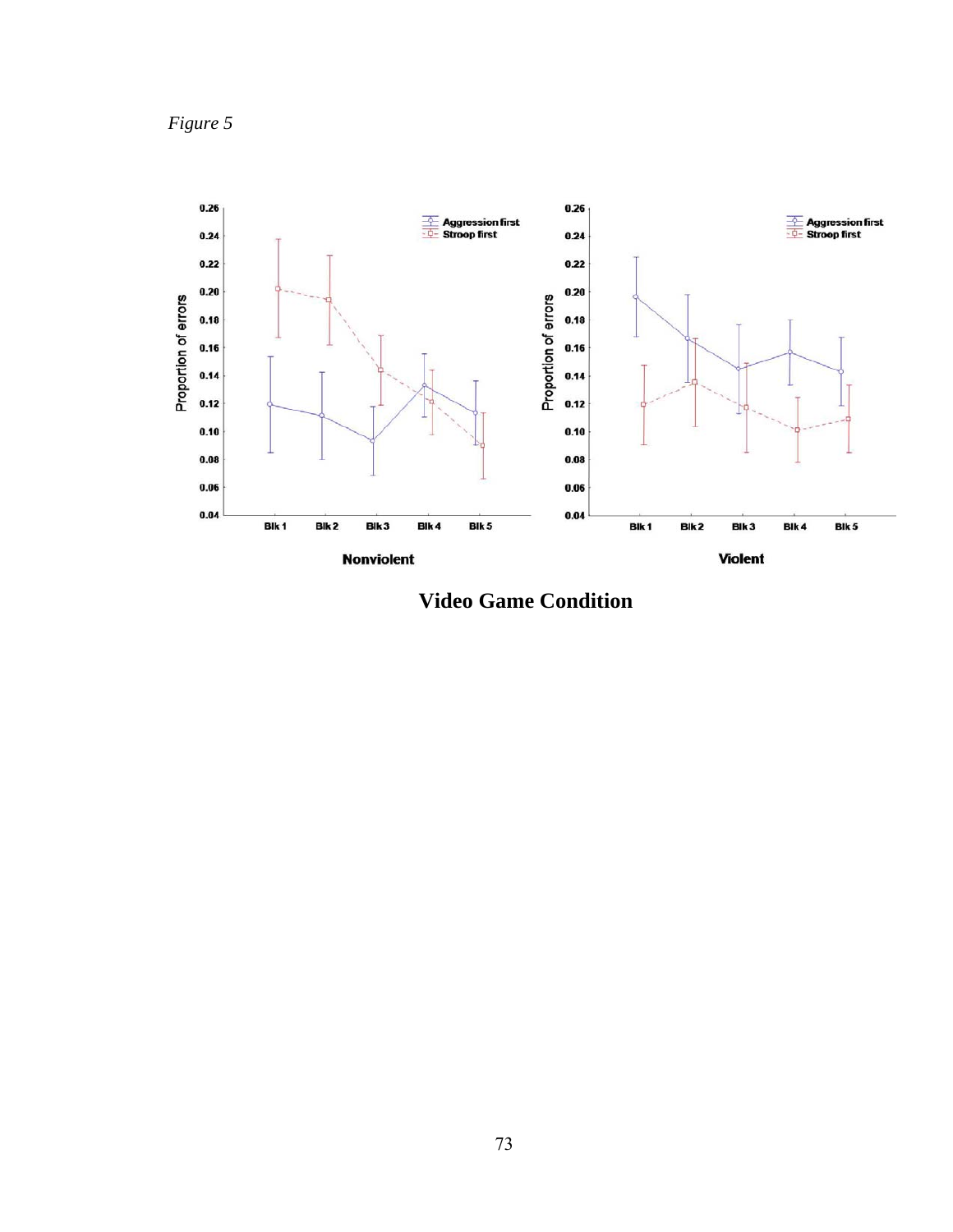

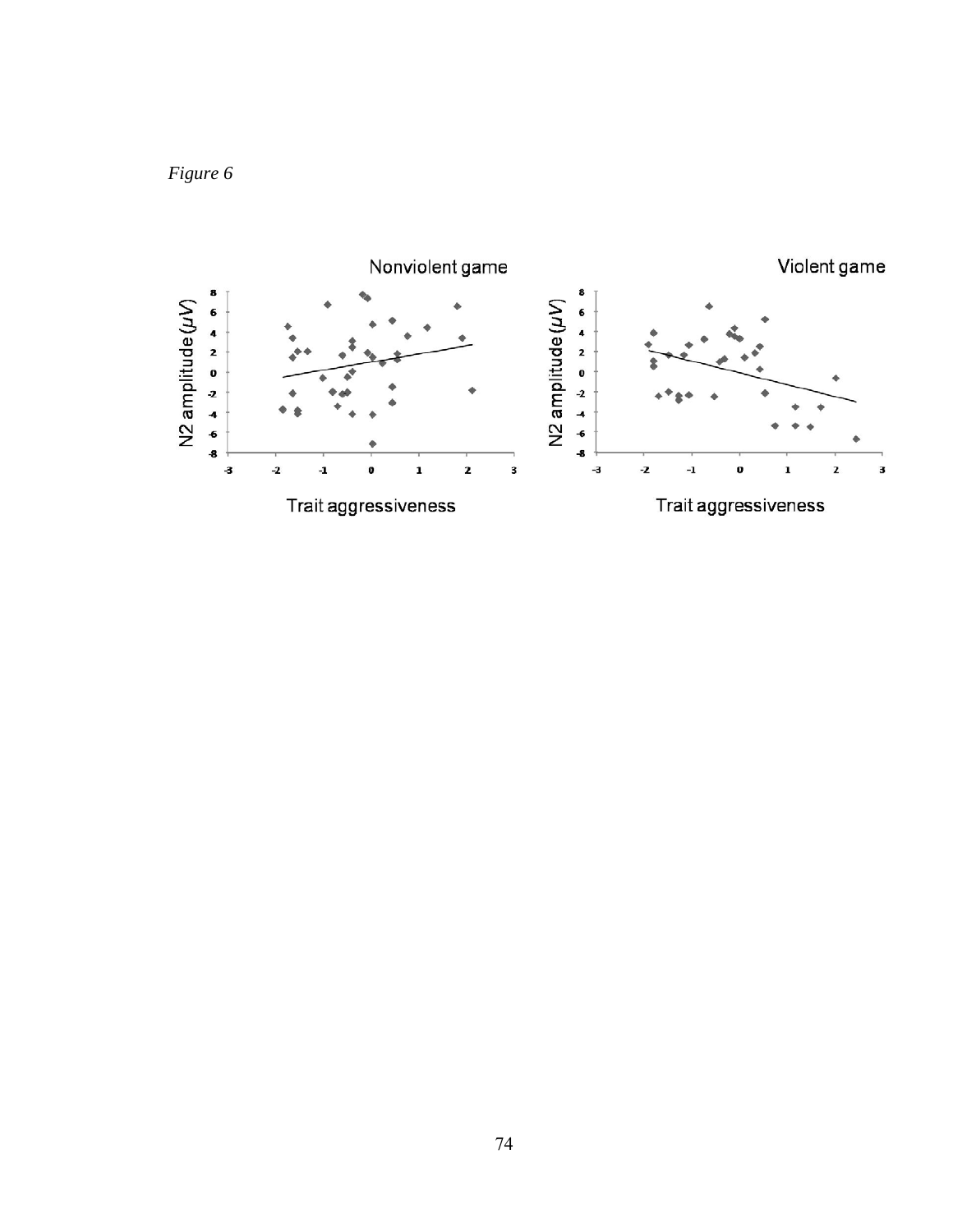*Figure 7* 

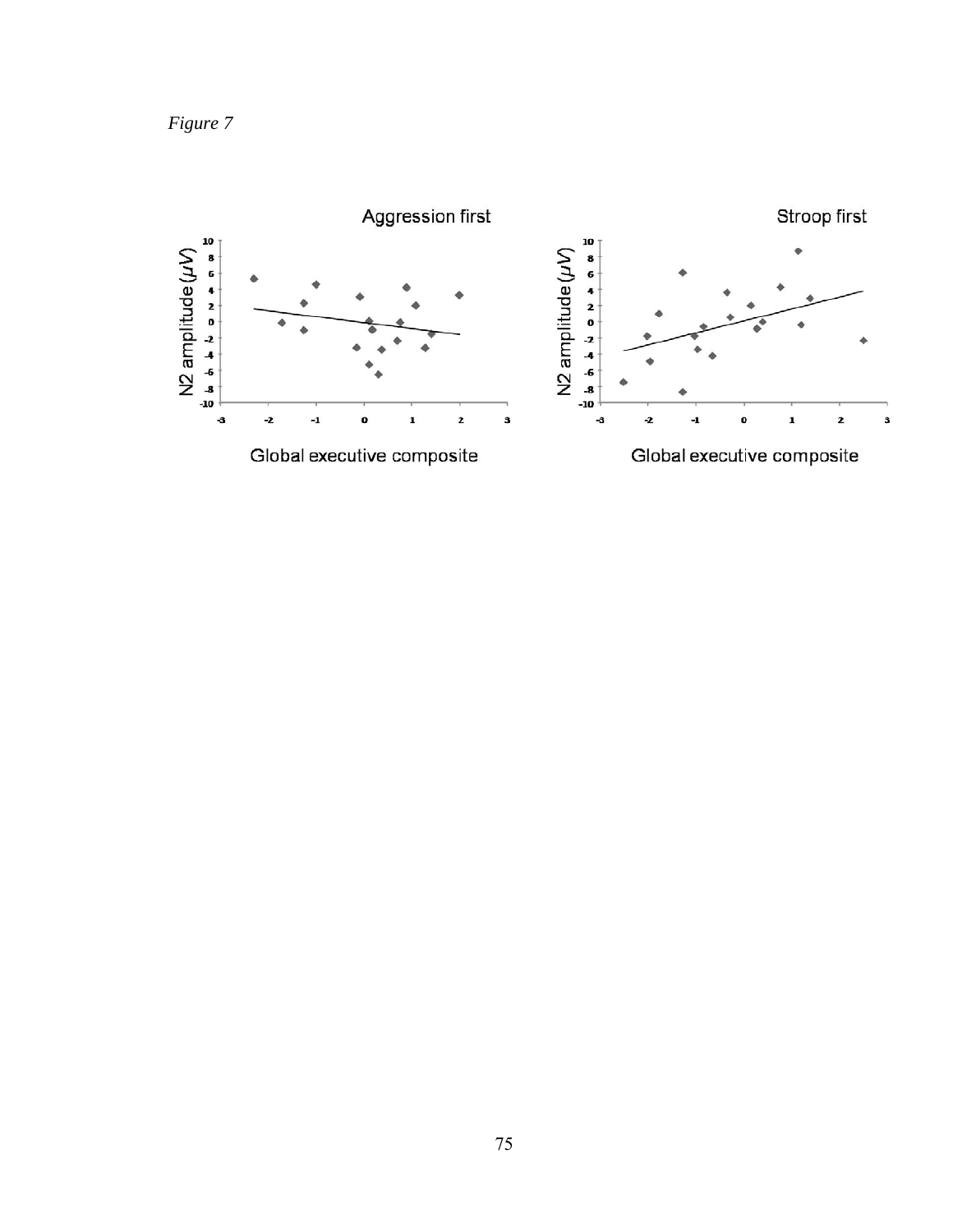

## Nonviolent game



Violent game

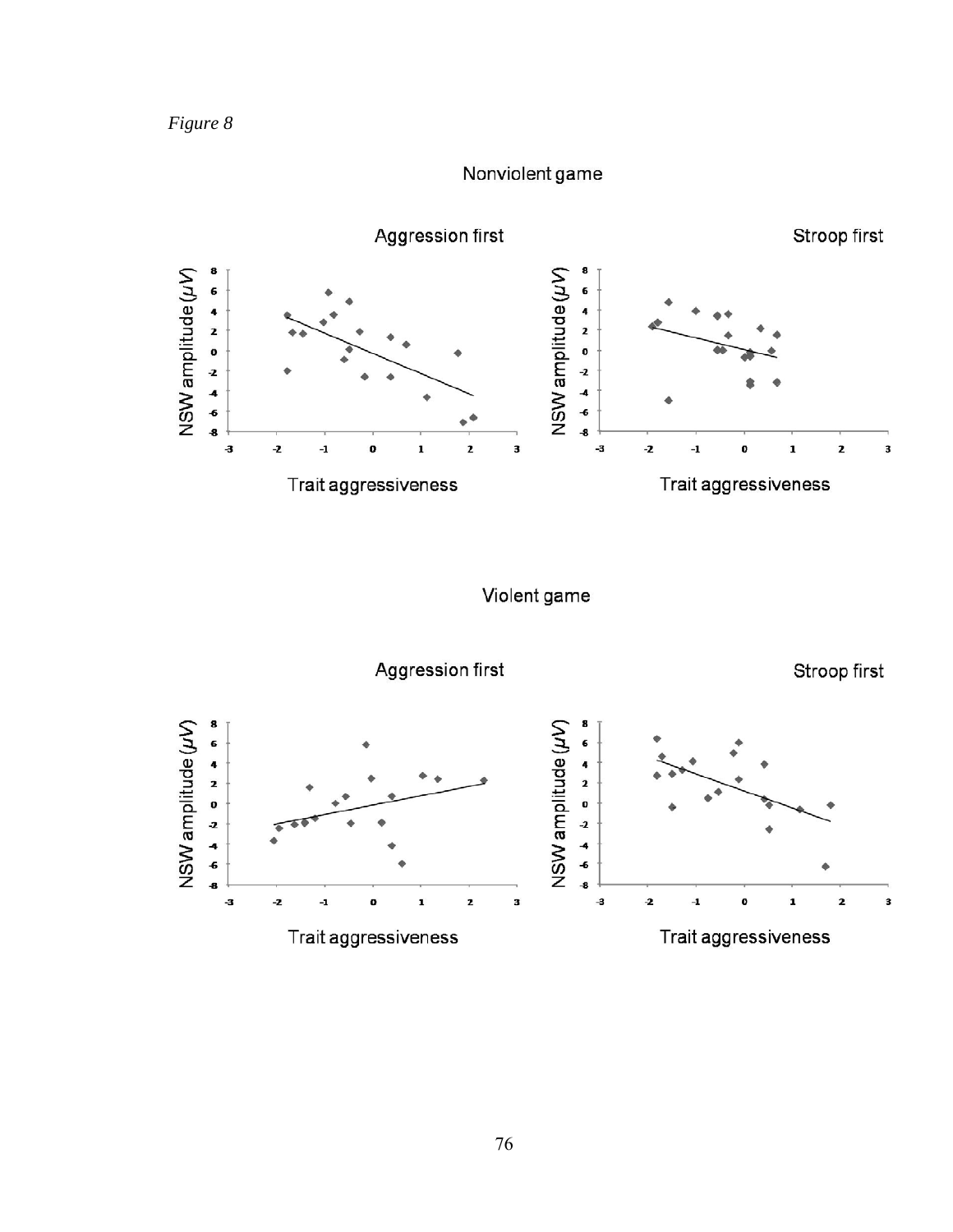## *Figure 9*